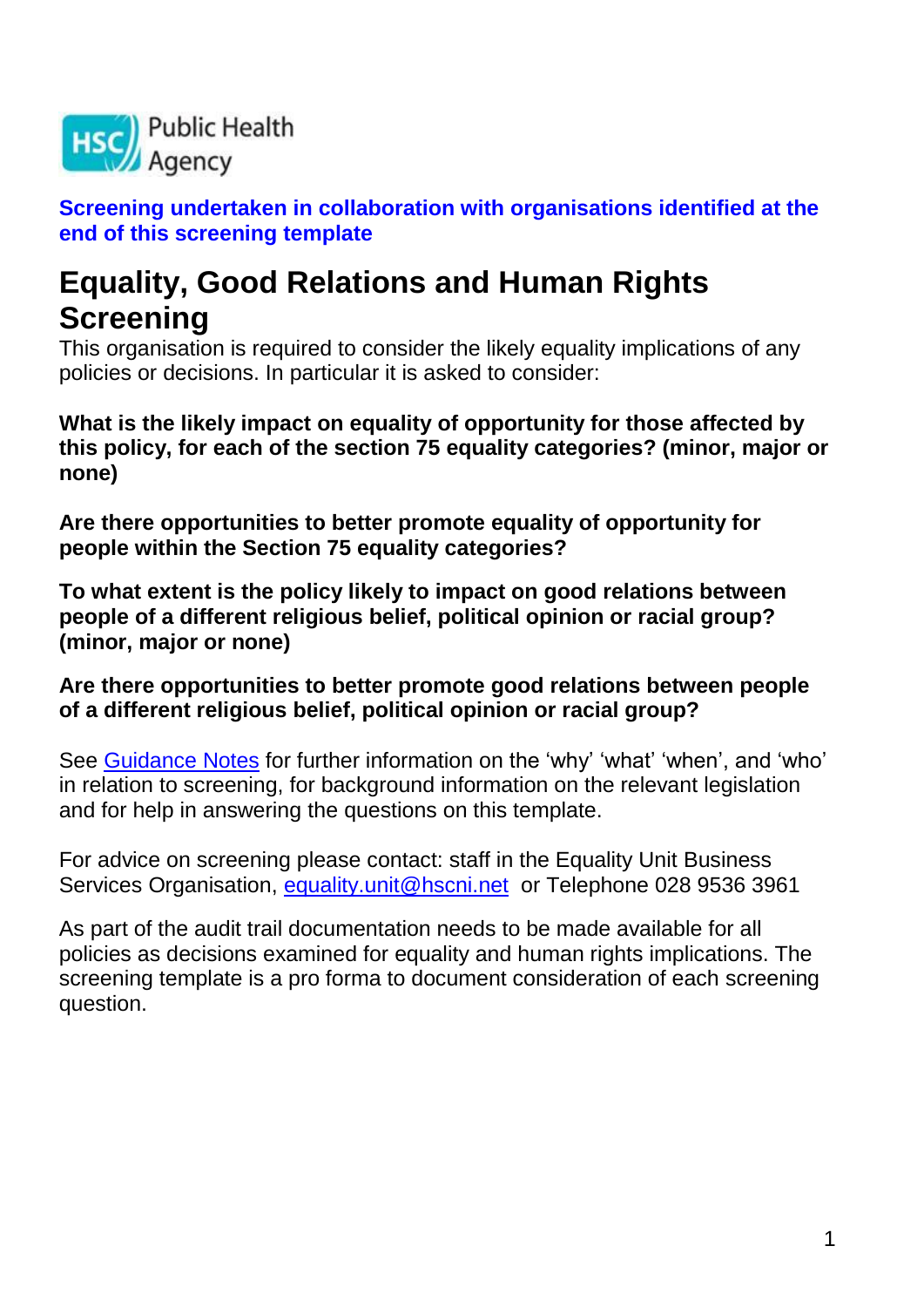# **Equality, Good Relations and Human Rights SCREENING TEMPLATE**

# **(1) Information about the Policy or Decision**

# **1.1 Title of policy or decision**

Disability Action Plan 2013 -2018 – reviewed August 2015

# **1.2 Description of policy or decision**

- **what is it trying to achieve? (aims and objectives)**
- **how will this be achieved? (key elements)**
- **what are the key constraints? (for example financial, legislative or other)**

This Disability Action Plan for the period 2013-2018 represents our organisation's responsibilities under the Disability Discrimination Act (1995) as amended by the Disability Order 2006. This law requires us to carry out our functions giving due regard to two specific duties. These duties are: to promote positive attitudes towards disabled people and promote the participation by disabled people in public life.

The purpose of this action plan is to outline some key actions that we are going to deliver upon to make a difference to people with disabilities including staff and people who use our services, and where relevant, their carers.

In developing the action plan we paid particular attention to:

- Physical disabilities;
- Sensory disabilities;
- Learning disabilities;
- Mental health disabilities; and,
- Other hidden disabilities.

We also considered the equality categories as covered by Section 75 of the NI Act 1998

We have reviewed our plan and updated it accordingly. The review was triggered by feedback from the Equality Commission who, during 2014-15, had written to all HSC Organisations for the first time with advice on reviewing their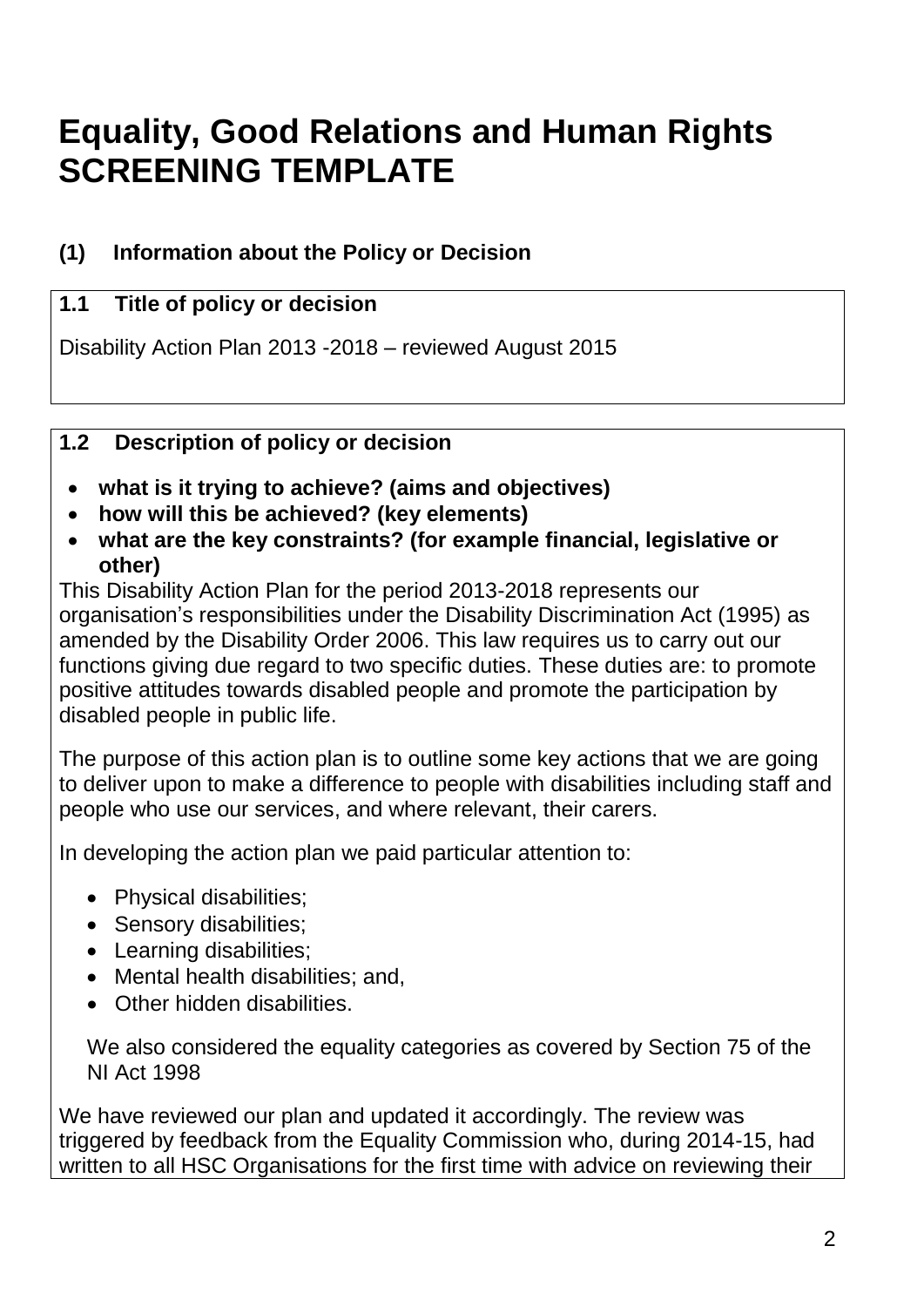Disability Action Plans. This advice centred on the need to:

- develop quantified performance indicators in the plan
- develop actions that relate the disability duties to specific functions of individual directorates and service areas and that are owned by these and
- make actions more specific and measurable.

# **1.3 Main stakeholders affected (internal and external)**

**For example staff, actual or potential service users, other public sector organisations, voluntary and community groups, trade unions or professional organisations or private sector organisations or others**

This plan is targeted at staff with a disability or staff with a particular experience of disability through being a carer.

It is also targeted at managers in health and social care.

The action plan is targeted at people with disabilities and their carers who use our services.

Third Party Organisations who provide services on behalf of health and social care including voluntary, community and the independent sector

Service users and carers

Voluntary and Community Organisations with particular interest in the Section 75 and Human Rights including advocacy organisations Members of the public

# **1.4 Other policies or decisions with a bearing on this policy or decision**

- **what are they?**
- **who owns them?**

This action plan relates specifically to the Disability Discrimination Order 2006 but in addition our Equality Scheme is important as is Equality Action Plan 2013- 2018. These latter plans are important where issues in relation to disability are highlighted. In addition a wide range of health and social care human resources polices are relevant for people with a disability.

Legal requirements under the Human Rights Act 1998 and the European Convention on the Rights of People with Disabilities also have a bearing.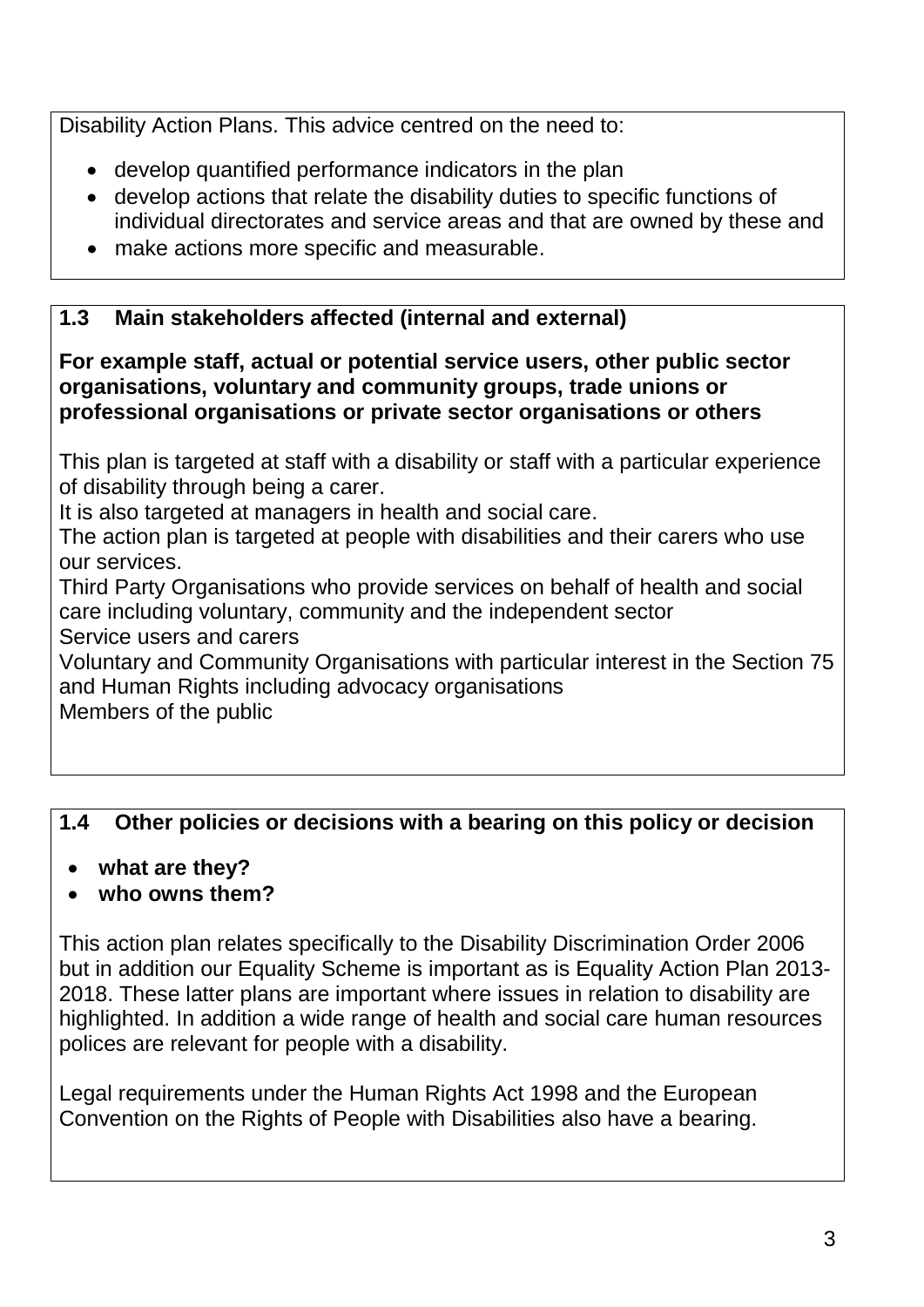- **(2) Consideration of Equality and Good Relations Issues nd Evidence Used**
- **2.1 Data Gathering**

**What information did you use to inform this equality screening? For example previous consultations, statistics, research, Equality Impact Assessments (EQIAs), complaints. Provide details of how you involved stakeholders, views of colleagues, service users, staff side or other stakeholders.**

Working Groups within a number of Health and Social Care Organisations made up of staff with disabilities and those with an interest in disabilities including carers were active in its development.

Direct engagement with a range of community and voluntary groups representing disability was a useful resource in the identification of issues – Engagement Event November 2012.

Census 2011 data.

Research Reports.

In the development of the disability action plan information from a range of previous consultations and activity were considered where issues in relation to disability issues were raised.

Previous screening and equality impact assessment analysis where disability issues were highlighted.

Previous work in relation to organisations who developed first generation Disability Action Plans.

Engagement outcomes from work on Disability Action Plans.

Reports from various disability organisations for example RNIB, Action on Hearing Loss, Disability Action, Mencap, Carers Northern Ireland. Older Person's Organisations and Children and Young People's Organisations.

Report by Equality Commission on their review of first generation Disability Action Plans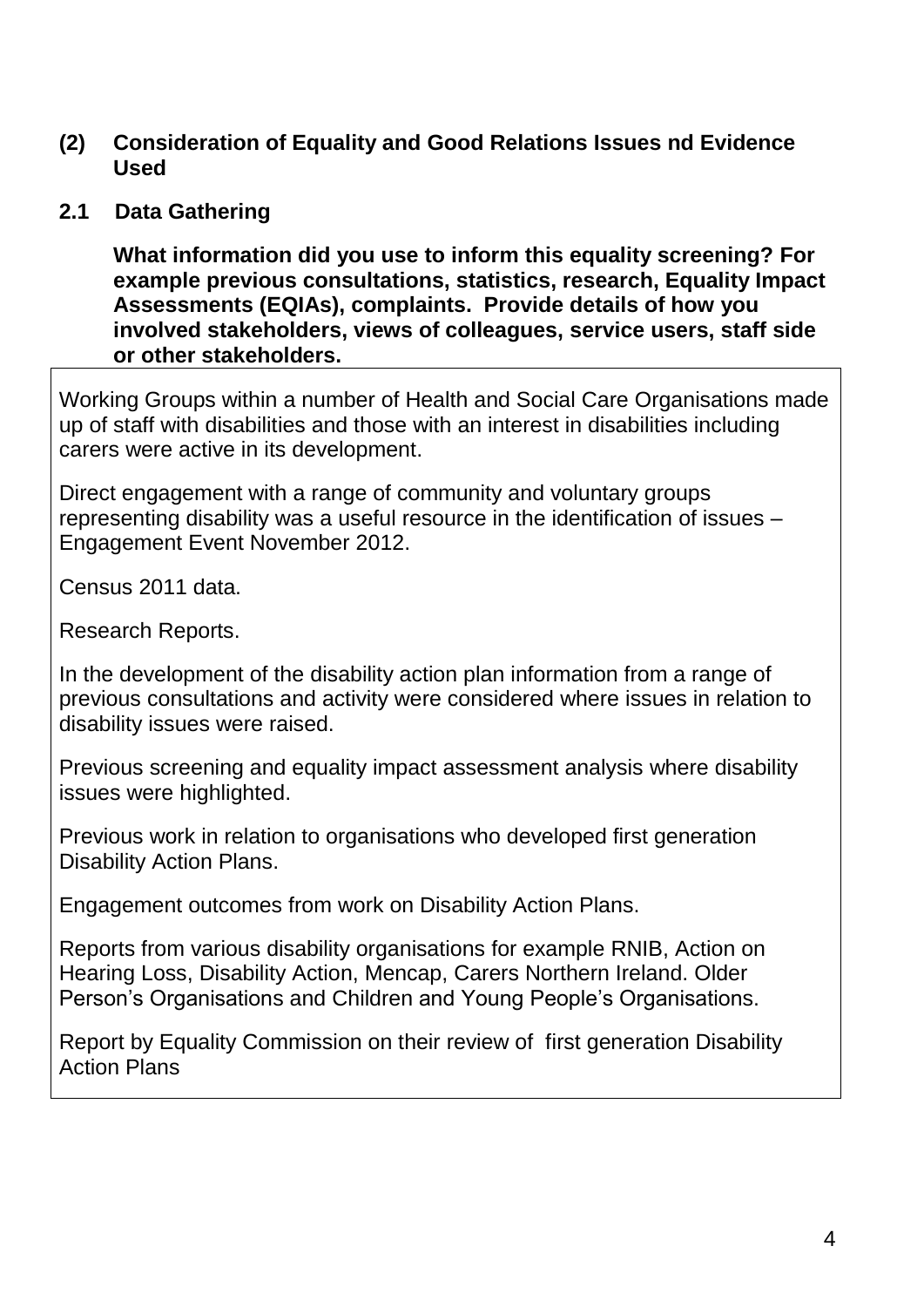### **2.2 Quantitative Data**

**Who is affected by the policy or decision? Please provide a statistical profile. Note if policy affects both staff and service users, please provide profile for both.**

| <b>Category</b> | What is the makeup of the affected group? (%) Are there any<br>issue or problems? For example, a lower uptake that needs to<br>be addressed or greater involvement of a particular group?                                                                                                                                                                                                                                                                                                                                                           |
|-----------------|-----------------------------------------------------------------------------------------------------------------------------------------------------------------------------------------------------------------------------------------------------------------------------------------------------------------------------------------------------------------------------------------------------------------------------------------------------------------------------------------------------------------------------------------------------|
| Gender          | 18% of all people living in private households in NI have some<br>degree of disability. When broken down this means that 21% of<br>adults and 6% of children have a disability.<br>(Northern Ireland Statistics and Research Agency (NISRA) in its<br>2007) report on disability indicated that:                                                                                                                                                                                                                                                    |
|                 | There is a higher prevalence of disability among adult females with<br>23% of females indicating that they had some degree of disability<br>compared with 19% of adult males;                                                                                                                                                                                                                                                                                                                                                                       |
|                 | Male prevalence rates are only higher than female rates<br>amongst the youngest adults (16 to 25): 6% of males<br>compared with 4% of females;<br>• 8% of boys aged 15 and under were found to have a<br>disability, compared with 4% of girls of the same age.                                                                                                                                                                                                                                                                                     |
|                 | Around 21% of all people living in private households within<br>Northern Ireland have some degree of disability. Of this figure<br>12% indicated that they are limited a lot by their disability and 9%<br>indicated that they are limited (by their disability) 'a little'.<br>Figures from the Census 2011 show that there is a higher<br>prevalence of females whose activities are 'limited a lot' – 13% of<br>females compared to 11% of males due to their disability.<br>However, this is to be expected given their longer life expectancy. |
|                 | PHA staff data:<br>Male<br>22.96%<br>Female<br>77.04%                                                                                                                                                                                                                                                                                                                                                                                                                                                                                               |
| Age             | Northern Ireland Statistics and Research Agency (NISRA) in its<br>2007 report indicated that prevalence of disability increases with<br>age: ranging from 5% among young adults to 67% among those                                                                                                                                                                                                                                                                                                                                                  |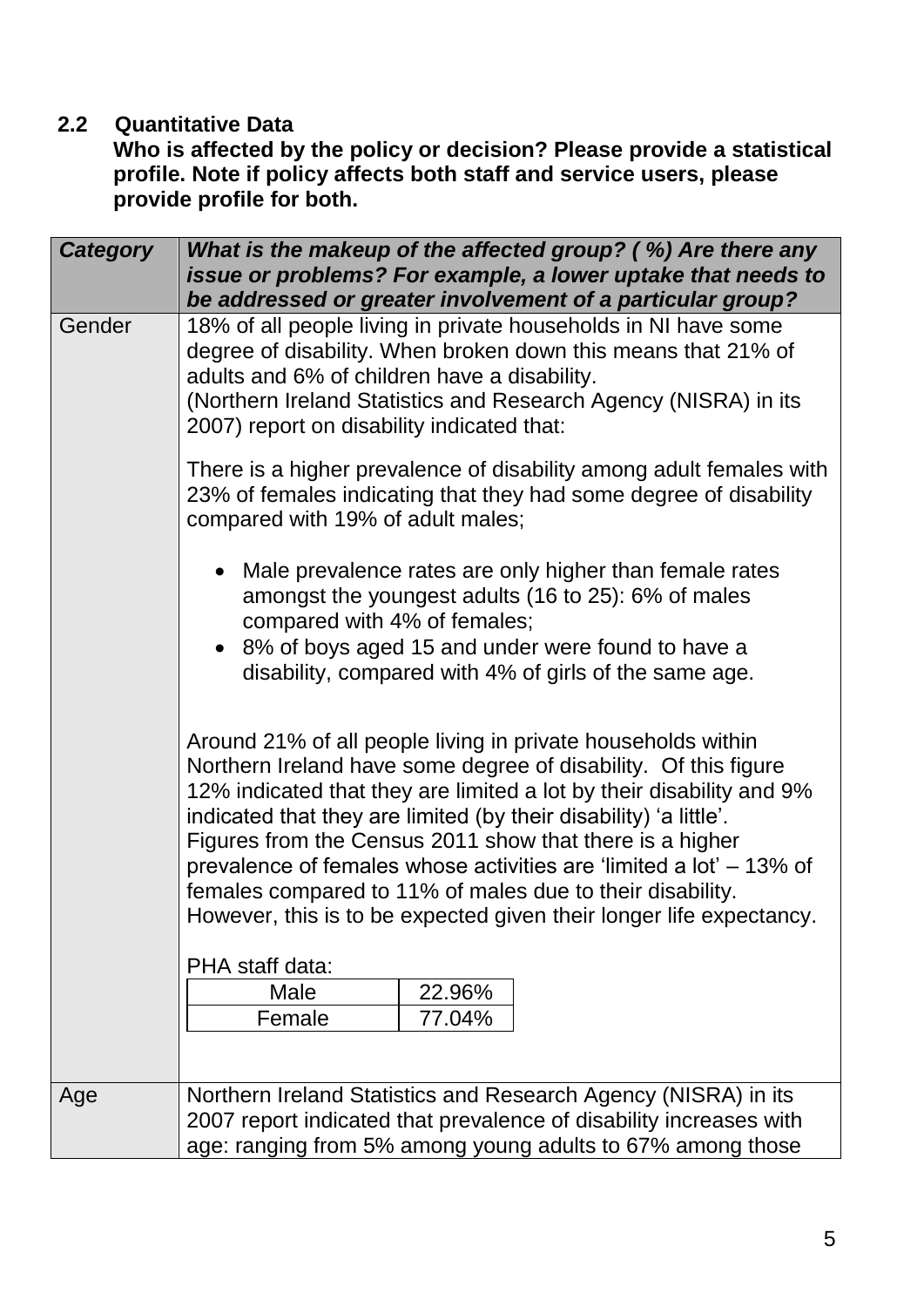|          | who are very old $(85+)$ ;                                                                                                                                                                                                                                 |       |        |        |  |
|----------|------------------------------------------------------------------------------------------------------------------------------------------------------------------------------------------------------------------------------------------------------------|-------|--------|--------|--|
|          |                                                                                                                                                                                                                                                            |       |        |        |  |
|          | As the population ages, so does the likelihood of having a disability<br>that limits the day to day activities 'a lot'. Figures from 2011<br>census of people who are limited a lot by their disability are as<br>follows within the following categories; |       |        |        |  |
|          | Male                                                                                                                                                                                                                                                       |       |        |        |  |
|          | $0-15-3%$<br>$16 - 44 - 5%$<br>$45 - 64 - 16%$<br>65 and over $-33%$                                                                                                                                                                                       |       |        |        |  |
|          | Female                                                                                                                                                                                                                                                     |       |        |        |  |
|          | $0 - 15 - 2%$<br>$16 - 44 - 5%$<br>$45 - 64 - 17%$<br>65 and over $-38%$                                                                                                                                                                                   |       |        |        |  |
|          | Overall there are greater proportions of older people with a<br>disability.                                                                                                                                                                                |       |        |        |  |
|          |                                                                                                                                                                                                                                                            |       |        |        |  |
|          | PHA staff data:                                                                                                                                                                                                                                            |       |        |        |  |
|          | 16-24                                                                                                                                                                                                                                                      | 0.30% |        |        |  |
|          | 25-29                                                                                                                                                                                                                                                      | 6.34% |        |        |  |
|          | 30-34                                                                                                                                                                                                                                                      |       | 10.57% |        |  |
|          | 35-39                                                                                                                                                                                                                                                      |       | 15.71% |        |  |
|          | 40-44                                                                                                                                                                                                                                                      |       | 17.52% |        |  |
|          | 45-49                                                                                                                                                                                                                                                      |       | 16.01% |        |  |
|          | 50-54                                                                                                                                                                                                                                                      |       | 16.01% |        |  |
|          | 55-59                                                                                                                                                                                                                                                      |       | 14.20% |        |  |
|          | 60-64                                                                                                                                                                                                                                                      |       | 2.11%  |        |  |
|          | $>= 65$                                                                                                                                                                                                                                                    |       | 1.21%  |        |  |
| Religion | Not available broken down by disability                                                                                                                                                                                                                    |       |        |        |  |
|          | PHA staff data                                                                                                                                                                                                                                             |       |        |        |  |
|          | <b>Perceived Protestant</b>                                                                                                                                                                                                                                |       |        | 6.95%  |  |
|          | Protestant                                                                                                                                                                                                                                                 |       |        | 39.88% |  |
|          | <b>Perceived Roman</b>                                                                                                                                                                                                                                     |       |        | 3.32%  |  |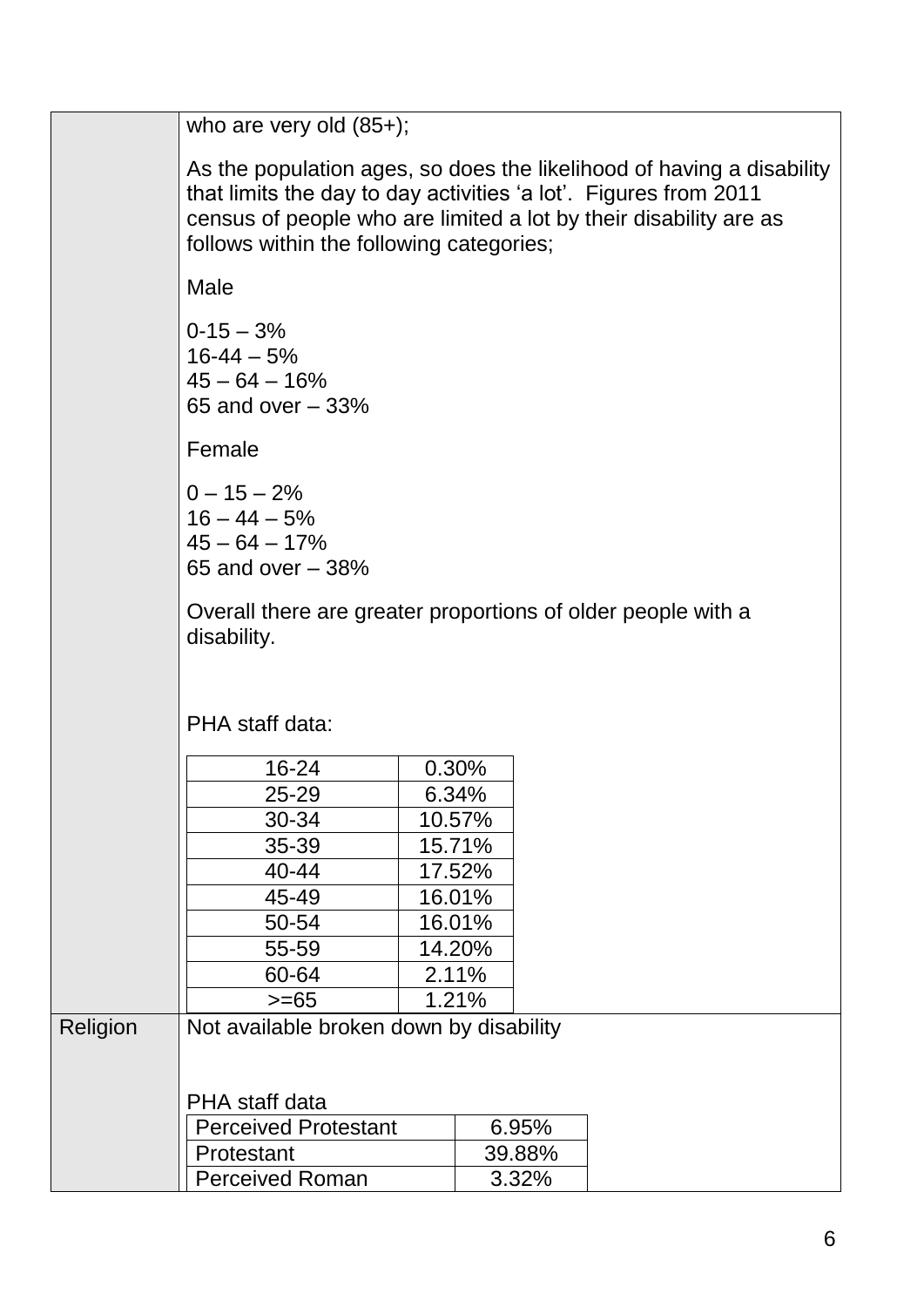|                             | Catholic                                                           |  |        |  |  |
|-----------------------------|--------------------------------------------------------------------|--|--------|--|--|
|                             | <b>Roman Catholic</b>                                              |  | 43.50% |  |  |
|                             | <b>Neither</b>                                                     |  | 1.81%  |  |  |
|                             | <b>Perceived Neither</b>                                           |  | 0.30%  |  |  |
|                             | Not assigned                                                       |  | 4.23%  |  |  |
|                             |                                                                    |  |        |  |  |
|                             |                                                                    |  |        |  |  |
| <b>Political</b><br>Opinion | Not available broken down by disability                            |  |        |  |  |
|                             |                                                                    |  |        |  |  |
|                             | PHA staff data                                                     |  |        |  |  |
|                             | <b>Broadly Nationalist</b>                                         |  | 0.30%  |  |  |
|                             | Other                                                              |  | 2.72%  |  |  |
|                             | <b>Broadly Unionist</b>                                            |  | 0.60%  |  |  |
|                             | Not assigned                                                       |  | 93.05% |  |  |
|                             | Do not wish to                                                     |  |        |  |  |
|                             | answer                                                             |  | 3.32%  |  |  |
|                             |                                                                    |  |        |  |  |
|                             |                                                                    |  |        |  |  |
| <b>Marital</b>              | Not available broken down by disability                            |  |        |  |  |
| <b>Status</b>               |                                                                    |  |        |  |  |
|                             | PHA staff data                                                     |  |        |  |  |
|                             | 1.21%<br><b>Divorced</b>                                           |  |        |  |  |
|                             | <b>Married/Civil Partnership</b><br>63.44%                         |  |        |  |  |
|                             | Other                                                              |  | 0.60%  |  |  |
|                             | Separated                                                          |  | 1.51%  |  |  |
|                             | Single                                                             |  | 21.45% |  |  |
|                             | Unknown                                                            |  | 11.48% |  |  |
|                             | Widow/er                                                           |  | 0.30%  |  |  |
| Dependant                   | Based on the most recent information from Carer's Northern         |  |        |  |  |
| <b>Status</b>               | Ireland, the following facts relate to carers:                     |  |        |  |  |
|                             | - 1 in every 8 adults is a carer                                   |  |        |  |  |
|                             | - 2% of 0-17 year olds are carers, based on the 2011 Census        |  |        |  |  |
|                             | - There are approximately 207,000 carers in Northern Ireland       |  |        |  |  |
|                             | - One quarter of all carers provide over 50 hours of care per week |  |        |  |  |
|                             | - People providing high levels of care are twice as likely to be   |  |        |  |  |
|                             | permanently sick or disabled than the average person               |  |        |  |  |
|                             |                                                                    |  |        |  |  |
|                             | It may be concluded that a considerable share of people with a     |  |        |  |  |
|                             | disability are carers themselves.                                  |  |        |  |  |
|                             | PHA staff data                                                     |  |        |  |  |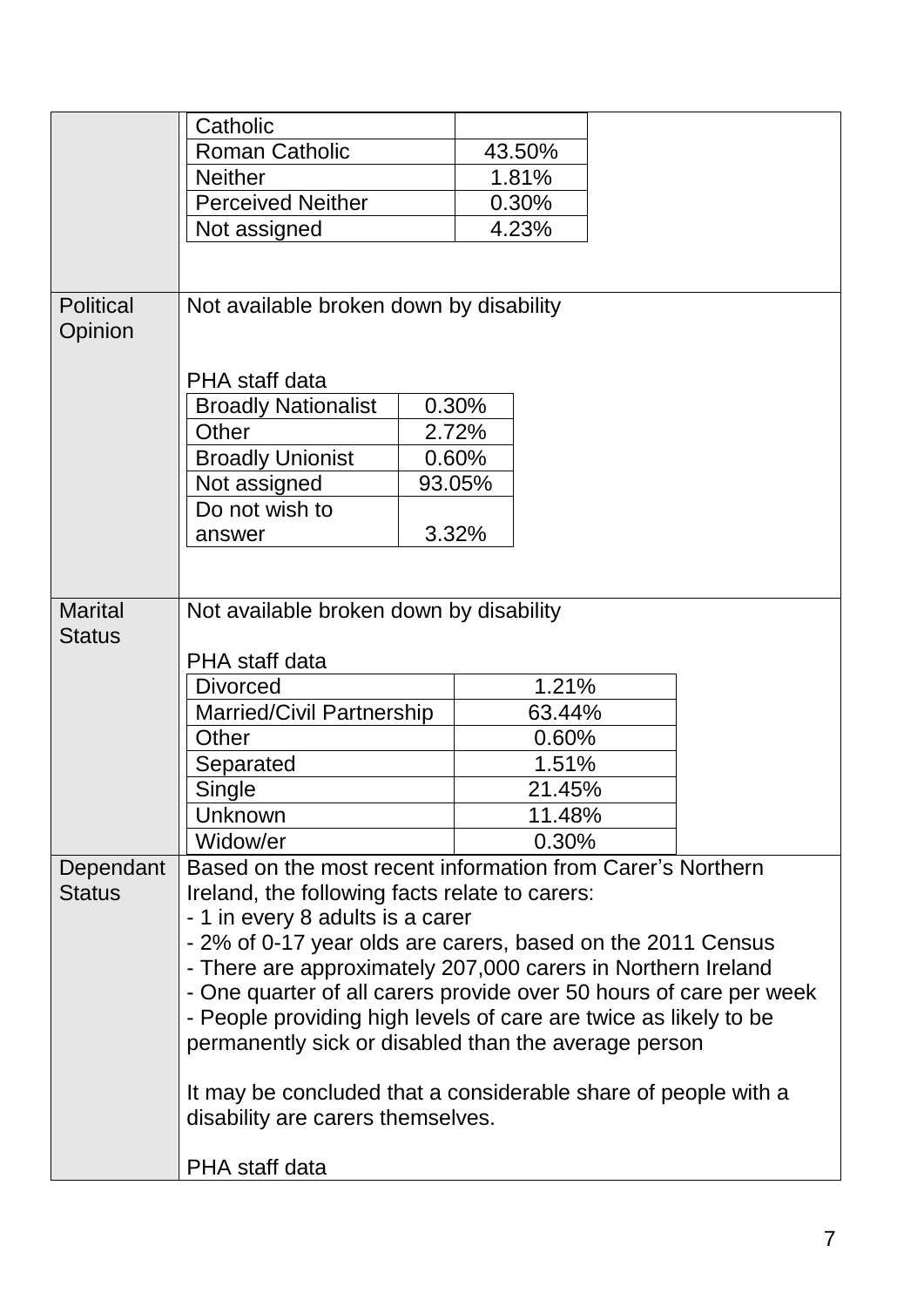|                   | Yes                                                                                                                                                                                                                                                                                                                        | 5.14%  |                                                                                                                                                                                                                                                                                                                                                     |  |  |
|-------------------|----------------------------------------------------------------------------------------------------------------------------------------------------------------------------------------------------------------------------------------------------------------------------------------------------------------------------|--------|-----------------------------------------------------------------------------------------------------------------------------------------------------------------------------------------------------------------------------------------------------------------------------------------------------------------------------------------------------|--|--|
|                   | Not assigned                                                                                                                                                                                                                                                                                                               | 91.54% |                                                                                                                                                                                                                                                                                                                                                     |  |  |
|                   | <b>No</b>                                                                                                                                                                                                                                                                                                                  | 3.32%  |                                                                                                                                                                                                                                                                                                                                                     |  |  |
|                   |                                                                                                                                                                                                                                                                                                                            |        |                                                                                                                                                                                                                                                                                                                                                     |  |  |
| <b>Disability</b> | The term disability covers a wide range and combination of<br>conditions. Multiple needs are evident across sensory, physical<br>and learning disability groups<br>It is however estimated that between $17 - 21\%$ of our population<br>have a physical disability or sensory impairment, affecting 37% of<br>households. |        |                                                                                                                                                                                                                                                                                                                                                     |  |  |
|                   |                                                                                                                                                                                                                                                                                                                            |        |                                                                                                                                                                                                                                                                                                                                                     |  |  |
|                   | 21% adults and 6% children have a disability                                                                                                                                                                                                                                                                               |        |                                                                                                                                                                                                                                                                                                                                                     |  |  |
|                   |                                                                                                                                                                                                                                                                                                                            |        | 1 in 7 people in Northern Ireland have some form of hearing loss                                                                                                                                                                                                                                                                                    |  |  |
|                   | Language (BSL) or Irish Sign Language (ISL)                                                                                                                                                                                                                                                                                |        | There are 5, 000 sign language users who use British Sign                                                                                                                                                                                                                                                                                           |  |  |
|                   | (Source: Royal National Institute for Deaf People (2005), Deaf<br>People Missing Out on Vital Services, RNID London                                                                                                                                                                                                        |        |                                                                                                                                                                                                                                                                                                                                                     |  |  |
|                   | There are 57, 000 blind people or people with significant visual<br>impairment.                                                                                                                                                                                                                                            |        |                                                                                                                                                                                                                                                                                                                                                     |  |  |
|                   | Commission NI, 2006).                                                                                                                                                                                                                                                                                                      |        | In Northern Ireland there are approximately 16,500 persons with a<br>learning disability. An indication of the extent of the disability is<br>reflected in the sub-groupings that are traditionally used; - mild,<br>moderate, severe and profound learning disabilities (Equality                                                                  |  |  |
|                   |                                                                                                                                                                                                                                                                                                                            |        | http://www.equalityni.org/archive/tempdocs/LiteratureRev(F)I.doc                                                                                                                                                                                                                                                                                    |  |  |
|                   | rest of the UK.                                                                                                                                                                                                                                                                                                            |        | In Northern Ireland mental health needs are 25% higher than the                                                                                                                                                                                                                                                                                     |  |  |
|                   | spoken and written language                                                                                                                                                                                                                                                                                                |        | Over 10,000 people have the language disorder called aphasia.<br>This usually affects both the understanding and production of                                                                                                                                                                                                                      |  |  |
|                   |                                                                                                                                                                                                                                                                                                                            |        | The 2011 Census marked the first time that the question was<br>included focusing on a request for type of disability to be stated.<br>This question endeavoured to align the responses in so far as<br>possible with the list of activities and disabilities that were used in<br>the Northern Ireland Survey of Activity and Limitation Disability |  |  |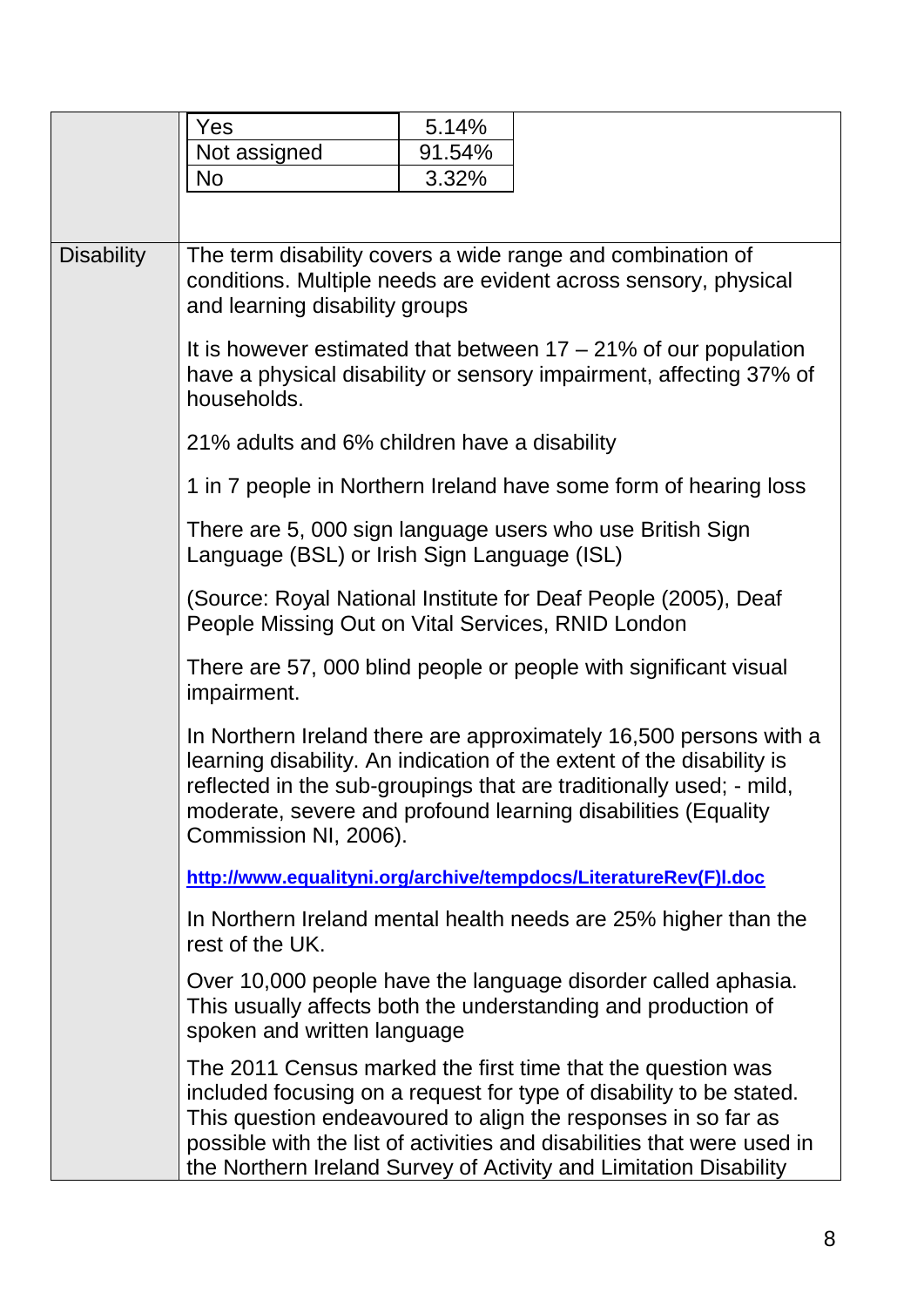(NISALD) 2009-2007.

The breakdown of the various long - term Disability Issues follows in the table below- as outlined in the 2011 Census.

| Type of long – term condition                                                       | Percentage of population<br>with condition % |
|-------------------------------------------------------------------------------------|----------------------------------------------|
| Deafness or partial hearing loss                                                    | 5.1                                          |
| <b>Blindness or partial sight loss</b>                                              | 1.7                                          |
| <b>Communication Difficulty</b>                                                     | 1.6                                          |
| <b>Mobility of Dexterity Difficulty</b>                                             | 11.4                                         |
| Learning, intellectual, social or<br>behavioural difficulty.                        | 2.2                                          |
| An emotional, psychological or<br>mental health condition                           | 5.8                                          |
| Long – term pain or discomfort.                                                     | 10.1                                         |
| Shortness of breath or difficulty<br>breathing                                      | 8.7                                          |
| Frequent confusion or memory<br>loss                                                | 2.0                                          |
| A chronic illness (such as<br>cancer, HIV, diabetes, heart<br>disease or epilepsy). | 6.5                                          |
| <b>Other condition</b>                                                              | 5.2                                          |
| <b>No Condition</b>                                                                 | 68.6                                         |

Information on rare diseases provided by NI Rare Diseases Partnership [www.nirdp.org.uk](http://www.nirdp.org.uk/) / [info@nirdp.org.uk](mailto:info@nirdp.org.uk) suggests 1 in 17 people is likely to be affected by a rare disease at some point in their lives; that is almost 106,000 people in Northern Ireland and approximately the population of Derry/Londonderry. Yet little information on rare disease in Northern Ireland is available for the effective planning and delivery of care and support.

A disease is "rare" if it affects fewer than 5 people per 10,000. There are over 6,000 rare diseases, with others being defined all the time. These range from the very rare to relatively wellrecognised conditions such as Motor Neurone Disease, Spina Bifida, or Muscular Dystrophy. While each individual's condition is rare, these are not minority issues.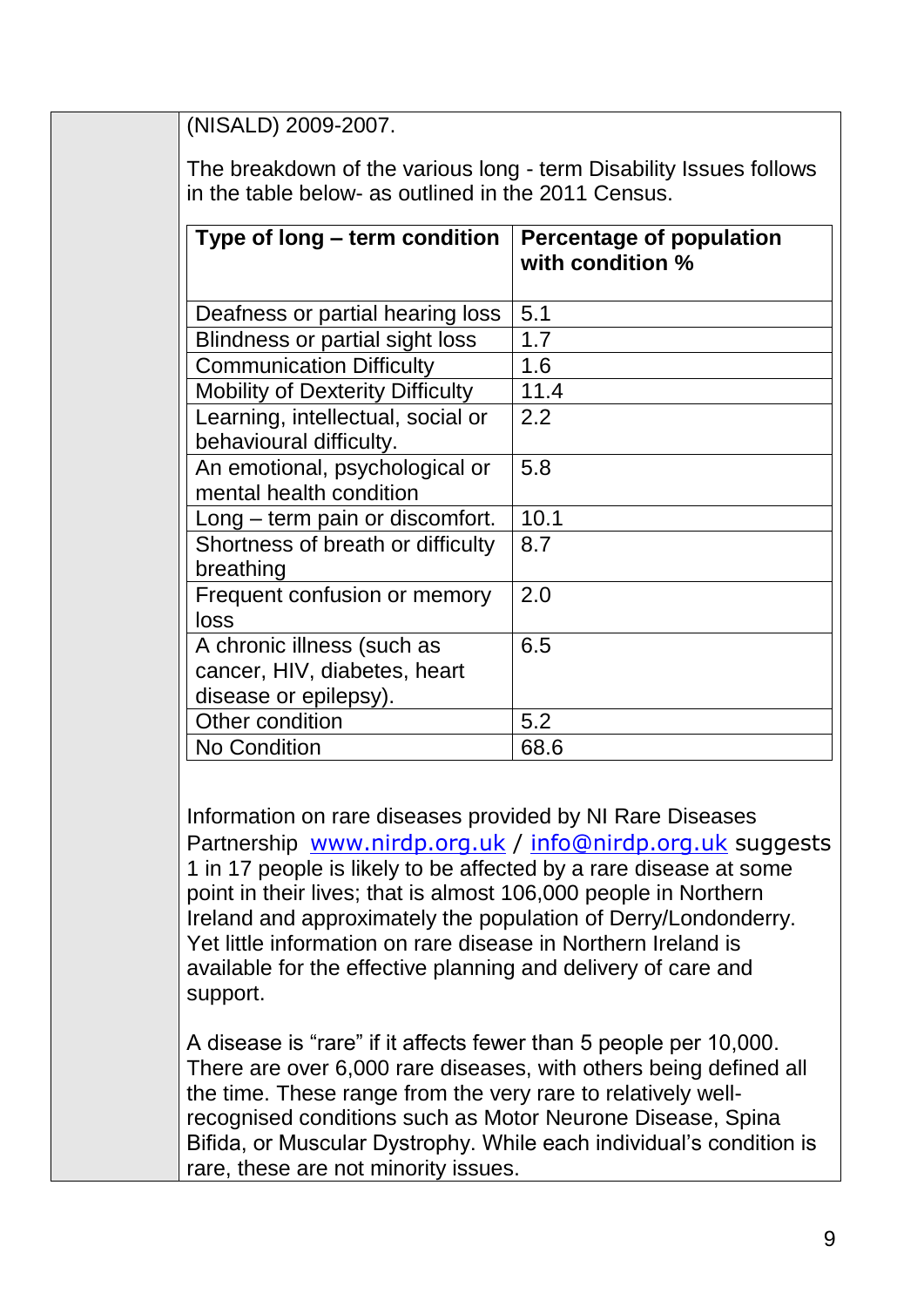|                  | PHA staff data<br><b>No</b>                                                                                                                                                                                                                                                                                                           | 86.71% |                                                                                                                                                                                                                                                                                                                                                      |  |
|------------------|---------------------------------------------------------------------------------------------------------------------------------------------------------------------------------------------------------------------------------------------------------------------------------------------------------------------------------------|--------|------------------------------------------------------------------------------------------------------------------------------------------------------------------------------------------------------------------------------------------------------------------------------------------------------------------------------------------------------|--|
|                  | Not assigned                                                                                                                                                                                                                                                                                                                          | 12.99% |                                                                                                                                                                                                                                                                                                                                                      |  |
|                  | Yes                                                                                                                                                                                                                                                                                                                                   | 0.30%  |                                                                                                                                                                                                                                                                                                                                                      |  |
| <b>Ethnicity</b> |                                                                                                                                                                                                                                                                                                                                       |        | In the general population the 2011 Census indicated that 1.8% (32,<br>000) of the usual resident population belonged to minority ethnic<br>groups, this figure has more than doubled since 2001 (0.8%).                                                                                                                                              |  |
|                  | This has implications for those who are from ethnic minorities or<br>those from different racial backgrounds as they represent a greater<br>proportion of the population since the 2011 census. Consequently<br>assumptions have to be made in relation to an increase in the<br>numbers with dual needs of disability and ethnicity. |        |                                                                                                                                                                                                                                                                                                                                                      |  |
|                  | (see also qualitative issues in section 2.4)                                                                                                                                                                                                                                                                                          |        |                                                                                                                                                                                                                                                                                                                                                      |  |
|                  | among the following ethnic groups<br>activities a lot<br>$All - 12%$<br>Irish Traveller - 20%                                                                                                                                                                                                                                         |        | Figures from the 2011 Census provide the prevalance of disability<br>Percentage of those whose disability limits their day to day                                                                                                                                                                                                                    |  |
|                  | White other $-12%$<br>Chinese $-3%$<br>Indian $-3%$<br>Pakistani – 6%<br>Bangladeshi – 4%<br>Other Asian - 2%                                                                                                                                                                                                                         |        |                                                                                                                                                                                                                                                                                                                                                      |  |
|                  | with their share amongst the general population.                                                                                                                                                                                                                                                                                      |        | Considering the 2011 Census figures for the ethnic composition of<br>the General Population alongside those of People whose disability<br>limits their day to day activities a lot, it shows that, with the<br>exception of Irish Travellers, black and minority ethnic people are<br>underrepresented amongst those with a disability when compared |  |
|                  | <b>White – <math>98.21\%</math> (1, 778, 449) – 99.40%</b><br><b>Chinese</b> $- 0.35\%$ (6, 338) $- 0.10\%$<br><b>Irish Traveller</b> $-0.07\%$ (1, 268) $-0.12\%$<br>Indian - $0.34\%$ (6, 157) - $0.08\%$<br><b>Pakistani - 0.06% (1, 087) - 0.03%</b><br><b>Bangladeshi</b> - $0.03\%$ (543) - $0.01\%$                            |        |                                                                                                                                                                                                                                                                                                                                                      |  |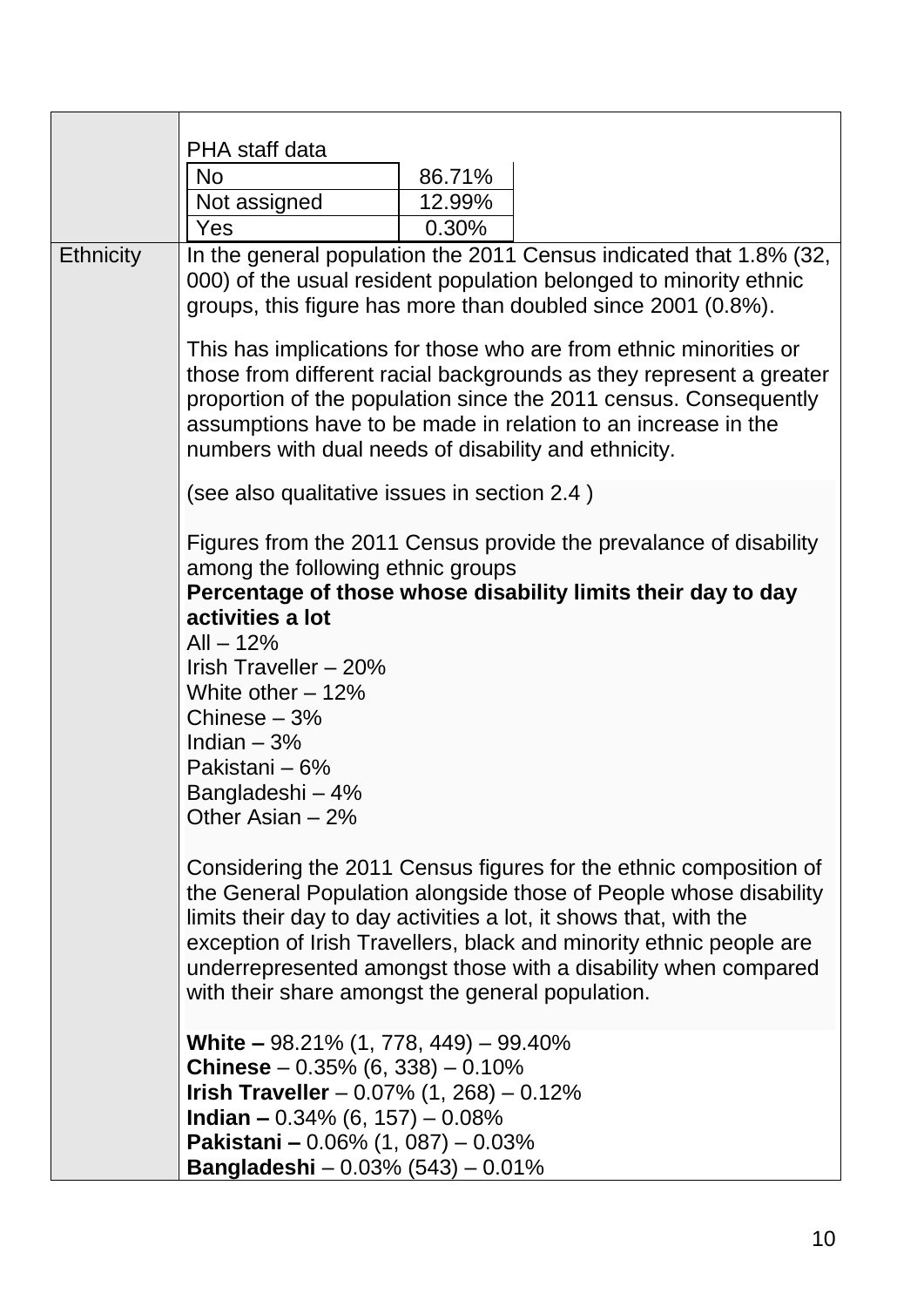|             | Other Asian $-0.28\%$ (5, 070) $-0.03\%$                           |        |                                                                        |  |  |
|-------------|--------------------------------------------------------------------|--------|------------------------------------------------------------------------|--|--|
|             | <b>Black Caribbean</b> $-0.02\%$ (362) $-0.01\%$                   |        |                                                                        |  |  |
|             | <b>Black African</b> - $0.13\%$ (2354) - $0.03\%$                  |        |                                                                        |  |  |
|             | <b>Black Other</b> - $0.05\%$ (905) - $0.02\%$                     |        |                                                                        |  |  |
|             | Mixed $-0.33\%$ (5976) $-0.10\%$                                   |        |                                                                        |  |  |
|             | Other $-0.13\%$ (2354) $-0.08\%$                                   |        |                                                                        |  |  |
|             | PHA staff data                                                     |        |                                                                        |  |  |
|             | Not assigned                                                       | 74.02% |                                                                        |  |  |
|             | White                                                              | 25.98% |                                                                        |  |  |
| Sexual      | Not available by disability though if the general population shows |        |                                                                        |  |  |
| Orientation | figures between 7-10% of the population who are gay, lesbian or    |        |                                                                        |  |  |
|             | bisexual issue assumptions have to be made in relation to dual     |        |                                                                        |  |  |
|             | issues of sexual orientation and disability (see also qualitative  |        |                                                                        |  |  |
|             | issues in section 2.4)                                             |        |                                                                        |  |  |
|             | This assumption is also supported by research in Northern Ireland  |        |                                                                        |  |  |
|             |                                                                    |        | on people with a disability who identify as lesbian, gay or bisexual - |  |  |
|             | McClenahan, Simon (2013): Multiple identity; Multiple Exclusions   |        |                                                                        |  |  |
|             | and Human Rights: The Experiences of people with disabilities      |        |                                                                        |  |  |
|             | who identify as Lesbian, Gay, Bisexual and Transgender people      |        |                                                                        |  |  |
|             | living in Northern Ireland. Belfast: Disability Action.            |        |                                                                        |  |  |
|             |                                                                    |        |                                                                        |  |  |
|             |                                                                    |        |                                                                        |  |  |
|             | PHA staff data                                                     |        |                                                                        |  |  |
|             |                                                                    |        |                                                                        |  |  |
|             | Do not wish to answer                                              | 1.81%  |                                                                        |  |  |
|             | Not assigned                                                       | 93.05% |                                                                        |  |  |
|             | <b>Opposite sex</b>                                                | 4.53%  |                                                                        |  |  |
|             | same sex                                                           | 0.60%  |                                                                        |  |  |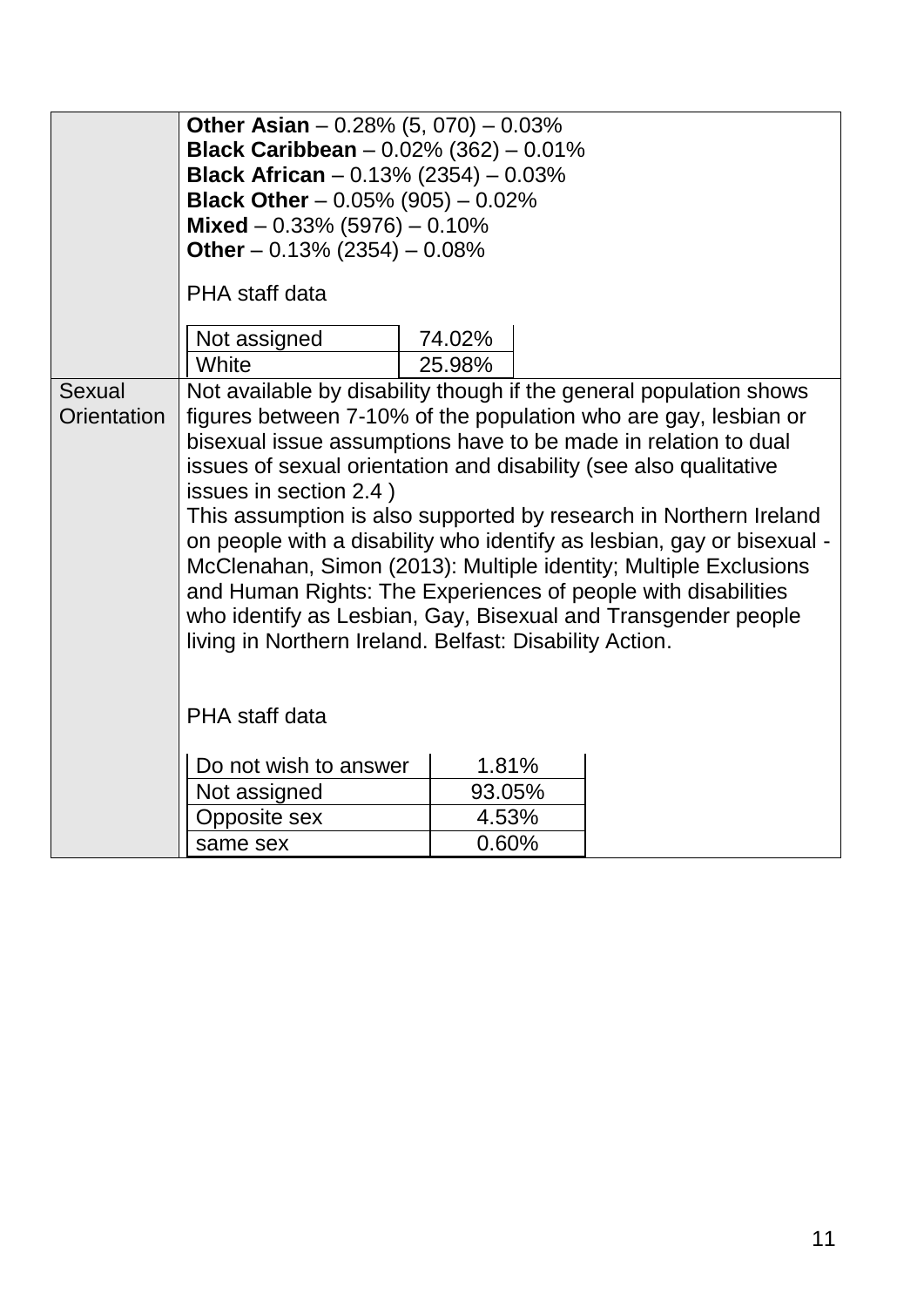#### *2.3* **(a) Qualitative Data in relation to actions in action plan**

**What are the different needs, experiences and priorities of each of the categories in relation to this policy or decision and what equality issues emerge from this? Note if policy affects both staff and service users, please discuss issues for both.**

**This section related specifically to the actions within our disability action plan which indicates what we will do to promote positive attitudes towards disabled people and encourage the participation of disabled people in public life**

### **(1) Communication**

| <b>Action Measure</b>                                                                                                                                                                                       | An identification of different needs, experiences and priorities of any of<br>the equality categories in relation to this policy or decision and what<br>equality issues emerge from this                                                                                                                                                                                                                                                                                                                                                                                                                                                                   |  |  |
|-------------------------------------------------------------------------------------------------------------------------------------------------------------------------------------------------------------|-------------------------------------------------------------------------------------------------------------------------------------------------------------------------------------------------------------------------------------------------------------------------------------------------------------------------------------------------------------------------------------------------------------------------------------------------------------------------------------------------------------------------------------------------------------------------------------------------------------------------------------------------------------|--|--|
|                                                                                                                                                                                                             | Specify the Section 75 equality categories where there are different needs                                                                                                                                                                                                                                                                                                                                                                                                                                                                                                                                                                                  |  |  |
|                                                                                                                                                                                                             | Note if staff or service users                                                                                                                                                                                                                                                                                                                                                                                                                                                                                                                                                                                                                              |  |  |
| 1. Work with disabled people<br>to consider the diversity of<br>images used and potential<br>for portraying wider range<br>of individuals when<br>developing information<br>materials including<br>websites | A critical analysis of Media representation of disabled people.<br>In considering the importance of images one way of viewing this is to look<br>outside of health and social care. Evidence suggests the media is an extremely<br>important part of our everyday life and as an industry has been critical in the<br>dissemination of information to the mass population. However the influence that<br>the media holds over society has not always been used to society's benefit,<br>particularly in relation to disability, where the media has continued to add to the<br>discrimination of disabled people. This reinforcement can happen in a number |  |  |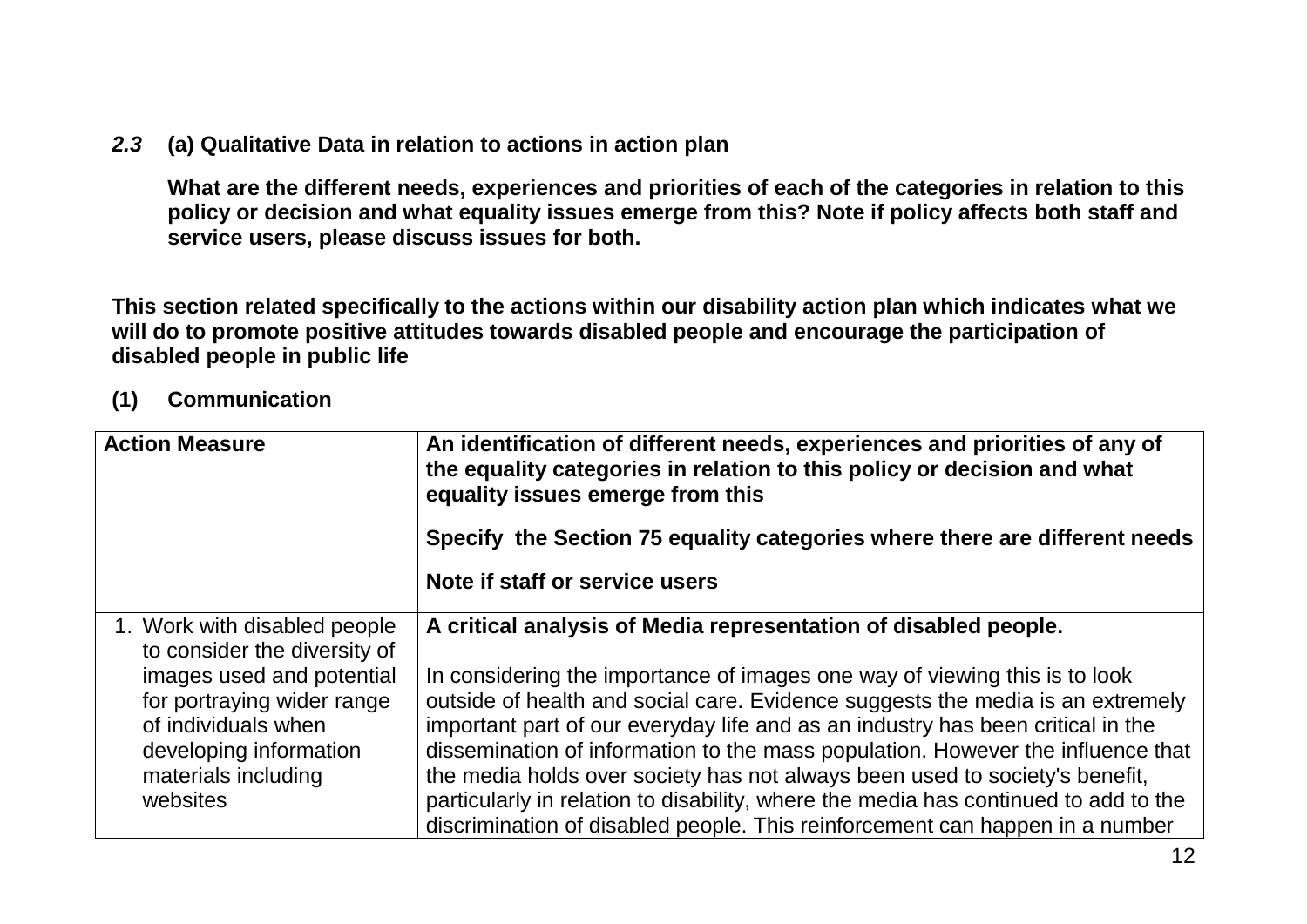|                          | of ways                                                                                                                                                                                                                                                                                                                                                                                                                                                                                                     |
|--------------------------|-------------------------------------------------------------------------------------------------------------------------------------------------------------------------------------------------------------------------------------------------------------------------------------------------------------------------------------------------------------------------------------------------------------------------------------------------------------------------------------------------------------|
|                          | • The media reinforcement of impairment and the use of the medical model<br>of disability.<br>• The media's creation and underpinning use of disabled stereotypes.<br>• The role of media influences: media organisations and their employees,<br>political agendas, the intended audience and current societal trends.<br>• The use of images, language and terminology related to disability.<br>• The under-representation of disabled people in the media.<br>• The effect of media on disabled people. |
|                          | It is important therefore that health and social care takes opportunities to<br>challenge, or at least counter balance, this portrayal of disability. Given its role<br>in planning, commissioning and delivering health and social care it is imperative<br>that organisations present disability through the use of images and messages,<br>using these sensitively in order to portray more positive messages.                                                                                           |
|                          | But the current coverage of disability is still an area that needs careful attention<br>within health and social care.                                                                                                                                                                                                                                                                                                                                                                                      |
|                          | This work also needs to extend to ensuring that the multiple identities of people<br>with disabilities for example as carers, across different age bands, as service<br>users, as disabled men and women and children and those from minority ethnic<br>groups are also portrayed culturally and sensitively.                                                                                                                                                                                               |
|                          | Health and social care also needs to look beyond images to review the key<br>messages portrayed ensuring their positive portrayal in mainstream materials.                                                                                                                                                                                                                                                                                                                                                  |
| 2. Assess and improve    | Direct information concerning internet usage by disabled people in the UK is                                                                                                                                                                                                                                                                                                                                                                                                                                |
| accessibility of website | scarce. Disabled people are not included as a separate group in the regular<br>surveys on internet usage that have been carried out by the Office of National                                                                                                                                                                                                                                                                                                                                               |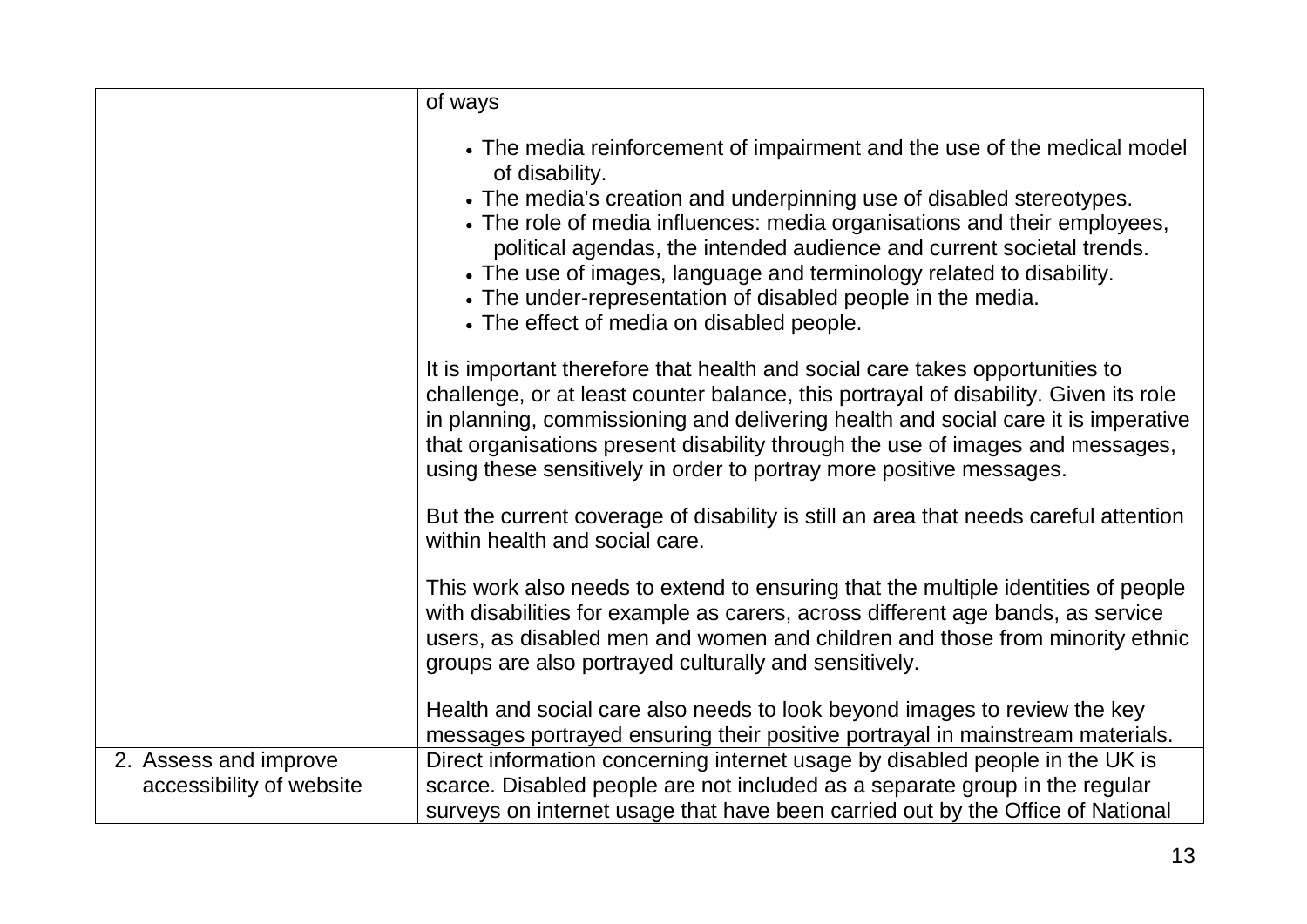| Statistics (ONS).                                                                                                                                                                                                                                                                                                                                                                                                                                                                                                                                                                            |
|----------------------------------------------------------------------------------------------------------------------------------------------------------------------------------------------------------------------------------------------------------------------------------------------------------------------------------------------------------------------------------------------------------------------------------------------------------------------------------------------------------------------------------------------------------------------------------------------|
| Research evidence over time on disabled people's attitudes to using the<br>internet is scarce but what there is indicates positive attitudes. (Research<br>conducted by Joseph Rowntree Trust 2004)                                                                                                                                                                                                                                                                                                                                                                                          |
| There are some individual accounts of the difference that access to the internet<br>has made in terms of choice and opportunities to be included in the social<br>world. Cost is likely to be a greater disincentive for disabled than non-disabled<br>people, as they generally have lower incomes, and may also have to purchase<br>assistive devices as well as a computer.                                                                                                                                                                                                               |
| <b>Web accessibility</b>                                                                                                                                                                                                                                                                                                                                                                                                                                                                                                                                                                     |
| Accessibility has become a much greater issue for people with visual or motor<br>impairments as computers are now able to handle intricate visual images -<br>images which require subtle understanding by the computer.                                                                                                                                                                                                                                                                                                                                                                     |
| The WAI advocates that accessible web design benefits all users, non-disabled<br>as well as disabled. For example, checkpoints that support web access for<br>people with visual disabilities also help people accessing the web from mobile<br>phones, hand-held devices, or car-based computers (when connection speed is<br>too slow to support viewing images or video, or when a person's eyes are 'busy'<br>with other tasks). Checkpoints such as captions support access for people with<br>hearing impairments but also help people who are using the web in noisy<br>environments. |
| Legal aspects of web accessibility                                                                                                                                                                                                                                                                                                                                                                                                                                                                                                                                                           |
| Government guidelines, and those of other organisations, have drawn attention<br>to the relevance of Part III of the Disability Discrimination Act (DDA) to website                                                                                                                                                                                                                                                                                                                                                                                                                          |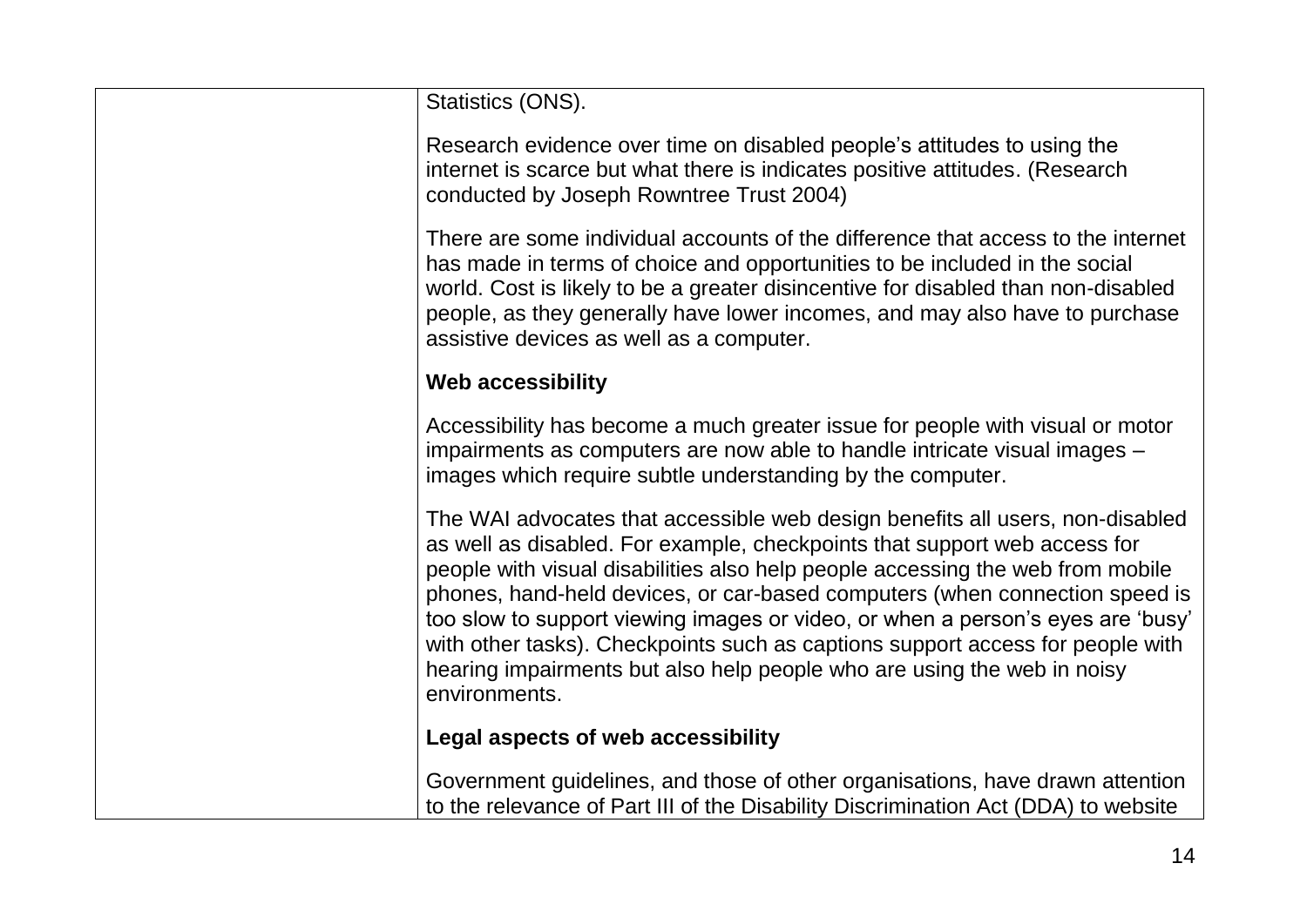| accessibility making explicit reference to the provision of a website as a service<br>which is subject to the Act. An accessible website as a 'reasonable adjustment'<br>that might be made has not yet been tested in a UK court case.                                                                                                                                                                                                                                                                                                                                                                                                 |
|-----------------------------------------------------------------------------------------------------------------------------------------------------------------------------------------------------------------------------------------------------------------------------------------------------------------------------------------------------------------------------------------------------------------------------------------------------------------------------------------------------------------------------------------------------------------------------------------------------------------------------------------|
| Comparison between disabled and non-disabled people in terms of use of the<br>internet is complicated. Access to the internet, or even to services like the<br>World Wide Web or email, by itself does not say anything about usefulness or<br>usability. It might be that people with disabilities do manage to use the internet,<br>but that they are not getting an equivalent experience out of it and so are being<br>disadvantaged. However, the little evidence there is indicates that disabled<br>people who do use the internet have positive attitudes towards it and this is<br>supported by individual anecdotal accounts. |
| There are however also issues to be considered in any future discussions about<br>the use of websites. Evidence would also suggest that over reliance on the<br>internet for the provision of information can cause difficulties for disabled people<br>as a high proportion of all people who do not use the internet are disabled.                                                                                                                                                                                                                                                                                                    |
| Feedback from previous consultations emphasised the importance of<br>decreasing reliance on websites for disseminating information. The<br>recommendation is that organisations need to consider not just the WHO do we<br>want to read this and WHAT we are disseminating but also HOW – where are<br>we putting our information? How can we put it in the appropriate places to<br>ensure accessibility to disabled people? Need to make use of Disability<br>organisations and other voluntary organisations when designing websites.                                                                                                |
| Deaf or Hard of Hearing: Persons with auditory impairments may have specific<br>needs for content to be presented in a different format if they are sign language<br>users. Likewise, designers have to take into consideration equivalent<br>alternatives for auditory content and ensure that texts are not too complex and                                                                                                                                                                                                                                                                                                           |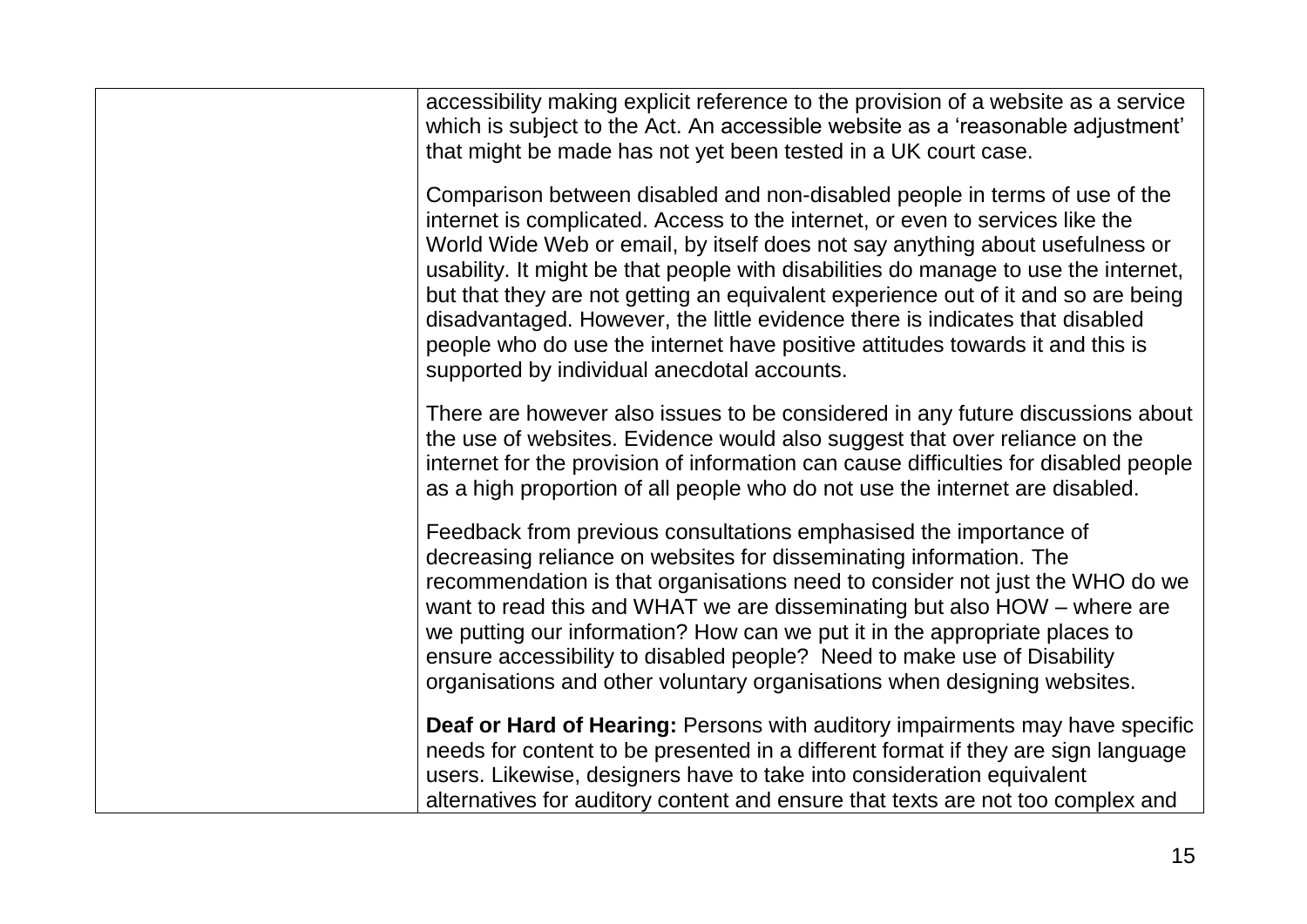|                                                                                                           | that they are easy to read.                                                                                                                                                                                                                                                                                                                                                                                                                                                                   |
|-----------------------------------------------------------------------------------------------------------|-----------------------------------------------------------------------------------------------------------------------------------------------------------------------------------------------------------------------------------------------------------------------------------------------------------------------------------------------------------------------------------------------------------------------------------------------------------------------------------------------|
| 3. Put in place contractual<br>arrangements for the<br>production of materials in<br>alternative formats. | Range of disabilities: This action is very much a practical, operational<br>arrangement but one that we feel has potential benefits across physical,<br>sensory, physical and learning disability and literacy levels.                                                                                                                                                                                                                                                                        |
|                                                                                                           | Current lack of contractual arrangements for the production of information in<br>accessible formats is a major curtailment for staff wishing to respond positively<br>in the production of information appropriate for a range of needs.                                                                                                                                                                                                                                                      |
|                                                                                                           | <b>Ethnic minorities:</b> In the contractual arrangements cognisance will also need<br>to be taken of the additional complexities faced by people from minority ethnic<br>groups who have disabilities, particularly those with sensory impairments.<br>Currently minority ethnic individuals who also have sensory impairments face a<br>multitude of barriers in accessing information due to limited arrangements. This<br>is not a localized issue but one that will need more attention. |
| 4. Adopt Accessible<br>Information policy and                                                             | Range of disabilities across service users and staff                                                                                                                                                                                                                                                                                                                                                                                                                                          |
| guidance.                                                                                                 | Learning disability: People with a learning disability experience difficulties<br>accessing written information from health and social care. Mainstream<br>information provision is not in formats that suits their needs.                                                                                                                                                                                                                                                                    |
|                                                                                                           | Parents who also have a learning disability: According to a Social Care<br>Institute of Excellence report (2007) entitled "Working together to support<br>disabled parents" parents with learning disability and other disabilities are least<br>likely to have information provided in a way that meets their particular needs.                                                                                                                                                              |
|                                                                                                           | Information to be accessible needs to be in Easy Read or Makaton with use of<br>appropriate symbols, pictures and language. Similarly if social care<br>professionals do not adjust their communication style to meet the needs of                                                                                                                                                                                                                                                            |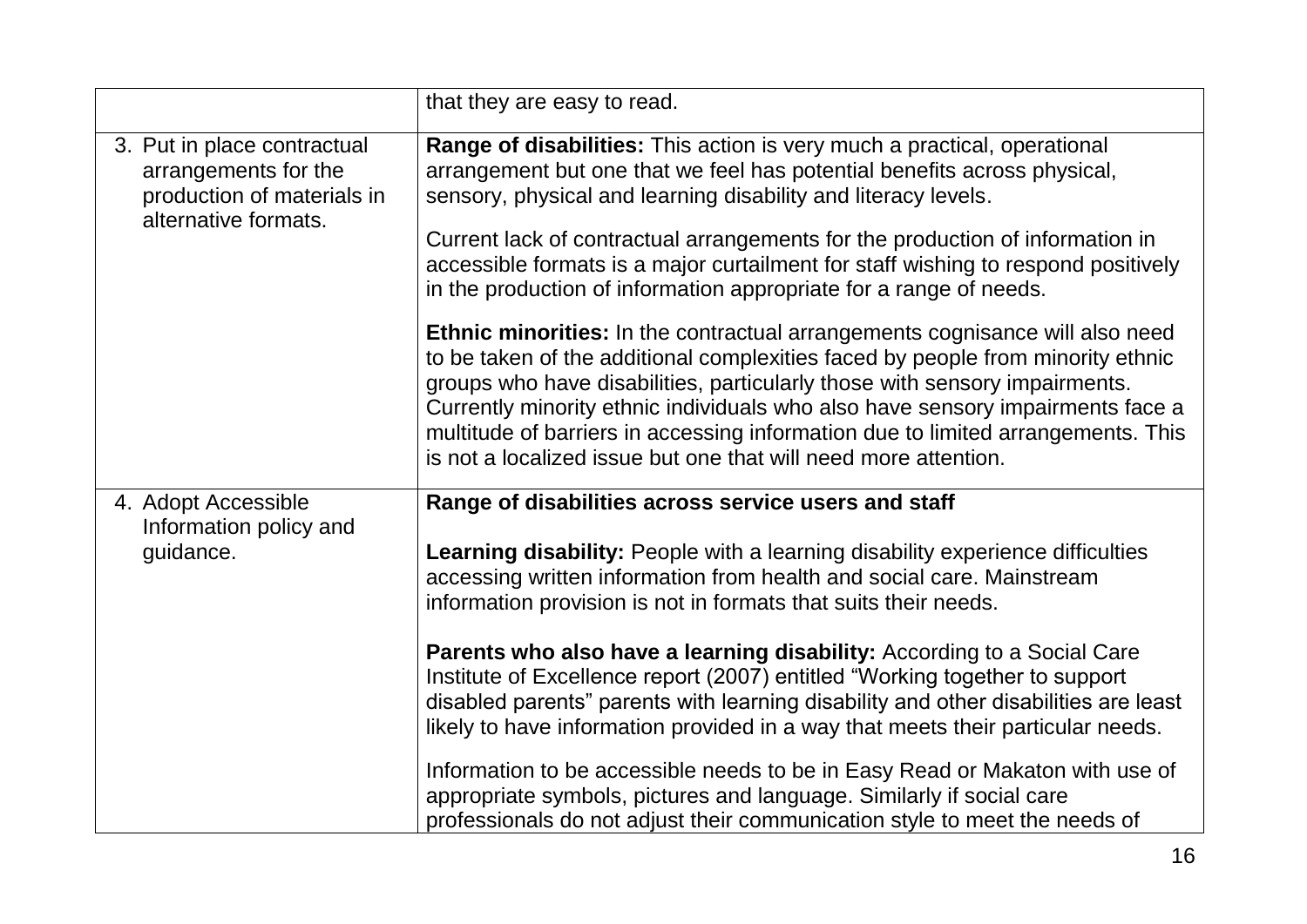| people with a learning disability this can impact on people's access to services<br>and increase anxiety levels.                                                                                                                                                                                                                                                                                                                                                                   |
|------------------------------------------------------------------------------------------------------------------------------------------------------------------------------------------------------------------------------------------------------------------------------------------------------------------------------------------------------------------------------------------------------------------------------------------------------------------------------------|
| <b>Deaf or Hard of Hearing: Inappropriate Communication Support for people</b><br>with a hearing impairment also creates barriers. People who are deaf, hard of<br>hearing or have a visual impairment encounter particular barriers when written<br>information is the only format. Lack of availability of sign language interpreters<br>or absence of up to date loop systems. Can cause problems. Deaf community<br>need improved communication and access to public services. |
| There need to be other options for sending out information on appointments<br>such as email or texting or SMS.                                                                                                                                                                                                                                                                                                                                                                     |
| <b>Blind or partially sighted : Those who are blind or partially sighted need</b><br>information that does not rely on visual images                                                                                                                                                                                                                                                                                                                                               |
| Other communication needs: Over 10,000 people have the language disorder<br>called aphasia. This usually affects both the understanding and production of<br>spoken and written language and needs to be taken into account.                                                                                                                                                                                                                                                       |
| Accessible communication needs to also cover language needs in relation to<br>ethnicity based on the evidence of increased numbers of minority ethnic groups<br>in Northern Ireland. Accessibility of information about services also needs to<br>consider this dual need which may require translations and interpreting, where<br>relevant.                                                                                                                                      |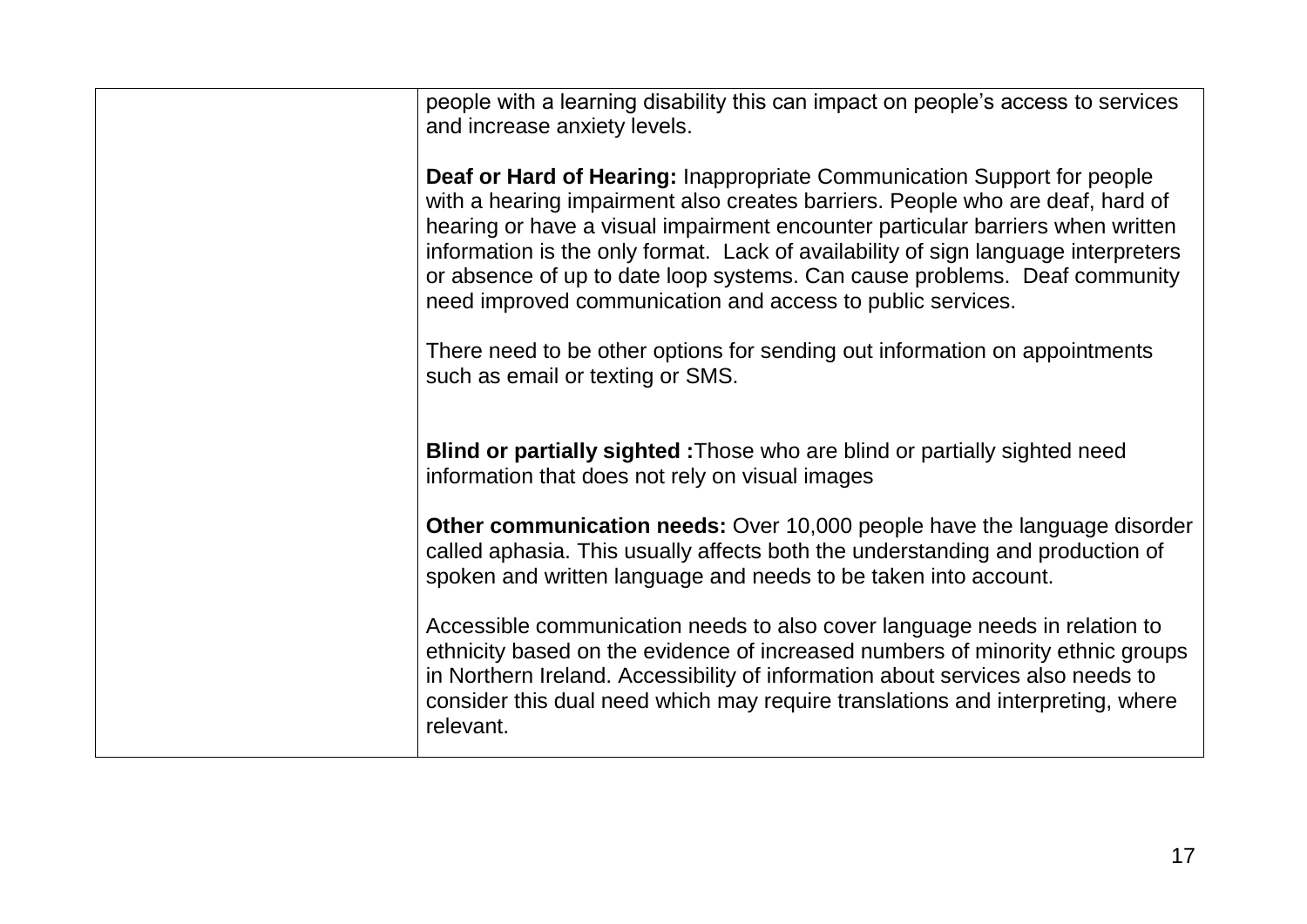# **(2) Awareness Raising and Training**

| <b>Action Measure</b>                                                                                                                                                                                                                                                                                                                                                         | An identification of different needs, experiences and priorities of any of<br>the equality categories in relation to this policy or decision and what<br>equality issues emerge from this.<br>Specify the Section 75 equality categories where there are different<br>needs                                                                                                                                                                                                                                                                                                                                                                                                                                                                                                                                                                                                                                                                                                                                                                                                                                                                                                              |
|-------------------------------------------------------------------------------------------------------------------------------------------------------------------------------------------------------------------------------------------------------------------------------------------------------------------------------------------------------------------------------|------------------------------------------------------------------------------------------------------------------------------------------------------------------------------------------------------------------------------------------------------------------------------------------------------------------------------------------------------------------------------------------------------------------------------------------------------------------------------------------------------------------------------------------------------------------------------------------------------------------------------------------------------------------------------------------------------------------------------------------------------------------------------------------------------------------------------------------------------------------------------------------------------------------------------------------------------------------------------------------------------------------------------------------------------------------------------------------------------------------------------------------------------------------------------------------|
|                                                                                                                                                                                                                                                                                                                                                                               | Note if staff or service users                                                                                                                                                                                                                                                                                                                                                                                                                                                                                                                                                                                                                                                                                                                                                                                                                                                                                                                                                                                                                                                                                                                                                           |
| 5. Encourage staff to declare<br>that they have a disability or<br>able to care for a person<br>with a disability<br>Provide guidance to staff<br>on the importance of<br>monitoring<br>Improve quality of<br>information in relation to<br>percentage of staff with a<br>disability from the Human<br>Resources, Payment,<br><b>Travel and Subsistence</b><br>(HRPTS) system | <b>Disability: Staff:</b> Evidence from our local employment records indicates that<br>the numbers of people declaring that they have a disability is low.<br>This is in keeping with more general evidence which suggests under reporting<br>of disability in employment. A range of issues can cause this, including for<br>example, negative attitudes from others, fear of the perceived repercussions,<br>fear of the perceived stigma, less than positive responses from unsympathetic<br>managers or employers or previous negative experiences, lack of<br>understanding of the benefits of doing so.<br>Drawing on experience from England the Office for Disability Issues,<br>Experiences and Expectations of Disabled People, July 2008 reported that:<br>"Most barriers to work identified related to the need for support or<br>understanding from a manager or colleagues (for example flexible working<br>hours, flexibility to take time off sick, the need to manage stress or take<br>breaks). Only one in 20 of those asked said that they required support to do the<br>job."<br>This is evidence that this exists across the range of disabilities but qualitative |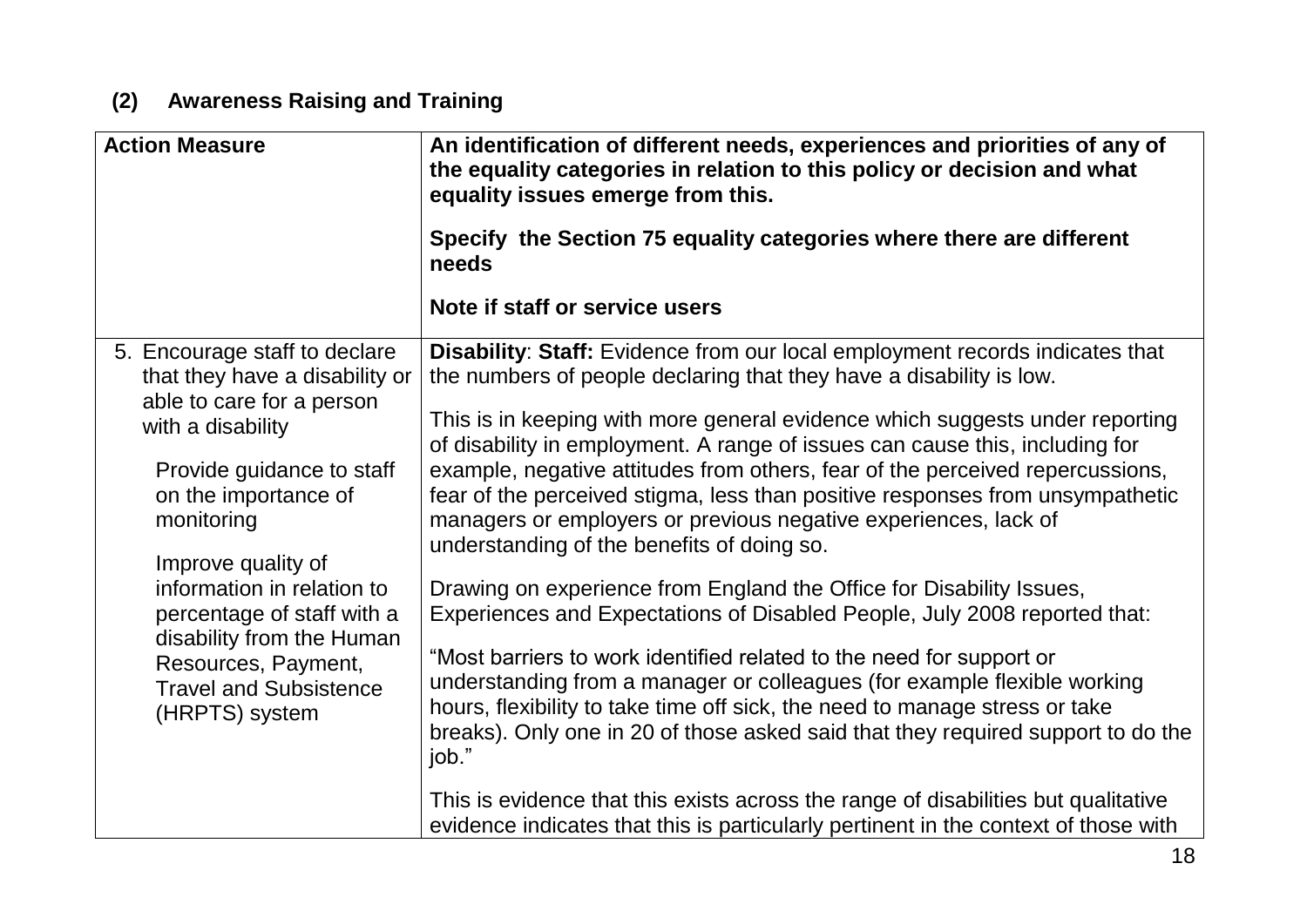|                                                                                                                                                              | mental health issues but also other hidden disabilities.                                                                                                                                                                                                                                                                                                                                                                                                                                                                                           |
|--------------------------------------------------------------------------------------------------------------------------------------------------------------|----------------------------------------------------------------------------------------------------------------------------------------------------------------------------------------------------------------------------------------------------------------------------------------------------------------------------------------------------------------------------------------------------------------------------------------------------------------------------------------------------------------------------------------------------|
|                                                                                                                                                              | There also needs to be attention given to barriers and fears by staff in declaring<br>disabilities when other factors such as age or ethnicity are also added to the<br>equation.                                                                                                                                                                                                                                                                                                                                                                  |
|                                                                                                                                                              | The encouragement on declaration also needs to acknowledge the importance<br>of choice and to ensure disabled employees can be as open about their<br>disability as they want to be either to declare or not.                                                                                                                                                                                                                                                                                                                                      |
| 6. Raise awareness of specific<br>barriers faced by people<br>with disabilities including<br>through linking in with                                         | <b>Across disabled groups:</b> Negative attitudes or anticipation of negative<br>attitudes can act as a barrier to people seeking support from social services.<br>Parents with mental health problems, drug or alcohol or learning disabilities are<br>reluctant to seek help for fear of having their children taken into care.                                                                                                                                                                                                                  |
| <b>National Awareness Days</b><br>or Weeks (such as Mind<br>your Health Day)                                                                                 | (Working together to support disabled parents, Social Care Institute of<br>Excellence (2007)                                                                                                                                                                                                                                                                                                                                                                                                                                                       |
|                                                                                                                                                              | <b>Multiple needs:</b> There is also a need to work with other community and<br>voluntary groups such as black and minority ethnic groups, carers groups, and<br>groups of and representing gay lesbian and bisexual and transgender issues.                                                                                                                                                                                                                                                                                                       |
| 7. In collaboration with people<br>with a disability review<br>current guidance and<br>produce revised guidance<br>on support for staff with a<br>disability | The Equality and Human Rights Commission's first Triennial Review: How Fair<br>is Britain? (2010) mapped progress on equality in Britain for people with<br>protected characteristics. The report identified those issues most urgently in<br>need of resolution and 'Closing the employment gap for disabled people' was<br>identified as one of the top challenges facing society today. Similar issues are<br>relevant in the Northern Ireland context.<br>Over one in five adults in Britain today is disabled, yet only half are likely to be |
|                                                                                                                                                              | in work compared to four-fifths of non-disabled adults. High numbers of<br>disabled people continue to be excluded from work opportunities that open the                                                                                                                                                                                                                                                                                                                                                                                           |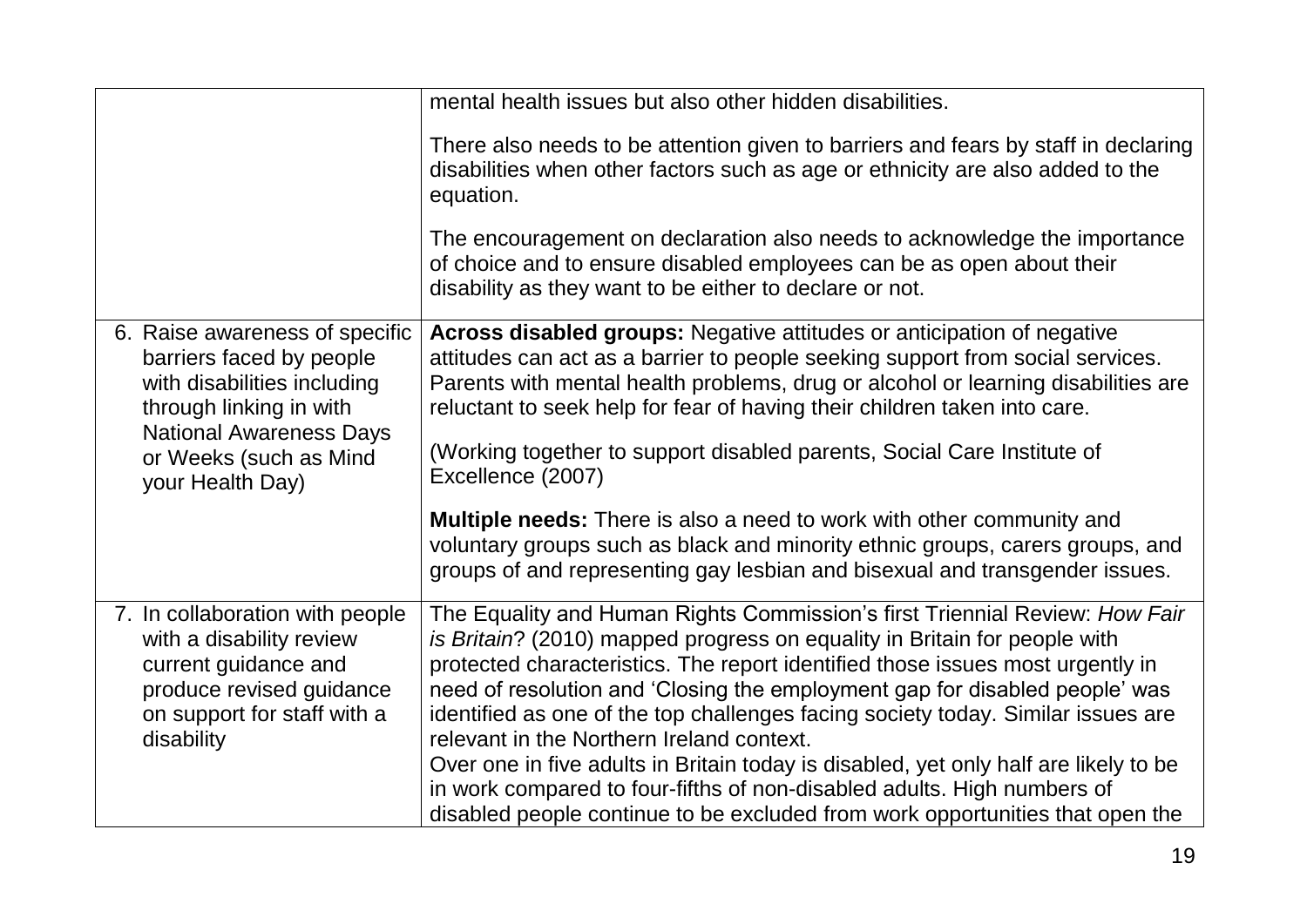|                                                                                                                                                                                                                          | door to wealth, worth and wellbeing.                                                                                                                                                                                                                                                                                                                                                                                                                                                                                                                                                                                                                                                                                                                                                                                                                                                                                                                                                                                                                                                                                                                                                                                                                                                                                 |
|--------------------------------------------------------------------------------------------------------------------------------------------------------------------------------------------------------------------------|----------------------------------------------------------------------------------------------------------------------------------------------------------------------------------------------------------------------------------------------------------------------------------------------------------------------------------------------------------------------------------------------------------------------------------------------------------------------------------------------------------------------------------------------------------------------------------------------------------------------------------------------------------------------------------------------------------------------------------------------------------------------------------------------------------------------------------------------------------------------------------------------------------------------------------------------------------------------------------------------------------------------------------------------------------------------------------------------------------------------------------------------------------------------------------------------------------------------------------------------------------------------------------------------------------------------|
| 8. Mental Health and<br><b>Learning Disability:</b><br>Raise awareness of carers<br>supports and help identify<br>need to support employees<br>of PHA who also hold the<br>role as carer to someone<br>with a disability | Staff who have caring responsibilities for a person with a disability may have<br>particular needs in the workplace, such as for empathy and flexibility to respond<br>to domestic emergencies. Likewise, they will benefit from information on<br>support available in the community.                                                                                                                                                                                                                                                                                                                                                                                                                                                                                                                                                                                                                                                                                                                                                                                                                                                                                                                                                                                                                               |
| 9. In collaboration with<br>disabled people design,<br>deliver and evaluate<br>training for staff on disability<br>equality.                                                                                             | People with disabilities face many barriers every day–from physical obstacles<br>in buildings to systemic barriers in employment and civic programs. Yet, often,<br>the most difficult barriers to overcome are attitudes other people carry<br>regarding people with disabilities. Whether born from ignorance, fear,<br>misunderstanding or hate, these attitudes keep people from appreciating and<br>experiencing the full potential a person with a disability can achieve.<br>The most pervasive negative attitude is focusing on a person's disability rather<br>than on an individual's abilities.<br>The disability equality training will need to take account therefore of the social<br>model of disability developed by disabled people themselves. (See also action<br>point below also for further expansion)<br>Northern Ireland Rare Diseases Partnership (NIRDP) 2013 in responses to<br>Equality Action Plans consultation exercise (2012-2013) suggested that the<br>revision of Disability Awareness Training should include recognition of specific<br>difficulties encountered by those who have a disability caused by rare disease<br>and their families; including raising awareness of the isolation and stigma<br>associated with rare disease, which impacts strongly on mental health. |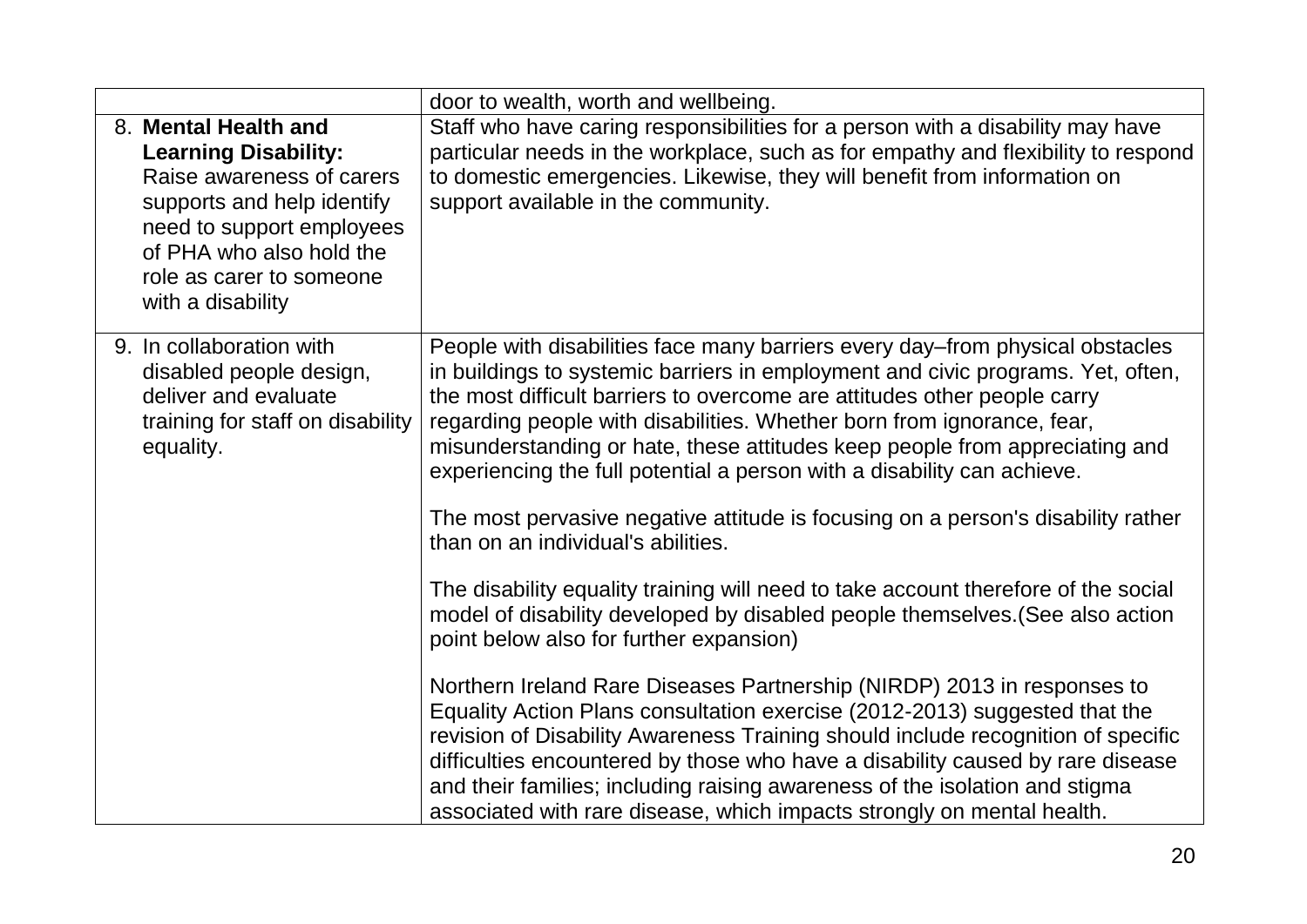# **(3) Getting people involved in our work, Participation and Engagement**

| <b>Action Measure</b>                                                                                 | An identification of different needs, experiences and priorities of any of<br>the equality categories in relation to this policy or decision and what<br>equality issues emerge from this?<br>Specify the Section 75 equality categories where there are different needs                                                                                                                                         |
|-------------------------------------------------------------------------------------------------------|------------------------------------------------------------------------------------------------------------------------------------------------------------------------------------------------------------------------------------------------------------------------------------------------------------------------------------------------------------------------------------------------------------------|
|                                                                                                       |                                                                                                                                                                                                                                                                                                                                                                                                                  |
|                                                                                                       | Note if staff or service users                                                                                                                                                                                                                                                                                                                                                                                   |
| 10. Develop checklist and<br>guidance for the<br>involvement of people with<br>a disability and their | Across disabled groups: The checklist and guidance will need to take account<br>of the social model of disability which says that disability is caused by the way<br>society is organised, rather than by a person's impairment or difference. It looks<br>at ways of removing barriers that restrict life choices for disabled people.                                                                          |
| carers.                                                                                               | It also needs, where relevant, to address the needs of carers.                                                                                                                                                                                                                                                                                                                                                   |
|                                                                                                       | When barriers are removed, disabled people can be independent and equal in<br>society, and have choice and control over their own lives.                                                                                                                                                                                                                                                                         |
|                                                                                                       | Disabled people developed the social model of disability because the traditional<br>medical model did not explain their personal experience of disability or help to<br>develop more inclusive ways of living. The social model of disability says that<br>disability is caused by the way society is organised. The medical model of<br>disability says people are disabled by their impairments or difference. |
|                                                                                                       | The checklist and guidance will need to consider a wide range of disabilities.                                                                                                                                                                                                                                                                                                                                   |
| 11. Identify, provide and                                                                             | Participation in work is a key tenet not only of equality but of a human rights                                                                                                                                                                                                                                                                                                                                  |
| promote opportunities for                                                                             | based approach. Those with disabilities have faced barriers in decision making                                                                                                                                                                                                                                                                                                                                   |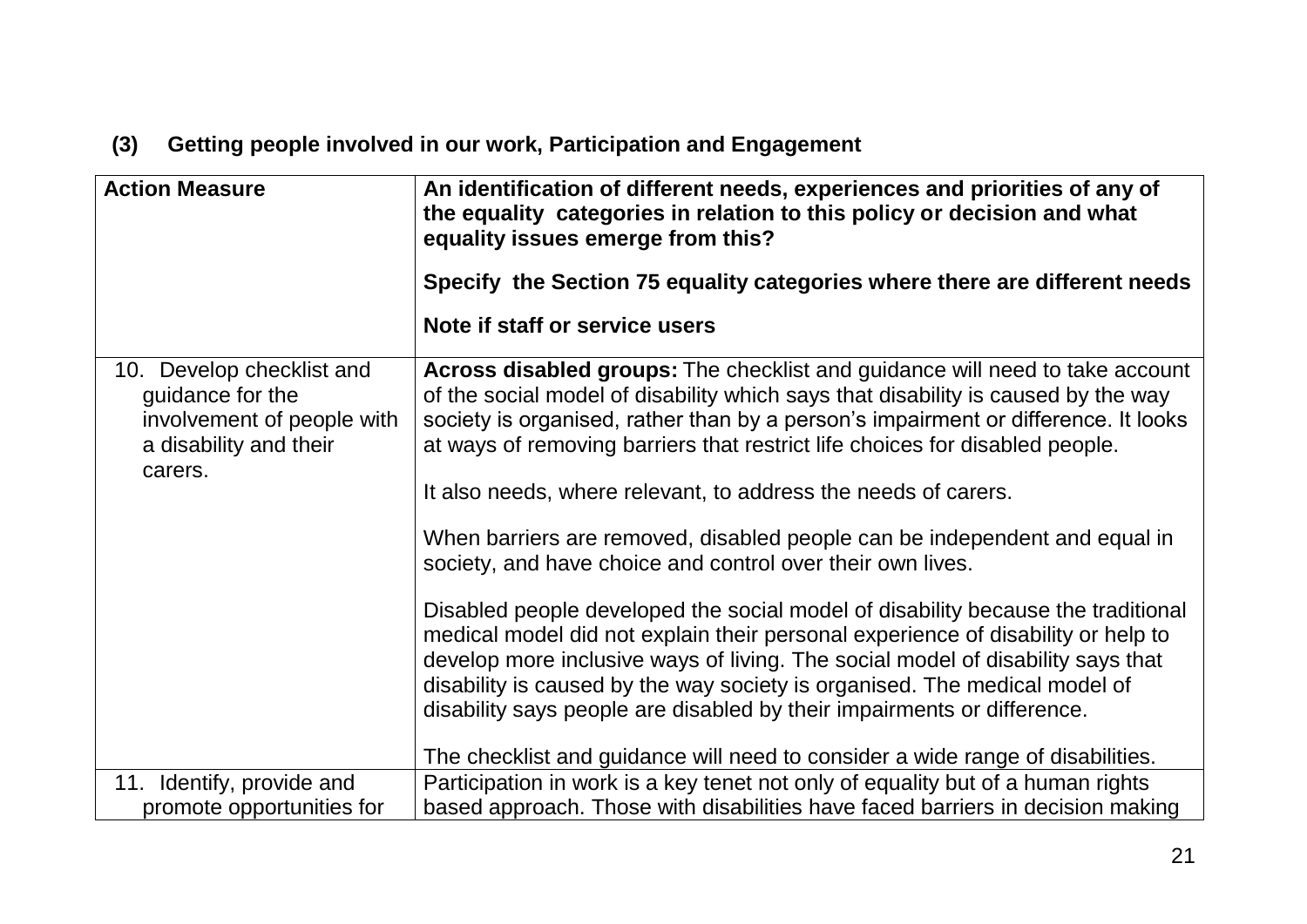| more engagement for<br>people with a disability in<br>key work areas                            | processes. This affects all disabled people but there are issues in relation to<br>sensory impairment and learning disability that create additional barriers.                                                                                                                                                                                                                                                                                                                                                                                                                                                                                                                                                                                                                                                                                                                                                                                                                                                                                                                                                                                                                                                                                                                                                                                                                                                                                                                                                                                                                                                                                 |
|-------------------------------------------------------------------------------------------------|------------------------------------------------------------------------------------------------------------------------------------------------------------------------------------------------------------------------------------------------------------------------------------------------------------------------------------------------------------------------------------------------------------------------------------------------------------------------------------------------------------------------------------------------------------------------------------------------------------------------------------------------------------------------------------------------------------------------------------------------------------------------------------------------------------------------------------------------------------------------------------------------------------------------------------------------------------------------------------------------------------------------------------------------------------------------------------------------------------------------------------------------------------------------------------------------------------------------------------------------------------------------------------------------------------------------------------------------------------------------------------------------------------------------------------------------------------------------------------------------------------------------------------------------------------------------------------------------------------------------------------------------|
| 12. Explore scope and<br>interest in the<br>establishment of a forum<br>for staff on disability | Across disabled groups: Staff: In the United Kingdom over the last decade<br>there has the growth of Disabled Employee Networks (DENs) across all sectors.<br>According to Kate Nash Associates (2009) www.katenashassociates.com<br>Disabled Employee Networks - a practical guide - "this is partly because<br>organisations are becoming more disability and diversity confident but also<br>because disabled people are becoming more comfortable about expressing<br>their needs at work and feel more able to come together in networks of support.<br>Disabled people are also increasingly aware of their economic influence as<br>employees, as customers, as shareholders, as voters and as citizens.<br>To become employers of choice for talented disabled people, organisations<br>need to demonstrate a good track record in accommodating the needs of<br>disabled employees in more sophisticated ways.<br>Now the challenge is for employers to foster new thinking and practice, from<br>and between employees of different sector strands, to build, as the Equality and<br>Human Rights Commission suggest, "a Britain that is at ease with its diversity".<br><b>Multiple needs:</b> In this action it is important that the scope is widened . People<br>are not one-dimensional. Given our multi-faceted identities, it is important for<br>every employee network to embody the principal that all human difference is to<br>be valued and all discrimination to be challenged. Networks make an important<br>contribution to the organisation's ability to anticipate, accommodate and<br>celebrate human difference. |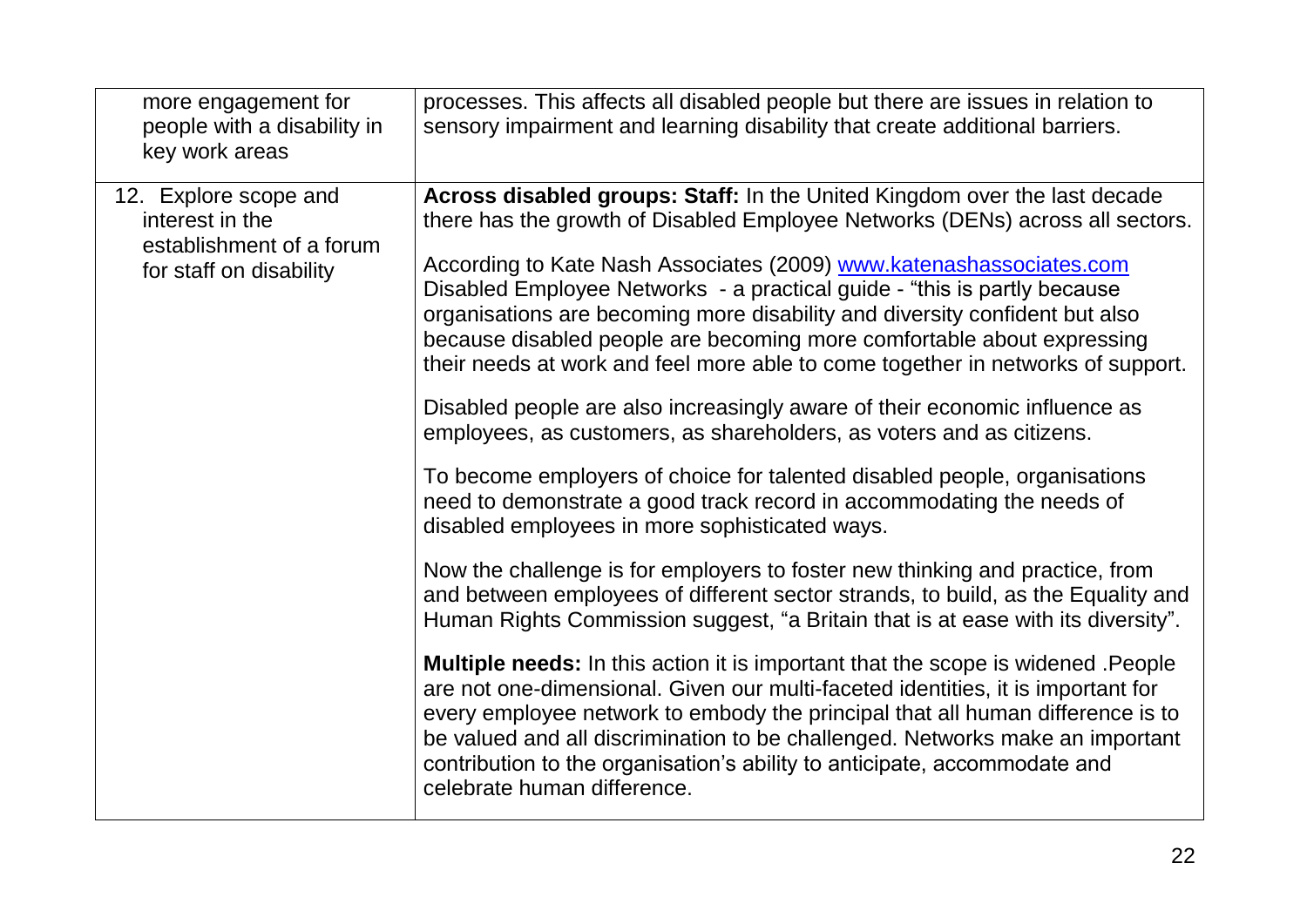|                                                                                                                                                                                                                                         | Any staff forum will need to be accessible to people with a range of disabilities,<br>including sensory disabilities and learning disabilities who may have particular<br>needs as to the way the forum operates.                                                                                                                                                                                                                                                                                                                                                                                                                                                                 |
|-----------------------------------------------------------------------------------------------------------------------------------------------------------------------------------------------------------------------------------------|-----------------------------------------------------------------------------------------------------------------------------------------------------------------------------------------------------------------------------------------------------------------------------------------------------------------------------------------------------------------------------------------------------------------------------------------------------------------------------------------------------------------------------------------------------------------------------------------------------------------------------------------------------------------------------------|
| 13. Nominate a champion at<br>senior level                                                                                                                                                                                              | <b>Multiple needs:</b> It is concluded that this particular proposal to nominate a<br>Disability Champion has an important, and positive, impact for the disability<br>protected equality category. In nominating a Disability Champion some of the<br>other protected equality groups may feel disadvantaged. However the particular<br>requirements of the disability duties are as such that such an initiative is<br>considered good practice in promoting positive attitudes and in encouraging the<br>participation of disabled people in public life. In addition the multiple identities of<br>people with disabilities are acknowledged and will be promoted throughout. |
|                                                                                                                                                                                                                                         | Should a need arise for a similar initiative for other groups arise consideration<br>will be given to this.                                                                                                                                                                                                                                                                                                                                                                                                                                                                                                                                                                       |
| 14. Explore the scope for<br>developing a shadowing<br>scheme for Board and<br>Council members and<br>other key public life<br>positions in engagement<br>with the Public<br>Appointments Unit and<br>with people with a<br>disability. | Across disabled groups: Work needs to commence on exploring the scope.<br>As part of this initial dialogue it will be necessary to acknowledge the diversity of<br>needs within disability and how a shadowing scheme could accommodate the<br>range of needs over time including learning disability, mental health, physical<br>disability and sensory impairment.<br>Training initiatives will be key in delivery of this action                                                                                                                                                                                                                                               |
| 15. Involve disabled people<br>in delivery and review of                                                                                                                                                                                | Across disabled groups: As part of the development of this part a range of<br>staff with a disability were engaged in the process.                                                                                                                                                                                                                                                                                                                                                                                                                                                                                                                                                |
| this plan                                                                                                                                                                                                                               | In the process of review of the disability action plan it will be necessary to                                                                                                                                                                                                                                                                                                                                                                                                                                                                                                                                                                                                    |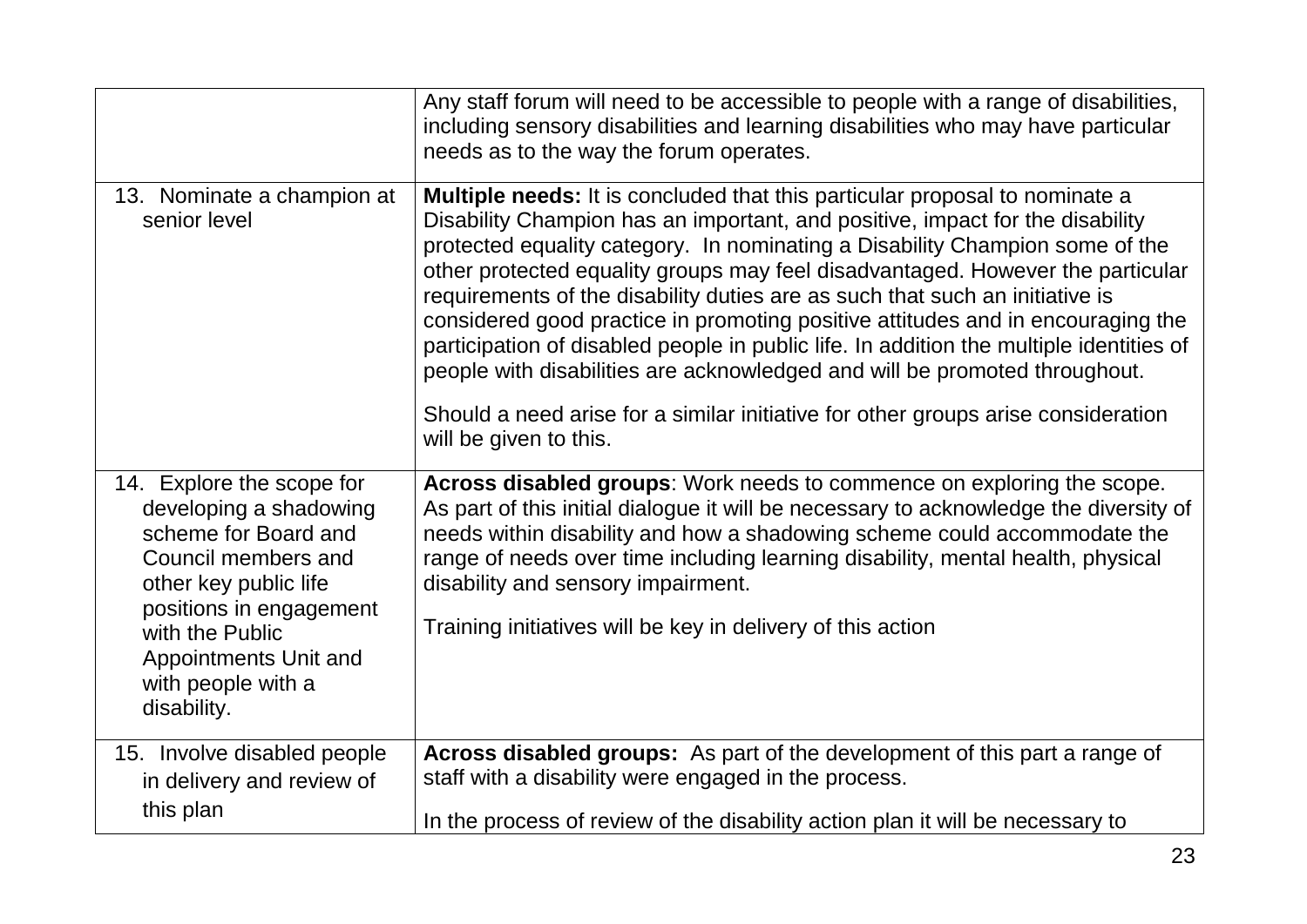| ensure that the process is made accessible including the provision of<br>information in a range of alternative formats. This is particular important in<br>relation to sensory impairments and learning disability. |
|---------------------------------------------------------------------------------------------------------------------------------------------------------------------------------------------------------------------|
| <b>Multiple needs:</b> Consideration needs to be also given as to how those with<br>multiple needs including older and younger disabled people can be involved in a<br>meaningful way.                              |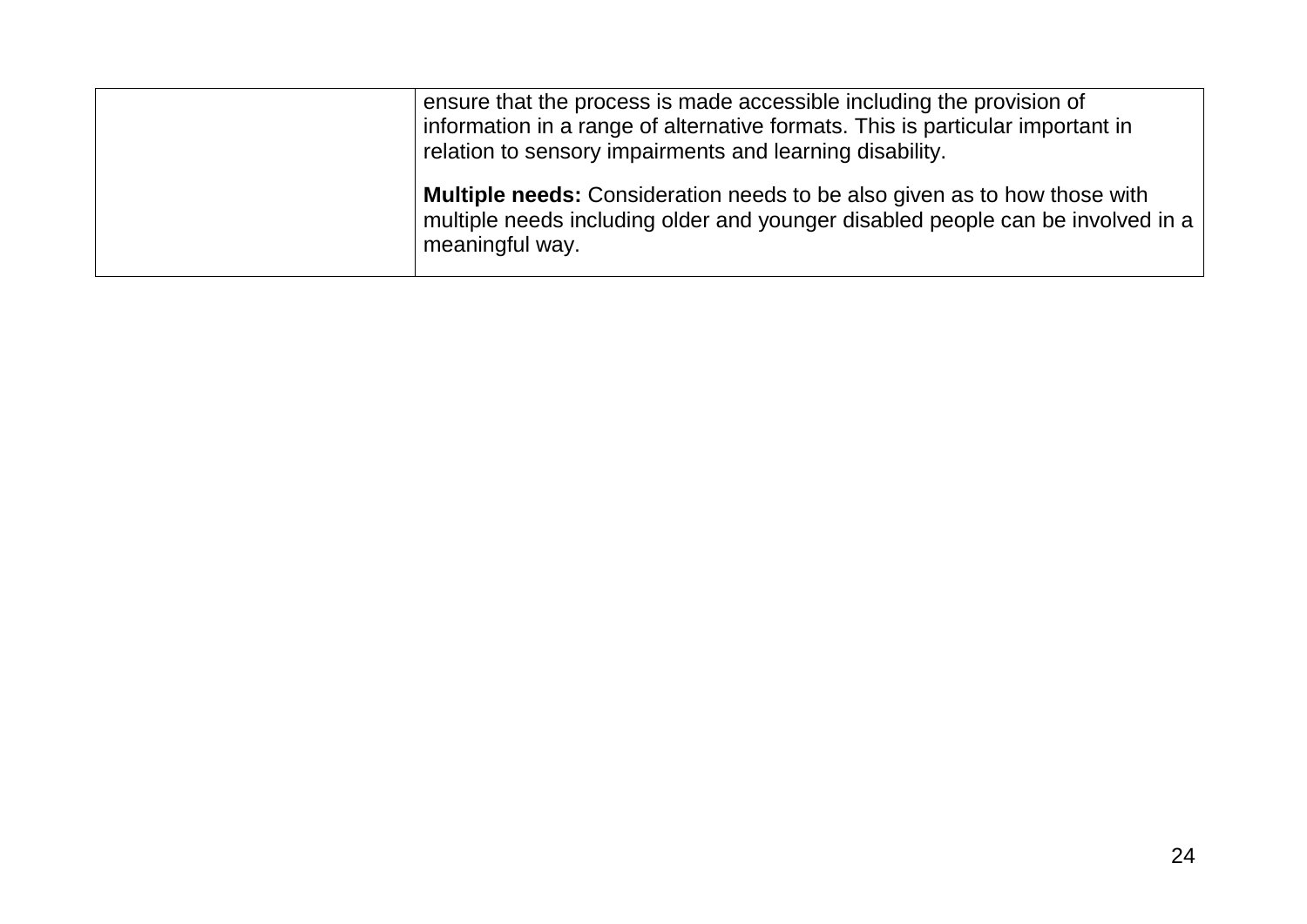# **(4) Recruitment and Retention**

| <b>Action Measure</b>                                                                                                                                                 | An identification of different needs, experiences and priorities of any of the<br>equality categories in relation to this policy or decision and what equality<br>issues emerge from this.<br>Specify the Section 75 equality categories where there are different needs<br>Note if staff or service users                                                                                                                                                                                                                                                                 |
|-----------------------------------------------------------------------------------------------------------------------------------------------------------------------|----------------------------------------------------------------------------------------------------------------------------------------------------------------------------------------------------------------------------------------------------------------------------------------------------------------------------------------------------------------------------------------------------------------------------------------------------------------------------------------------------------------------------------------------------------------------------|
| 16. Explore the feasibility of<br>providing an advocacy or<br>specialist service within<br>workforce with role to<br>support and advise staff on<br>disability issues | Staff with a range of disabilities: The first few years of having a disability can be<br>challenging in terms of making sense of how you may have to do life differently. For<br>someone acquiring a disability or long-term health condition for the first time an<br>advocate may be the first opportunity that the individual really has to speak about<br>disability and how it affects them. An advocate or someone with specialist<br>knowledge can offer an important opportunity to staff who are less inclined to be<br>open to colleagues or their line manager. |
|                                                                                                                                                                       | <b>Multiple needs:</b> Equally importantly as staff who have a long term disability<br>changing needs in relation to, for example, their age or gender or their caring<br>responsibilities may benefit from the support of someone who is a specialist in this<br>issue or who has the skill and knowledge of knowing from where else to seek<br>support.                                                                                                                                                                                                                  |
| 17. Offer mentoring<br>opportunities for young<br>adults and older adults with<br>disabilities as appropriate.                                                        | <b>Multiple needs:</b> This action relates specifically to disability and age in particular<br>where consideration of differing needs of young adults and older adults need<br>consideration in terms of appropriateness of mentoring opportunities. Multiple needs<br>across the spectrum of disability will also need to be considered.                                                                                                                                                                                                                                  |
| 18. Create and promote                                                                                                                                                | Across disabled groups: Though drawn from England, Wales and Scotland the                                                                                                                                                                                                                                                                                                                                                                                                                                                                                                  |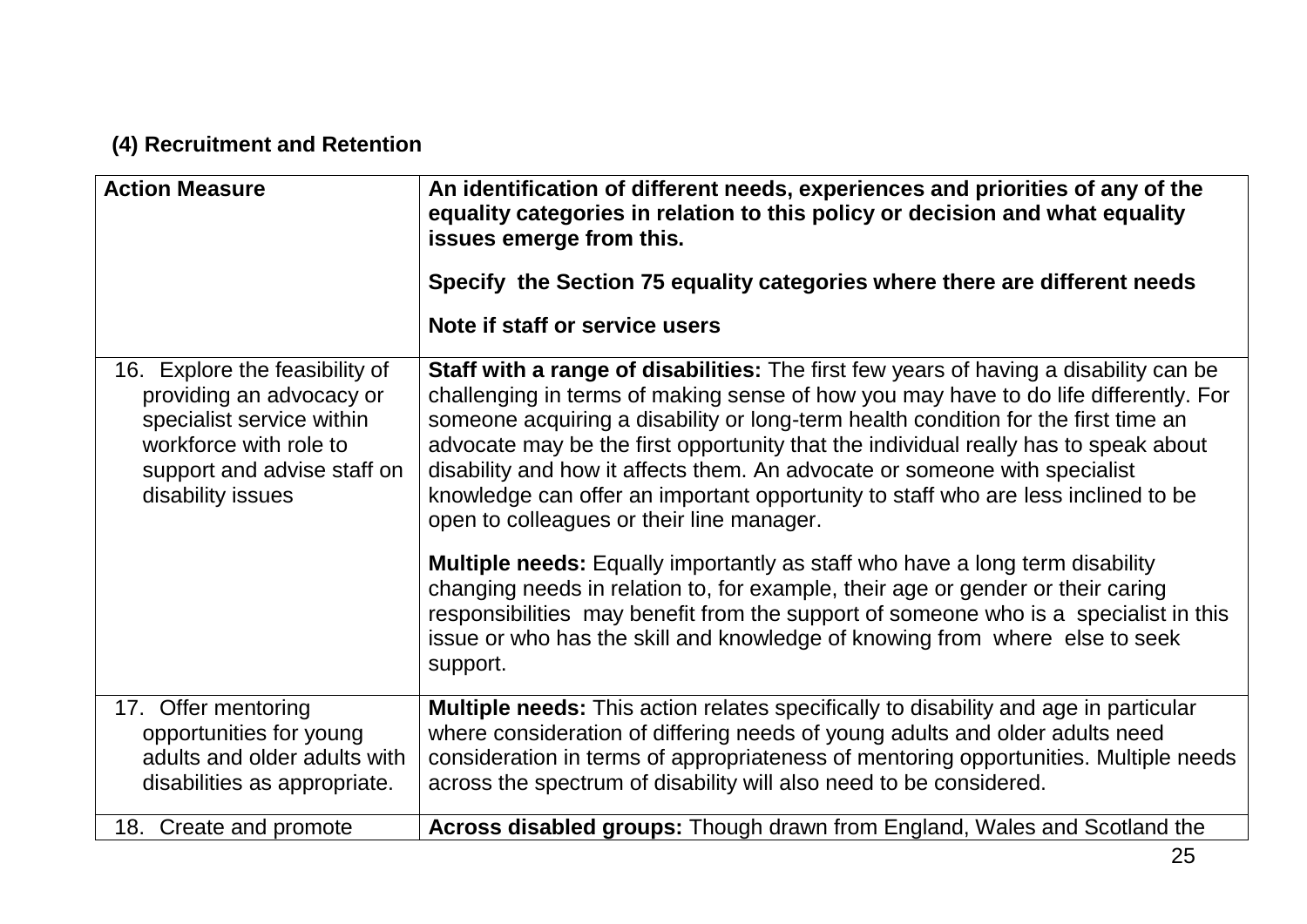| meaningful placement           | Equality and Human Rights Commission's first Triennial Review: How Fair is                          |  |
|--------------------------------|-----------------------------------------------------------------------------------------------------|--|
| opportunities for people       | Britain? (2010) mapped progress on equality in Britain for people with protected                    |  |
| with disabilities in line with | characteristics. The report identified those issues most urgently in need of resolution             |  |
| good practice and              | and 'closing the employment gap for disabled people' was identified as one of the                   |  |
| commitments of Section 75      | top challenges facing society today.                                                                |  |
| equality duties, and making    | Over one in five adults in Britain today is disabled, yet only half are likely to be in             |  |
| use of voluntary expertise     | work compared to four-fifths of non-disabled adults. High numbers of disabled                       |  |
| in this area.                  | people continue to be excluded from work opportunities that open the door to                        |  |
|                                | wealth, worth and wellbeing.                                                                        |  |
|                                |                                                                                                     |  |
| Produce practical guidance     | See report by Equality and Human Rights Commission                                                  |  |
| on process and external        | http://www.equalityhumanrights.com/uploaded_files/Employers/wb_approved_lo.pdf                      |  |
| support available              |                                                                                                     |  |
|                                | The shift in recent years towards a high qualification, high skill economy to compete               |  |
|                                | globally, has meant that the employment penalty for those with low or no skills has                 |  |
|                                | increased dramatically over time. It is estimated that the employment rate for                      |  |
|                                | disabled men without qualifications halved between the mid1970s to the early 2000s<br>(EHRC, 2010). |  |
|                                | Disabled people with qualifications still face barriers to work. At every qualification             |  |
|                                | level, disabled people are more than three times more likely than non-disabled                      |  |
|                                | people to be without a job but want to work (Palmer et al, 2005).                                   |  |
|                                |                                                                                                     |  |
|                                | Any placement scheme will need to take account of the range of disabilities, to                     |  |
|                                | ensure fair access to the scheme.                                                                   |  |
| 19. Encourage disabled         |                                                                                                     |  |
| people to apply for            | Similar issues as those identified under in Action Point 17.                                        |  |
| employment opportunities       | Making a difference: opening up work                                                                |  |
| and remain in the workforce    |                                                                                                     |  |
| (for example attend career     | Previous research (Williams et al, 2008) has indicated that 27 per cent of disabled                 |  |
| fairs, include welcoming       | people who had left a job for reasons connected with their impairment felt they could               |  |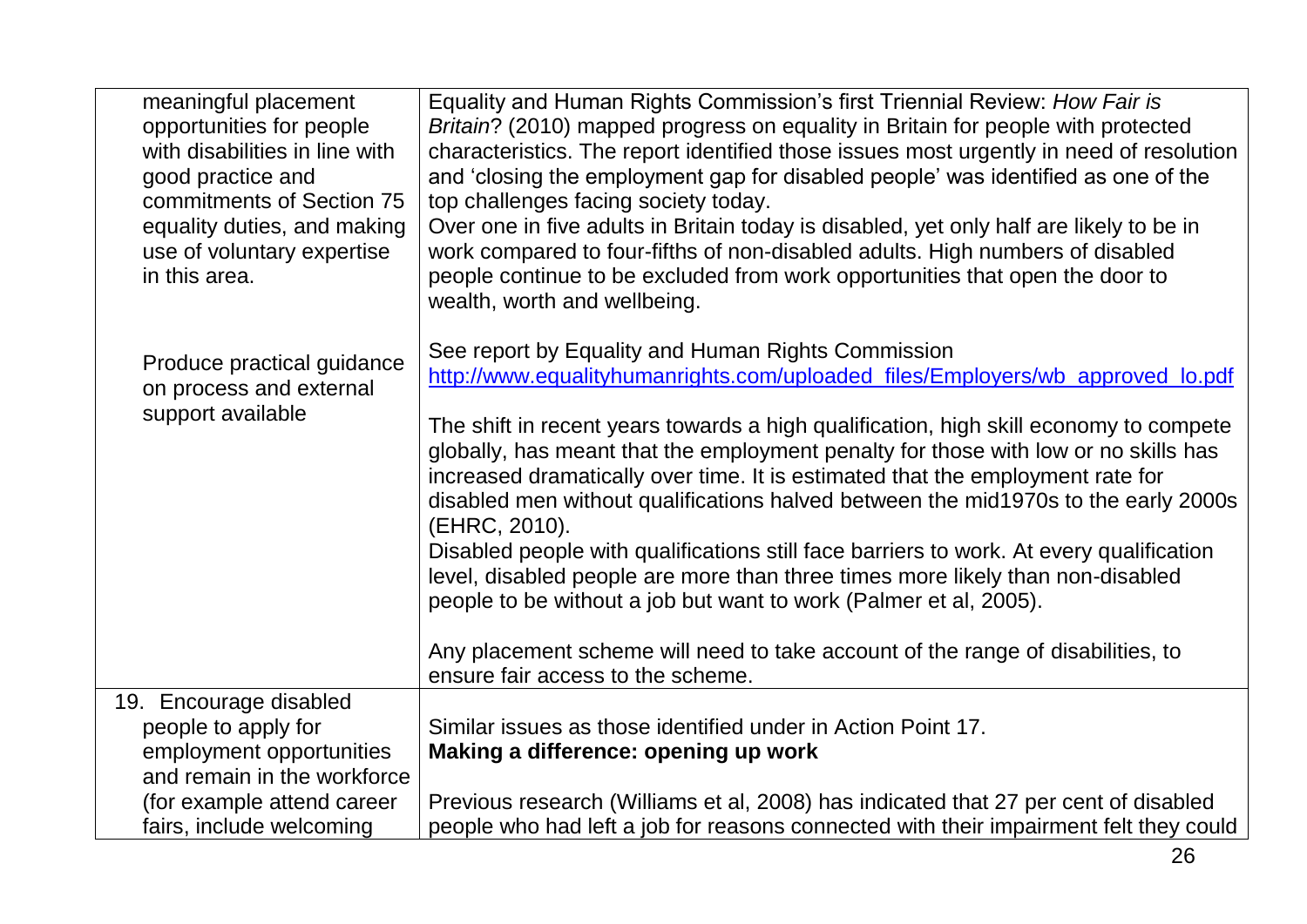| statement and issue job<br>adverts to local disability<br>organisations and more | have stayed with appropriate support, adjustments or adaptations – those at the top<br>of the list were simple and low or no cost. |
|----------------------------------------------------------------------------------|------------------------------------------------------------------------------------------------------------------------------------|
| flexible working                                                                 | Evidence from our research with individuals shows that a radical change in attitudes                                               |
| arrangements and review                                                          | and practices is required to really improve the working lives of disabled people.                                                  |
| job descriptions)                                                                | http://www.equalityhumanrights.com/uploaded_files/Employers/wb_approved_lo.pdf                                                     |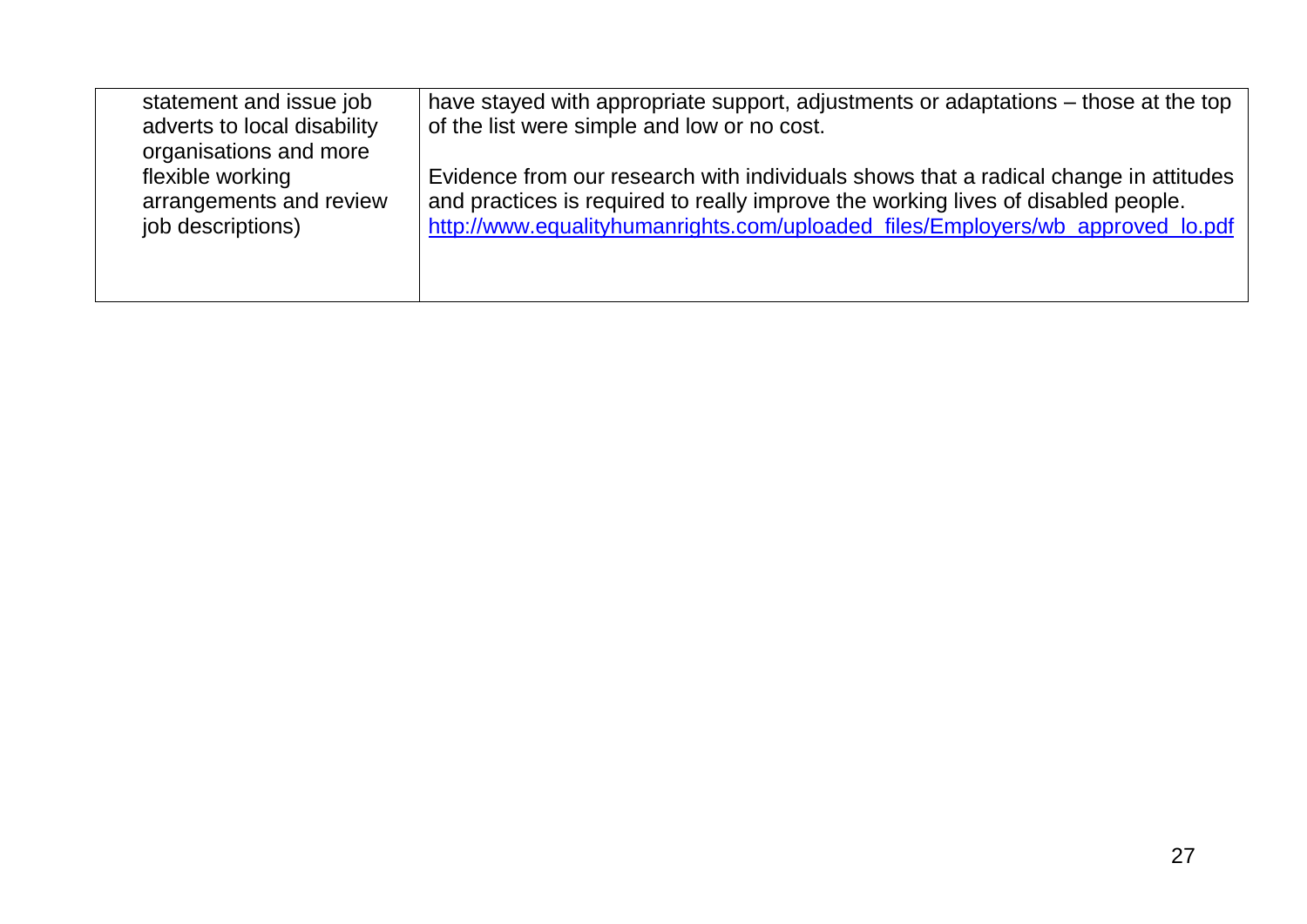| <b>Category</b>      | <b>Needs and Experiences</b>                                                                                                                                                                                                                                                                                                                                                                                                                                                                                                                                                                                                                                                                                                                                                                                                                        |
|----------------------|-----------------------------------------------------------------------------------------------------------------------------------------------------------------------------------------------------------------------------------------------------------------------------------------------------------------------------------------------------------------------------------------------------------------------------------------------------------------------------------------------------------------------------------------------------------------------------------------------------------------------------------------------------------------------------------------------------------------------------------------------------------------------------------------------------------------------------------------------------|
| information sources. | The detail of the plan is an attempt to address the issues raised via a number of<br>sources including information on barriers facing people with disabilities which<br>were collated in the development and responses to audits of inequalities and<br>action plans carried out by organisations in 2010 and other research and                                                                                                                                                                                                                                                                                                                                                                                                                                                                                                                    |
| Gender               | Disabled people have often been represented as without gender,<br>as asexual. In this way it may be assumed that for disabled<br>people gender has little bearing. Yet the image of disability may<br>be intensified by gender.                                                                                                                                                                                                                                                                                                                                                                                                                                                                                                                                                                                                                     |
|                      | In the public arena :                                                                                                                                                                                                                                                                                                                                                                                                                                                                                                                                                                                                                                                                                                                                                                                                                               |
|                      | more women than men are classified as disabled<br>while disabled people are much more likely to live in<br>poverty, women are likely to be poorer than men;<br>younger disabled women achieve lower educational<br>outcomes than men;<br>• disabled women are less likely to be in the paid workforce<br>than either men with disabilities for non-disabled women,<br>and in general have lower incomes from employment;<br>women are less likely to have access to rehabilitation, and<br>to employment outcomes when they do receive<br>rehabilitation;<br>the type of impairments are different for women and men,<br>with women more likely to experience degenerative<br>conditions, while men are more likely to experience injury-<br>related events;<br>women are more likely to experience public spaces as<br>intimidating and dangerous. |
|                      | In the private and familial arena                                                                                                                                                                                                                                                                                                                                                                                                                                                                                                                                                                                                                                                                                                                                                                                                                   |
|                      | disabled women are more likely to be living on their own, or<br>in their parental family than men;                                                                                                                                                                                                                                                                                                                                                                                                                                                                                                                                                                                                                                                                                                                                                  |
|                      | • disabled women are more likely to be divorced and less<br>likely to marry than men with disabilities                                                                                                                                                                                                                                                                                                                                                                                                                                                                                                                                                                                                                                                                                                                                              |
|                      | • women are more likely to face medical interventions to<br>control their fertility;                                                                                                                                                                                                                                                                                                                                                                                                                                                                                                                                                                                                                                                                                                                                                                |
|                      | • women are more likely to experience sexual violence in<br>relationships and in institutions.                                                                                                                                                                                                                                                                                                                                                                                                                                                                                                                                                                                                                                                                                                                                                      |
|                      | women experience more extreme social categorisation                                                                                                                                                                                                                                                                                                                                                                                                                                                                                                                                                                                                                                                                                                                                                                                                 |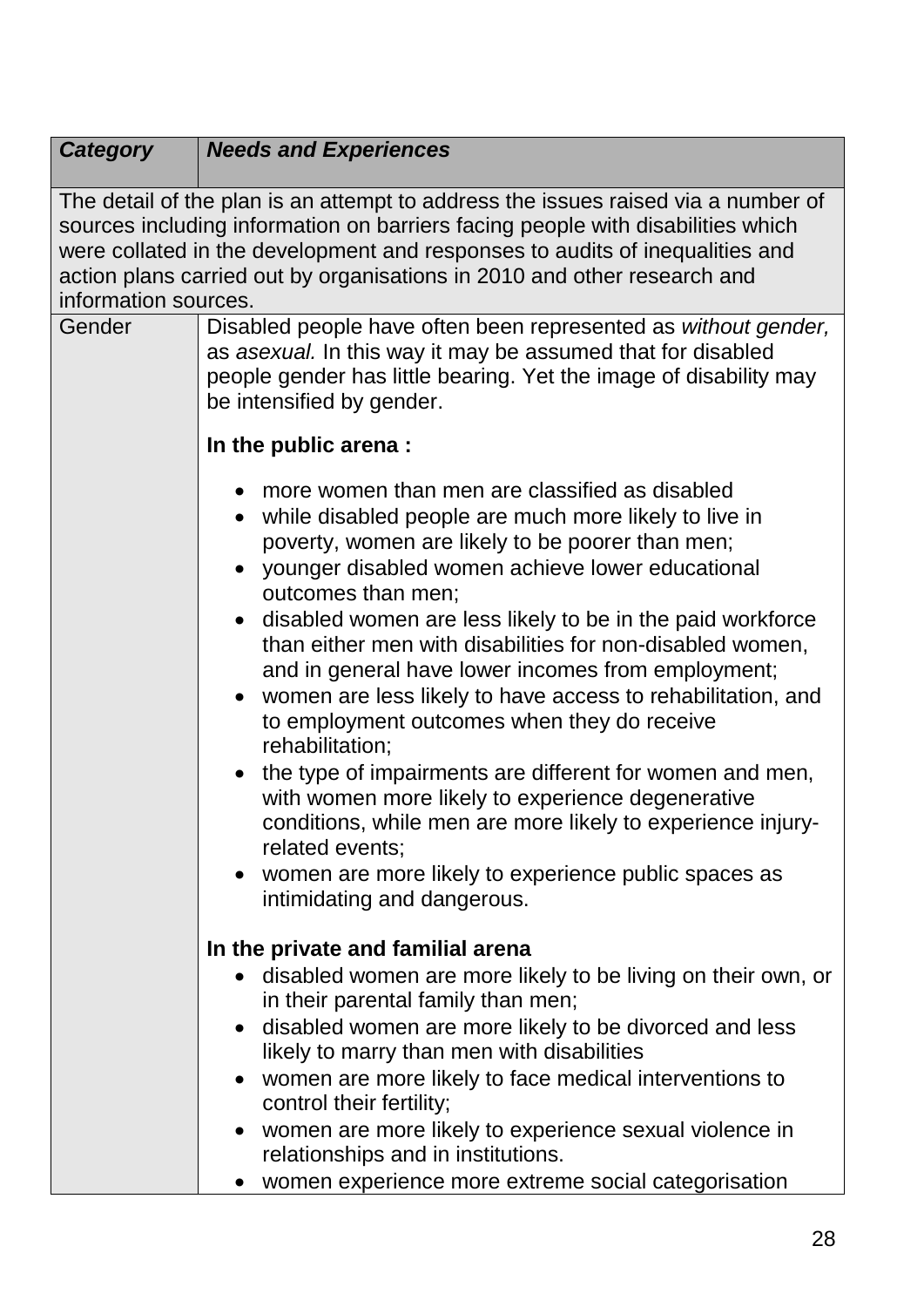|                                 | than men                                                                                                                                                                                                                                                                                                                                                                                                                                                                                                                                                                                                                      |
|---------------------------------|-------------------------------------------------------------------------------------------------------------------------------------------------------------------------------------------------------------------------------------------------------------------------------------------------------------------------------------------------------------------------------------------------------------------------------------------------------------------------------------------------------------------------------------------------------------------------------------------------------------------------------|
|                                 | McClenaghan (2013) underlines the experience of a double<br>marginalisation of people with a disability who identify as trans.<br>This includes reported experiences of feeling excluded within the<br>disability sector at times on the one hand and a lack of<br>accessibility to events organised in the trans (or, at times, jointly<br>by the lesbian, gay and bisexual) sector on the other.                                                                                                                                                                                                                            |
| Age                             | It is widely recognised that disability increases with age and<br>therefore the demand on our services will grow significantly in the<br>next decade and beyond. Although people are living longer, they<br>will experience more years of ill-health, more people will need<br>help with everyday activities and these numbers are likely to<br>double by 2025.<br>(See DHSSPSNI Physical and Sensory Disability Strategy and<br>Action Plan 2012 - 2015)<br>Linked with gender the age distribution for women is different to<br>men (older versus younger);                                                                 |
| Religion                        | No particular needs have been identified on the basis of religion.                                                                                                                                                                                                                                                                                                                                                                                                                                                                                                                                                            |
| <b>Political</b><br>Opinion     | No particular needs have been identified on the basis of political<br>opinion.                                                                                                                                                                                                                                                                                                                                                                                                                                                                                                                                                |
| <b>Marital</b><br><b>Status</b> | No particular needs have been identified on the basis of marital<br>status.                                                                                                                                                                                                                                                                                                                                                                                                                                                                                                                                                   |
| Dependent<br><b>Status</b>      | There is limited information on disabled adults who care,<br>particularly adults with learning disability who care for their<br>children or who care for older parents. As parents get older there<br>is evidence that the caring role gets reversed.<br>Parents with a learning disability are least likely to have access to<br>accessible information about services and support.<br>For parents with a child with a disability there is a lack of<br>available information for parents regarding their child's disability.<br>(Working together to support disabled parents, Social Care<br>Institute of Excellence 2007) |
| <b>Disability</b>               | The diversity of disabilities including:<br>Physical disabilities;<br>Sensory disabilities;                                                                                                                                                                                                                                                                                                                                                                                                                                                                                                                                   |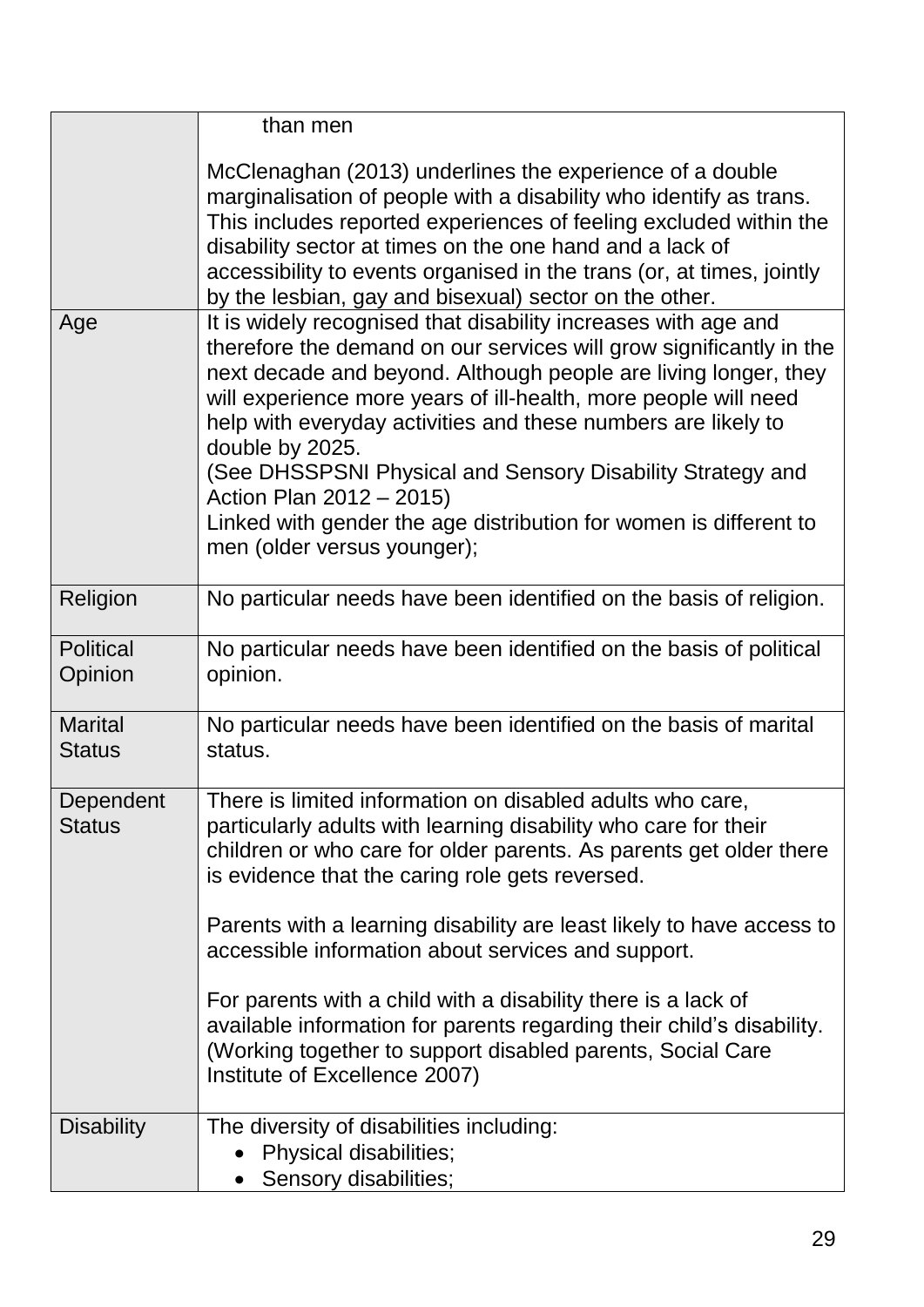|                       | • Learning disabilities;<br>• Mental health disabilities; and,<br>• Other hidden disabilities.<br>requires attention to be given to differential needs in relation to<br>services and the provision of information in a range of accessible<br>formats.                                                                                                                                                                                                                                                                                                                                                                           |
|-----------------------|-----------------------------------------------------------------------------------------------------------------------------------------------------------------------------------------------------------------------------------------------------------------------------------------------------------------------------------------------------------------------------------------------------------------------------------------------------------------------------------------------------------------------------------------------------------------------------------------------------------------------------------|
|                       | A response in relation to Equality Action plans from Northern<br>Ireland Rare Diseases Partnership (NIRDP) 2013 indicated that<br>currently, while many individuals do receive good health and<br>social care, those affected by rare disease are often marginalised<br>and disadvantaged due simply to their condition being rare and<br>largely misunderstood. Integration of care within other groups is<br>to be commended; however there needs to be a much greater<br>recognition that rare disease creates different needs,<br>experiences, issues and priorities in relation to policy and service<br>delivery decisions. |
| <b>Ethnicity</b>      | In some cultures people view disability as a family curse.<br>Perceptions and attitudes amongst service providers towards<br>minority ethnic groups that "they try to take care of it themselves"<br>or "they look after their own" can lead to lack of appropriate<br>support or indeed the provision of inappropriate support. Staff<br>need to be informed through training and support and through<br>the provision of guidance as to the needs of people with<br>disabilities from across ethnic groups.                                                                                                                     |
|                       | Language barriers requires that responses also include the<br>provision of interpreting and translation services                                                                                                                                                                                                                                                                                                                                                                                                                                                                                                                  |
|                       | Department of Works and Pensions research on diversity and<br>disability http://research.dwp.gov.uk/asd/asd5/summ2003-<br>2004/188 summ.pdf indicated that Black Caribbean and African<br>disabled people more readily described experiences of<br>discrimination and prejudice than those from the other groups.<br>There are also additional barriers facing asylum seekers<br>generally so additional needs may exist in relation to those who<br>also have a disability.                                                                                                                                                      |
| Sexual<br>Orientation | White lesbian and gay or transgendered disabled people more<br>readily described experiences of discrimination and prejudice<br>than those from the other groups. See Department of Works and<br>Pensions research on diversity and disability<br>http://research.dwp.gov.uk/asd/asd5/summ2003-                                                                                                                                                                                                                                                                                                                                   |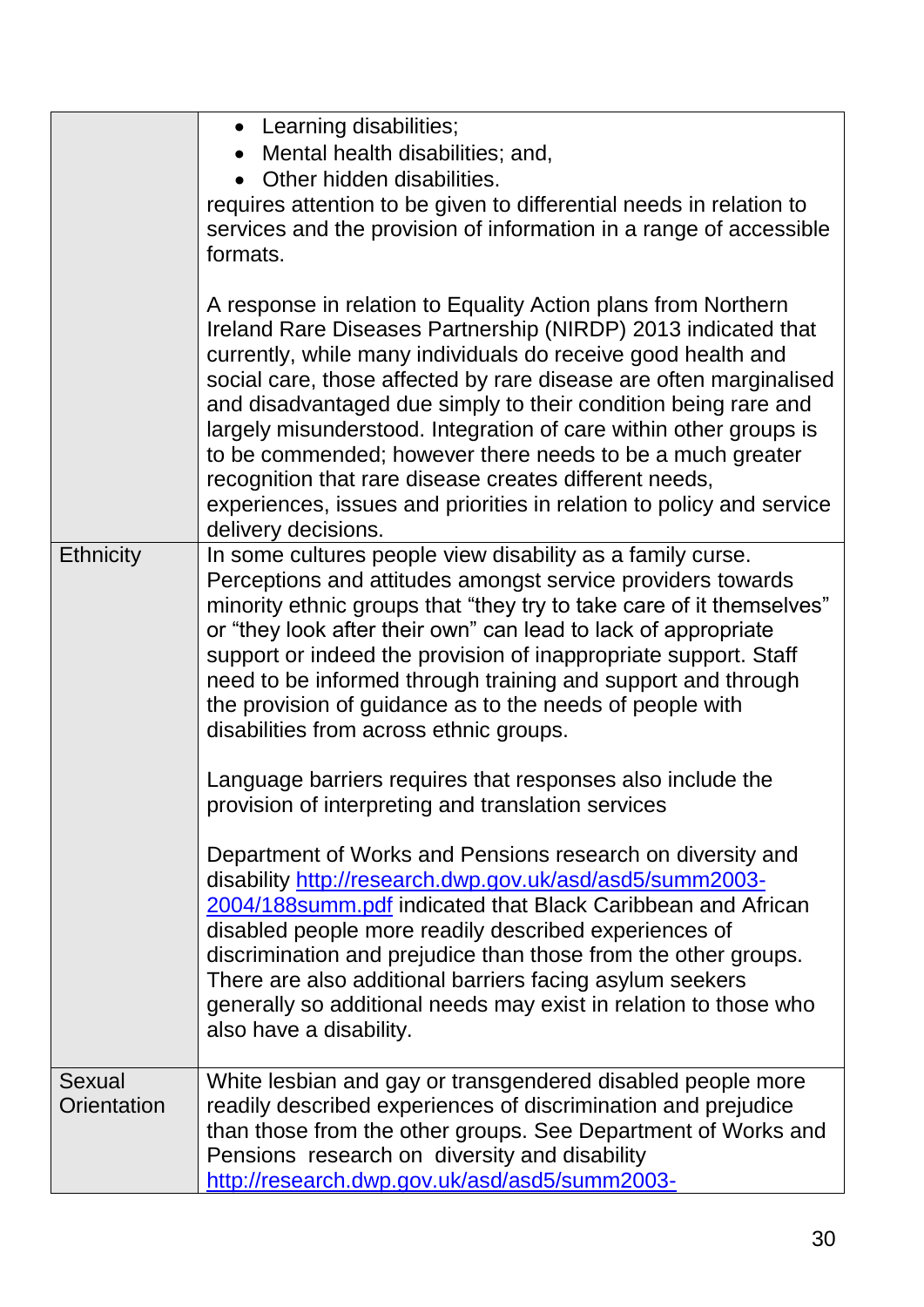### **2.4 Multiple Identities**

**Are there any potential impacts of the policy or decision on people with multiple identities? For example; disabled minority ethnic people; disabled women; young Protestant men; and young lesbians, gay and bisexual people.**

The Disability Plan relates to the following key areas:

- Physical disabilities;
- Sensory disabilities;
- Learning disabilities;
- Mental health disabilities; and,
- Other hidden disabilities.

It also recognises that people with disabilities are impacted by other factors such as caring responsibilities, age, gender, sexual orientation, ethnicity and marital status, religion and political opinion.

Department of Works and Pensions - carried out research on diversity and disability <http://research.dwp.gov.uk/asd/asd5/summ2003-2004/188summ.pdf> People varied as to whether, and how, they felt they had experienced disadvantage resulting from their disability, gender, age, ethnicity or sexuality. The causes of such discrimination were widely assumed to be ignorance, fear and a lack of awareness on the part of those responsible. Reactions were mixed around the concept of 'multiple' disadvantage. It had the most resonance for African, Caribbean and gay and lesbian disabled people.

The extent to which people had felt able to overcome disadvantage was attributed to their access to personal, emotional, practical or financial resources.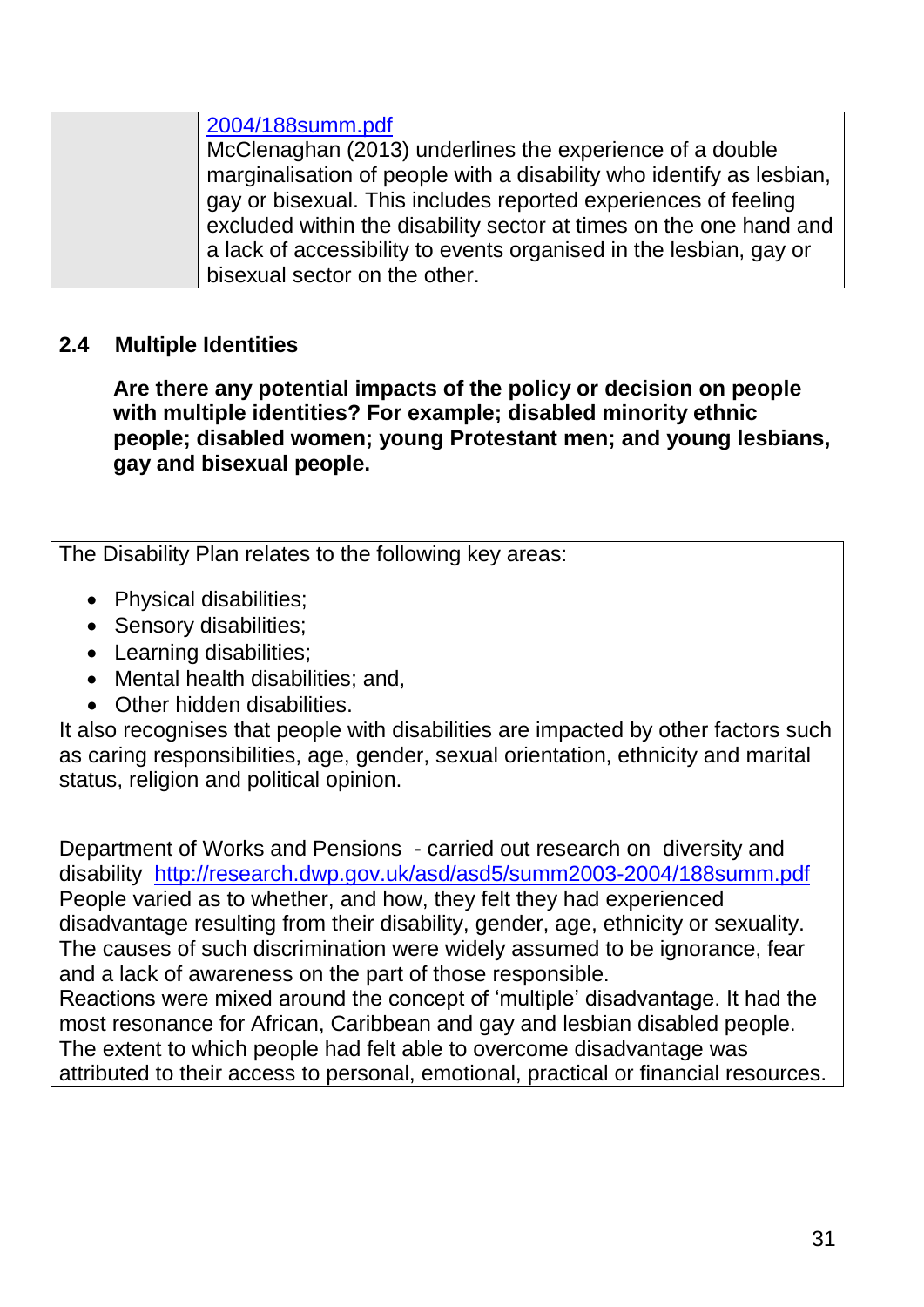**2.5 Based on the equality issues you identified in 2.2 and 2.3, what changes did you make or do you intend to make in relation to the policy or decision in order to promote equality of opportunity?**

| In developing the policy or decision<br>what did you do or change to<br>address the equality issues you<br><i>identified?</i>                                                                                           | What do you intend to do in future<br>to address the equality issues you<br><i>identified?</i>                                                                                                     |  |
|-------------------------------------------------------------------------------------------------------------------------------------------------------------------------------------------------------------------------|----------------------------------------------------------------------------------------------------------------------------------------------------------------------------------------------------|--|
| In developing the disability action plan<br>staff with disabilities and staff who had<br>caring responsibilities for people with<br>disabilities were actively involved in its<br>development                           | The actions within the plan are time<br>specific with specific outcomes<br>highlighted. In progressing actions<br>cognisance will be taken of the wider<br>section 75 equality categories that are |  |
| This entire disability action plan has<br>been developed as positive action, in<br>order to make a difference to staff and<br>service users with a disability.                                                          | also the key characteristics of people<br>with disabilities.<br>Monitoring of the action plan on an                                                                                                |  |
| It offers commitments through a<br>number of concise actions that have<br>specified outcomes and precise<br>timelines.                                                                                                  | ongoing basis is key as is the<br>involvement of people with disabilities<br>as identified as one of the actions in<br>the plan.                                                                   |  |
| By adopting this action plan we believe<br>that we will be in a position to make<br>tangible differences.                                                                                                               | The following elements of the plan will<br>be subjected to a stand alone equality<br>screening, and where appropriate,<br>equality impact assessment:                                              |  |
| In recognising the importance of<br>accessibility the disability action plan<br>includes a specific action for adaption<br>and adoption of an accessible formats<br>policy.                                             | <b>Work Placements</b><br><b>Staff Forum</b><br>$\bullet$<br><b>Disability Awareness Days</b><br>$\bullet$<br>Checklist and guidance for the<br>$\bullet$<br>involvement of people with a          |  |
| <b>Disability Awareness Days</b>                                                                                                                                                                                        | disability and their carers.                                                                                                                                                                       |  |
| Work to feature specific<br>$\bullet$<br>disabilities will take into<br>consideration the need to include<br>a range of age groups, ethnic<br>groups and genders when<br>testimonials and case studies<br>are selected. |                                                                                                                                                                                                    |  |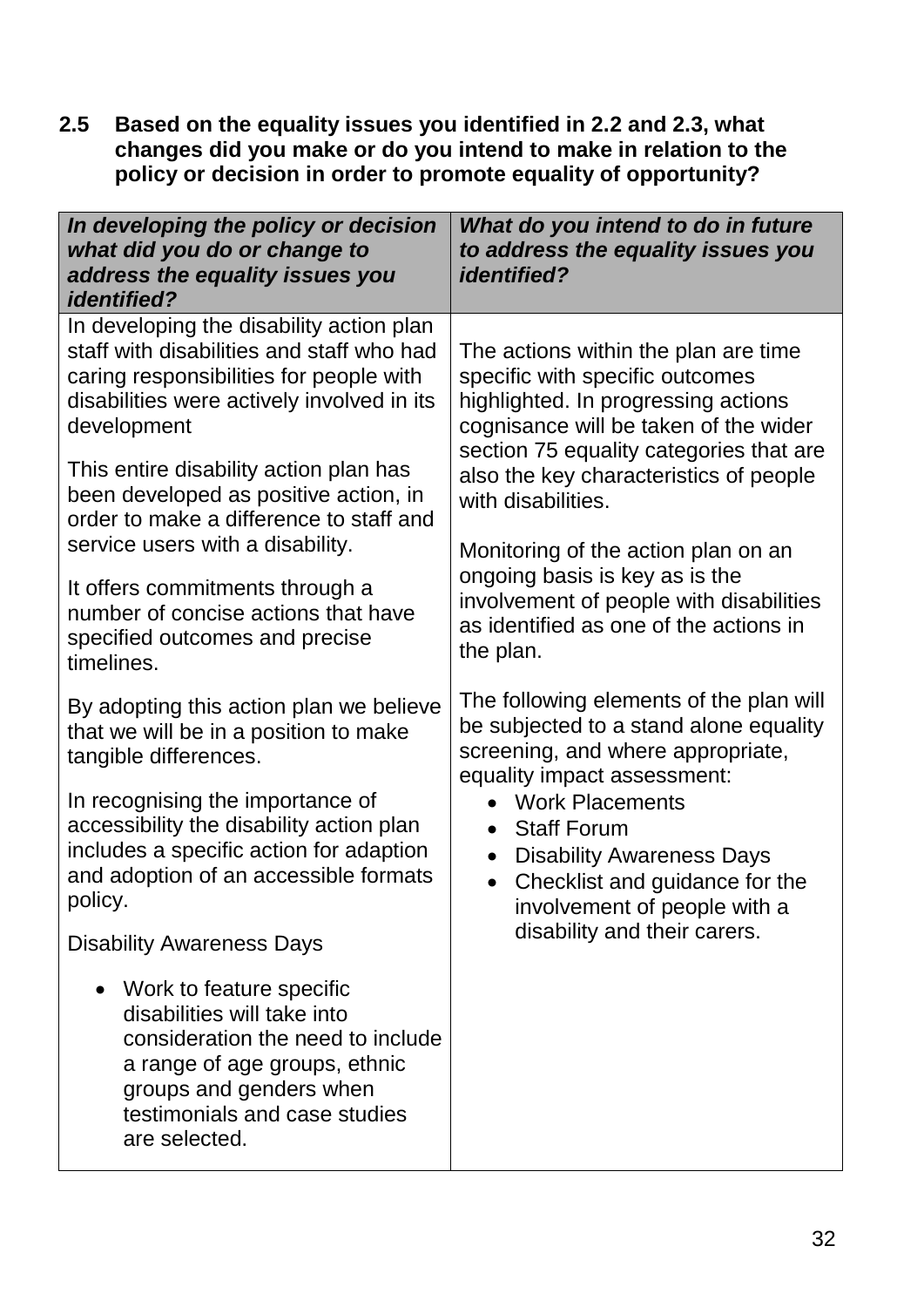| • Information distributed to staff<br>will take on board the needs of<br>both staff with a particular<br>disability and staff who are<br>carers.                                                                                                                                |  |
|---------------------------------------------------------------------------------------------------------------------------------------------------------------------------------------------------------------------------------------------------------------------------------|--|
| <b>Work Placements</b>                                                                                                                                                                                                                                                          |  |
| • We will work with a range of<br>disability organisations to ensure<br>opportunities are offered to<br>people from a wide spectrum of<br>disabilities, as well as different<br>gender and age groups.                                                                          |  |
| <b>Staff Forum</b>                                                                                                                                                                                                                                                              |  |
| • We will ensure that the way the<br>forum operates allows people<br>with a range of disabilities and<br>from a range of age and ethnic<br>backgrounds to be involved (for<br>example, by providing<br>information in accessible formats<br>and choosing accessible<br>venues). |  |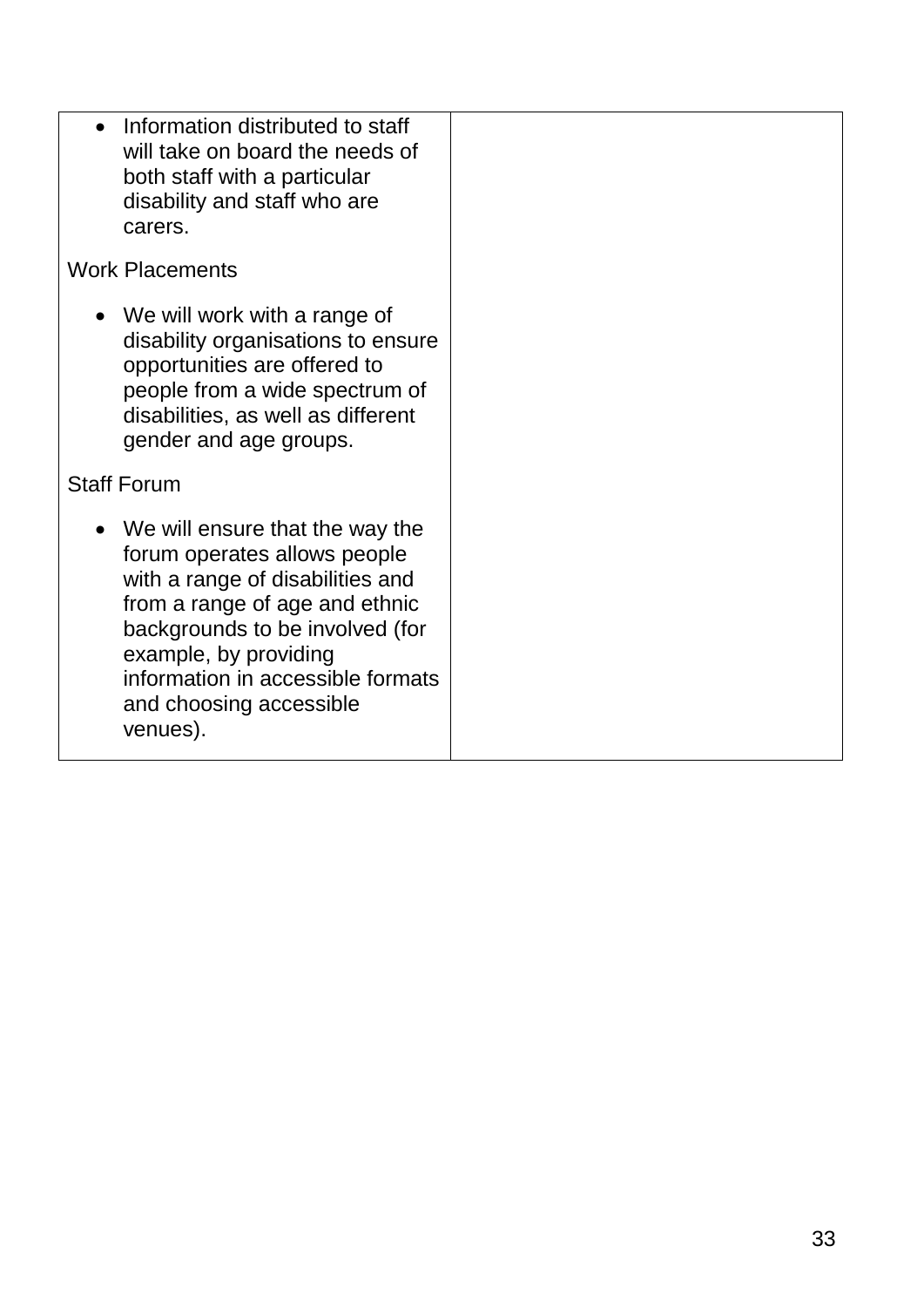### **2.6 Good Relations**

**What changes to the policy or decision – if any – or what additional measures would you suggest to ensure that it promotes good relations? (refer to guidance notes for guidance on impact)**

| <b>Group</b>             | <b>Impact</b> | <b>Suggestions</b> |
|--------------------------|---------------|--------------------|
| Religion                 | N/A           |                    |
| <b>Political Opinion</b> |               |                    |
|                          | N/A           |                    |
| Ethnicity                | N/A           |                    |

### **(3) SHOULD THE POLICY OR DECISION BE SUBJECT TO A FULL EQUALITY IMPACT ASSESSMENT?**

A full equality impact assessment (EQIA) is usually confined to those policies or decisions considered to have major implications for equality of opportunity.

### **How would you categorise the impacts of this decision or policy? (refer to guidance notes for guidance on impact)**

**Do you consider that this policy or decision needs to be subjected to a full equality impact assessment?**

#### **Please tick:**



### **Please tick:**

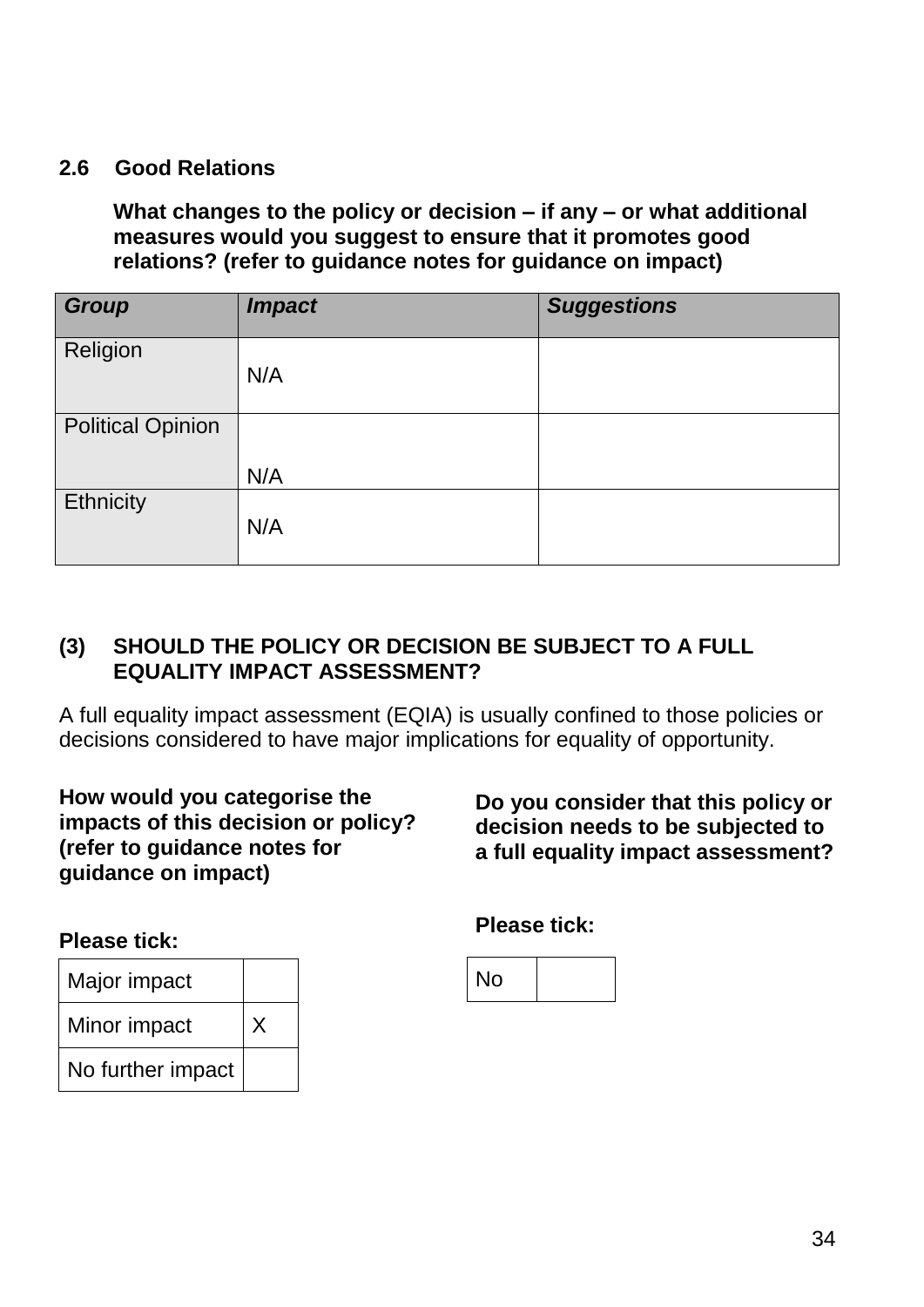Please give reasons for your decisions.

The development of this Disability Action Plan is a statutory requirement in its own right. Actions identified all relate to good practice and positive action. We consider that the Plan takes account of the diverse needs of people with a disability and their carers identified to date, based on their multiple identities. Review of its implementation through agreed processes and through reports to Senior Management Team, Boards and the Equality Commission will keep this issue live and profiled.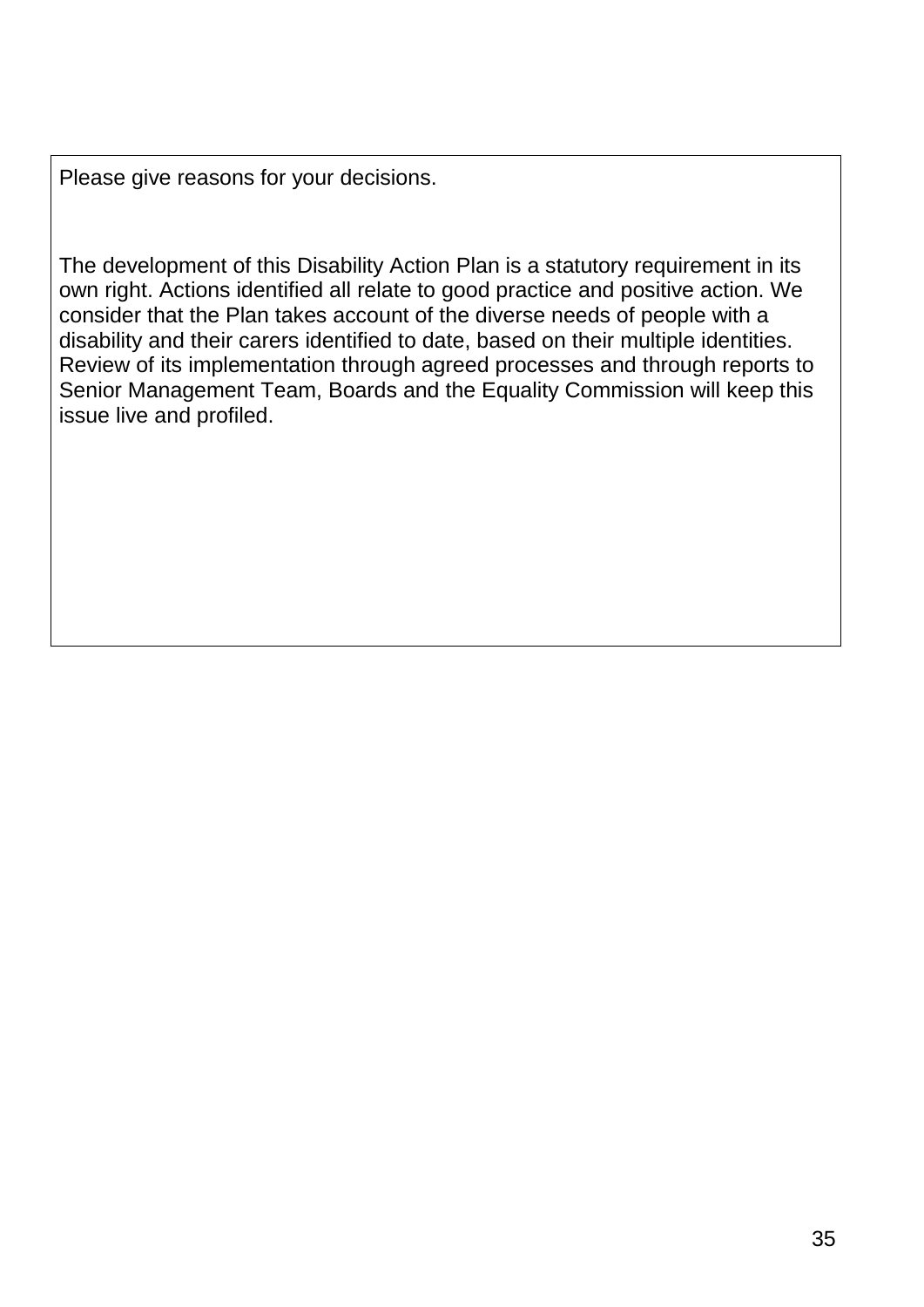- **(4) Consideration of Disability Duties**
- **4.1 In what ways does the policy or decision encourage disabled people to participate in public life and what else could you do to do so?**

| How does the policy or decision<br>currently encourage disabled people<br>to participate in public life?                                                                                                                                                                                                                                                                                                                                                                       | What else could you do to<br>encourage disabled people to<br>participate in public life? |
|--------------------------------------------------------------------------------------------------------------------------------------------------------------------------------------------------------------------------------------------------------------------------------------------------------------------------------------------------------------------------------------------------------------------------------------------------------------------------------|------------------------------------------------------------------------------------------|
| This plan has been developed in<br>accordance with the requirements of the<br><b>Disability Discrimination Act (DDA)</b><br>(1995) amended by the Disability<br>Discrimination (NI) Order 2006 public<br>authorities are required when carrying<br>out their functions to give due regard to<br>two specific duties, that of:<br>promoting positive attitudes<br>$\bullet$<br>towards disabled people; and,<br>encouraging participation by<br>disabled people in public life. | Implementation of the disability action<br>plan                                          |
| This action plan demonstrates a<br>commitment to the fulfilment of these<br>duties.                                                                                                                                                                                                                                                                                                                                                                                            |                                                                                          |
| A number of the actions relate<br>specifically to this duty.                                                                                                                                                                                                                                                                                                                                                                                                                   |                                                                                          |
| Through action engagement in its<br>development, implementation and<br>review.                                                                                                                                                                                                                                                                                                                                                                                                 |                                                                                          |
|                                                                                                                                                                                                                                                                                                                                                                                                                                                                                |                                                                                          |

**4.2 In what ways does the policy or decision promote positive attitudes towards disabled people and what else could you do to do so?**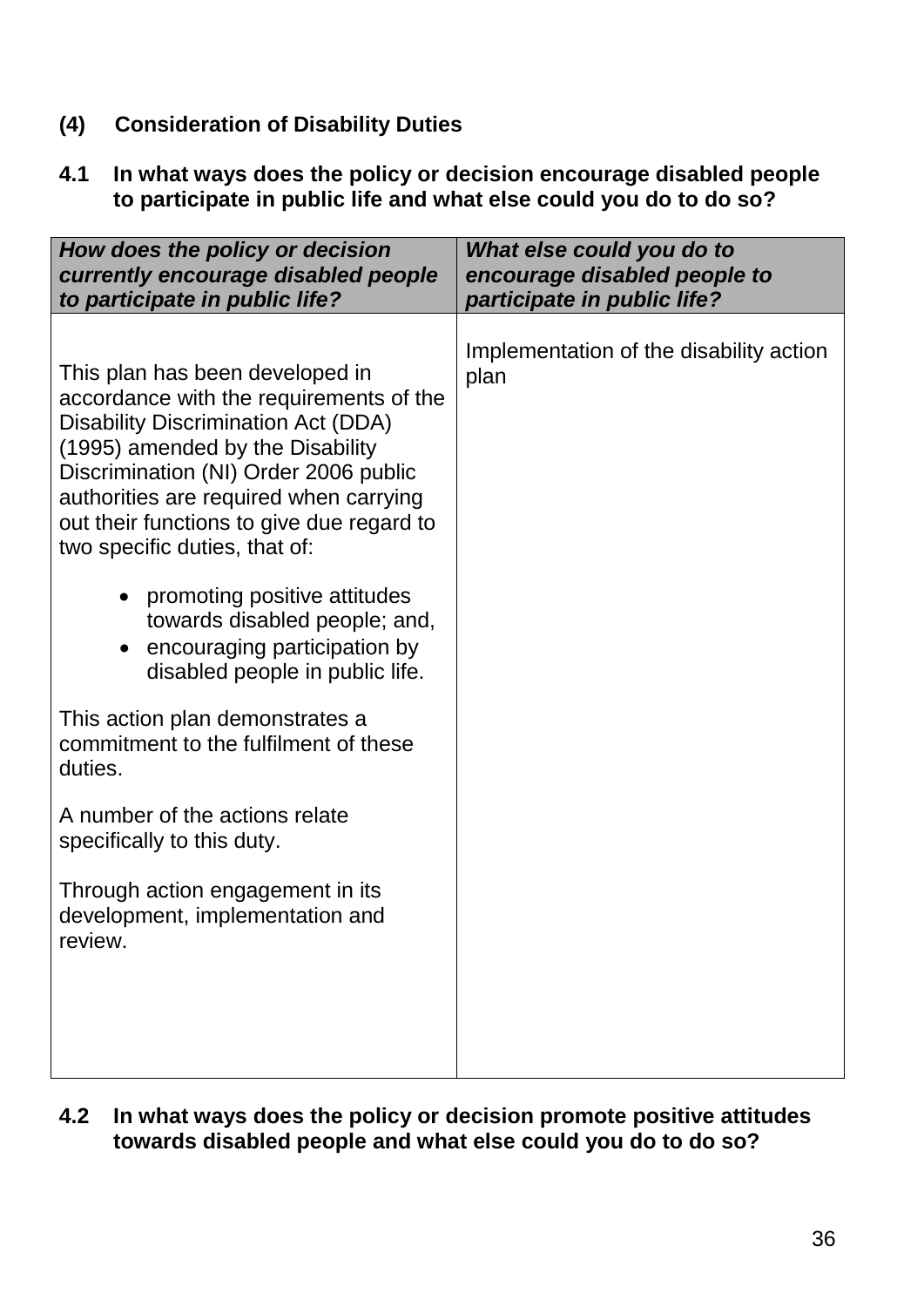| How does the policy or decision<br>currently promote positive<br>attitudes towards disabled people?                                                                                                              | What else could you do to promote<br>positive attitudes towards disabled<br>people? |
|------------------------------------------------------------------------------------------------------------------------------------------------------------------------------------------------------------------|-------------------------------------------------------------------------------------|
| As above in relation to the legislative<br>requirement.<br>As above a number of the actions<br>relate specifically to this duty<br>Through action engagement in its<br>development, implementation and<br>review | Implementation of the disability action<br>plan                                     |
|                                                                                                                                                                                                                  |                                                                                     |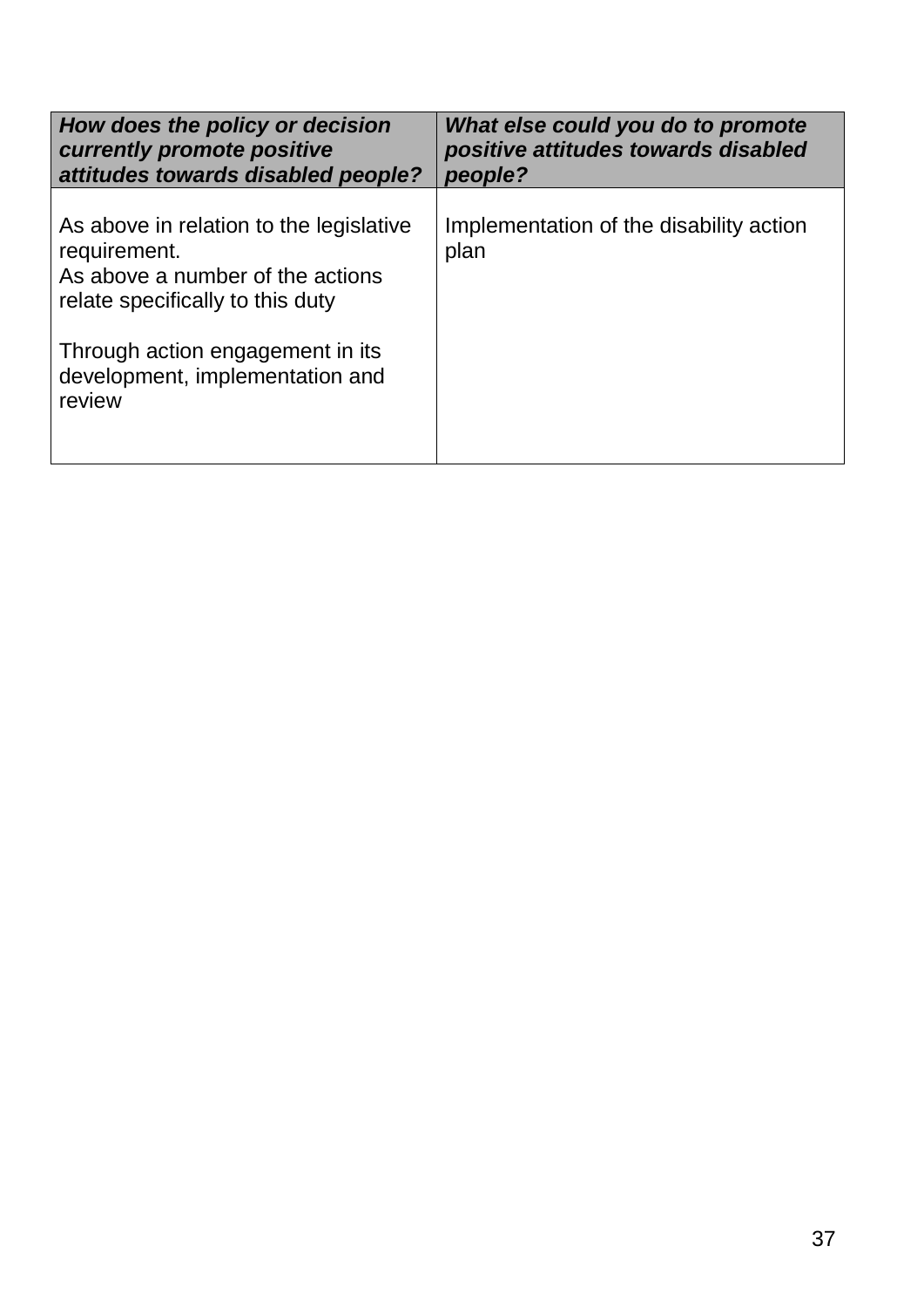# **(5) Consideration of Human Rights**

# **5.1 Does the policy or decision affect anyone's Human Rights? Complete for each of the articles**

| <b>ARTICLE</b>                                                                                      | Yes/No |
|-----------------------------------------------------------------------------------------------------|--------|
| Article 2 – Right to life                                                                           |        |
| Article 3 – Right to freedom from torture, inhuman or<br>degrading treatment or punishment          |        |
| Article $4$ – Right to freedom from slavery, servitude &<br>forced or compulsory labour             |        |
| Article 5 - Right to liberty & security of person                                                   |        |
| Article 6 – Right to a fair & public trial within a reasonable<br>time                              |        |
| Article 7 – Right to freedom from retrospective criminal law<br>& no punishment without law         |        |
| Article 8 – Right to respect for private & family life, home<br>and correspondence.                 | yes    |
| Article 9 – Right to freedom of thought, conscience &<br>religion                                   |        |
| Article 10 – Right to freedom of expression                                                         |        |
| Article 11 – Right to freedom of assembly & association                                             |        |
| Article 12 – Right to marry & found a family                                                        |        |
| Article 14 – Prohibition of discrimination in the enjoyment<br>of the convention rights             | yes    |
| $1st$ protocol Article 1 – Right to a peaceful enjoyment of<br>possessions & protection of property |        |
| $1st$ protocol Article 2 – Right of access to education                                             |        |

*If you have answered no to all of the above please move onto to move on to Question 6 on monitoring*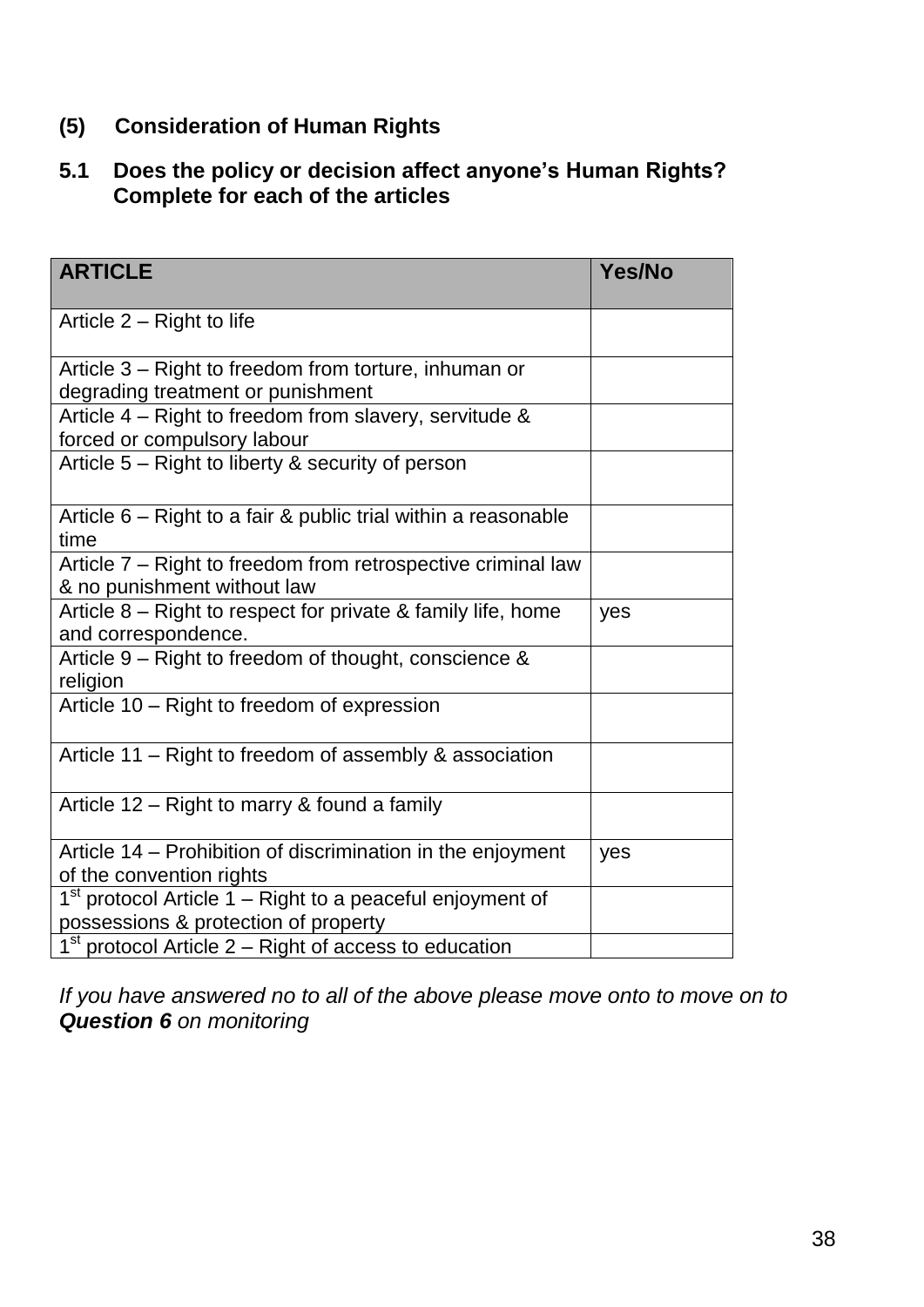**5.2 If you have answered yes to any of the Articles in 5.1, does the policy or decision interfere with any of these rights? If so, what is the interference and who does it impact upon?**

| <b>List the Article</b><br><b>Number</b> | Interfered with?<br>Yes/No                                                                                                                                | What is the<br>interference and<br>who does it<br>impact upon? | Does this raise any<br>legal issues?*<br>Yes/No |
|------------------------------------------|-----------------------------------------------------------------------------------------------------------------------------------------------------------|----------------------------------------------------------------|-------------------------------------------------|
|                                          | Not interference<br>Cross cutting<br>impact. The<br>intent of the<br><b>Disability Action</b><br>Plan is the<br>positive<br>promotion of<br>Human Rights. |                                                                | <b>No</b>                                       |

*\* It is important to speak to your line manager on this and if necessary seek legal opinion to clarify this* 

### **5.3 Outline any actions which could be taken to promote or raise awareness of human rights or to ensure compliance with the legislation in relation to the policy or decision.**

Giving cognisance of human rights based approach in the implementation and monitoring arrangements associated with the disability action plan.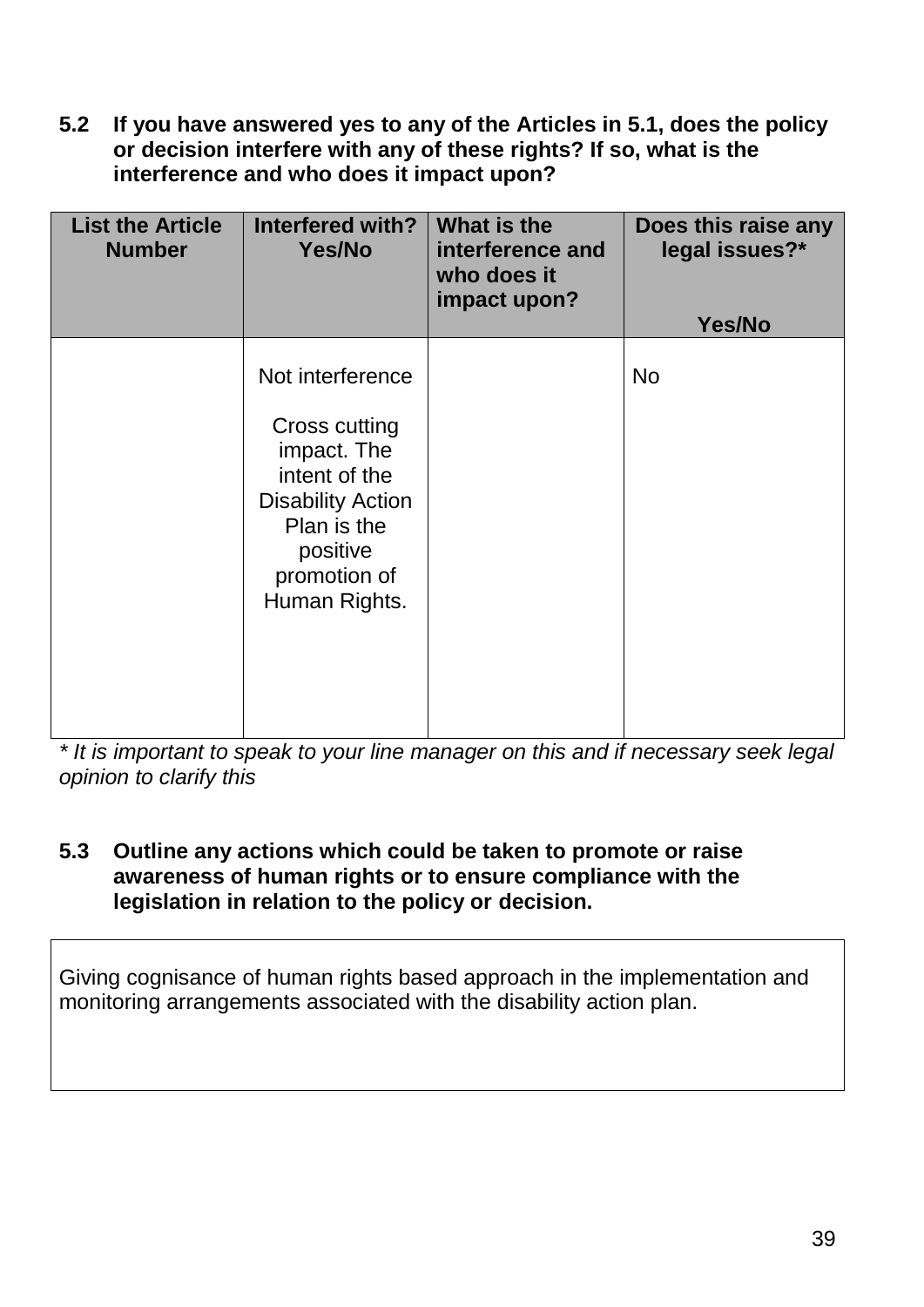# **(6) Monitoring**

**6.1 What data will you collect in the future in order to monitor the effect of the policy or decision on any of the categories (for equality of opportunity and good relations, disability duties and human rights?**

| <b>Equality &amp; Good</b><br><b>Relations</b>                                                                                                                           | <b>Disability Duties</b>                                                  | <b>Human Rights</b>                                                                                 |
|--------------------------------------------------------------------------------------------------------------------------------------------------------------------------|---------------------------------------------------------------------------|-----------------------------------------------------------------------------------------------------|
| On-going monitoring of<br>the plan inclusive of<br>people with disabilities<br>Staff data to improve the<br>information data set in<br>relation to employment is<br>key. | Monitoring data in<br>relation to actions as<br>specified within the plan | Monitoring data from<br>review of the disability<br>action plan to consider<br>human rights issues. |

| <b>Approved Lead Officer:</b> | <b>Rosemary Taylor</b>                                               |
|-------------------------------|----------------------------------------------------------------------|
| Position:                     | Assistant Director Planning and<br><b>Operations</b>                 |
| Policy/Decision Screened by:  | Anne Basten, Equality Unit, Business<br><b>Services Organisation</b> |
| Signed:<br>Date:              | August 2015                                                          |

#### **Please note that having completed the screening you will need to ensure that a consultation on the outcome of screening is undertaken, in line with Equality Commission guidance.**

Any request for this document in another format or language will be considered. Please contact us at **[equality.unit@hscni.net](mailto:equality.unit@hscni.net)** or on 028 9536 3961 or at BSO Equality Unit, 2 Franklin Street, Belfast BT2 8DQ